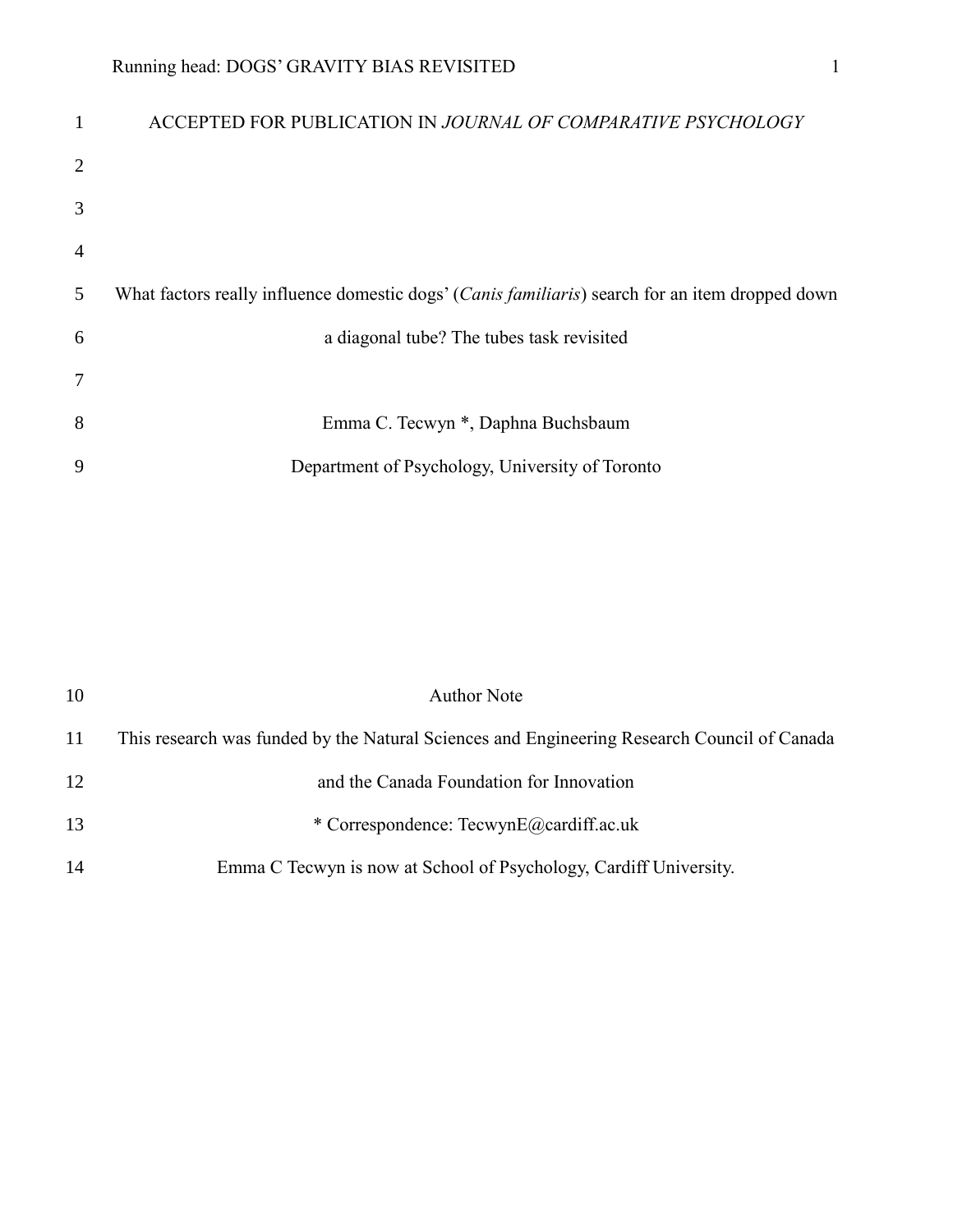# Abstract

 It has been suggested that domestic dogs—like young human children—have a 'gravity bias'; they expect an unsupported object to fall straight down, regardless of any obstacles that redirect or halt its path. In the diagonal tube task this bias is revealed by a persistent tendency to search the incorrect location directly beneath the top of the tube the item is dropped into, rather than the 20 correct location attached to the bottom of the tube. We presented dogs  $(N=112)$  with seven different versions of the diagonal tube task, replicating and extending previous research, to examine what factors influence their search behavior for an object dropped down a diagonal tube, and investigate their physical reasoning skills more generally. Contrary to previous claims, we found no evidence for dogs exhibiting a persistent, or even a trial 1, gravity bias. However, in line with previous reports, dogs were also unable to search correctly for the reward, even when it could be heard rolling through the tube, though they succeeded when the tube was transparent (Exp. 1a-c). Exp. 2 suggested that dogs might search on the basis of proximity, but Exp. 3a-b ruled this out and showed that they prefer to commence searching at the center of the apparatus. Finally, when potential sources of bias were eliminated from the task (Exp. 4), dogs' performance was improved, but still not above chance, suggesting that they are unable to reason about the tube's physical-causal mechanism. We conclude that, on current evidence, the gravity bias might be unique to some primate species.

*Keywords*: comparative cognition; domestic dog; gravity bias; physical reasoning; tubes task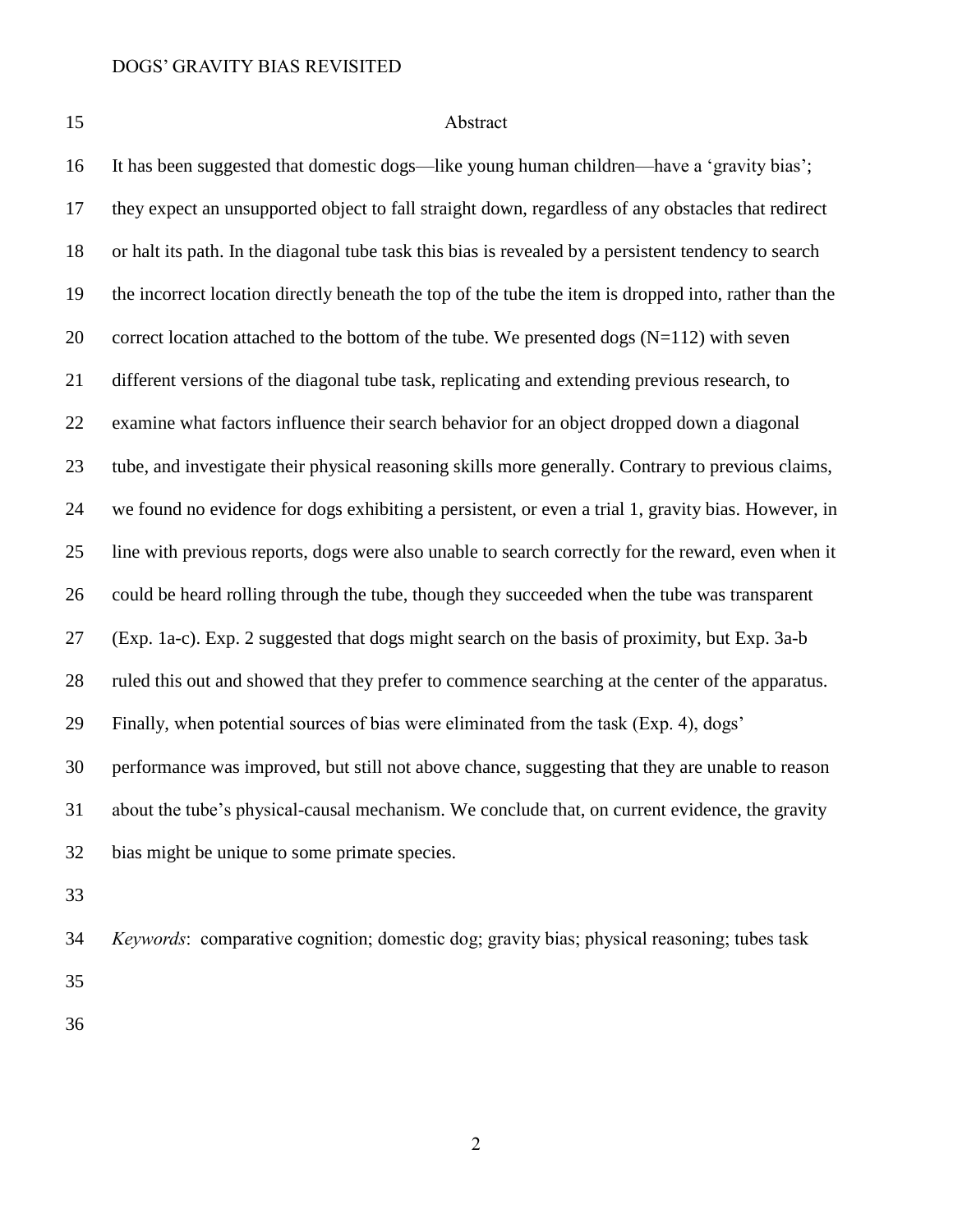What factors really influence domestic dogs' (*Canis familiaris*) search for an item dropped down a diagonal tube? The tubes task revisited

 As human adults we possess sophisticated knowledge about the physical world. We know, for example, that objects continue to exist even when they move out of sight; that a solid object cannot pass through another solid object; and that gravity causes unsupported objects to fall (e.g., Baillargeon, 2002). Understanding how inanimate objects behave and interact with one another is also important for young humans, as well as being ecologically relevant for many non-human species. For example, it is extremely useful to be able to track and re-locate objects that move out of sight, and all terrestrial species experience evidence of the effect of gravity on falling objects, so it is feasible that similar physical reasoning mechanisms might be widely shared among species. The developmental and evolutionary origins of our rich physical reasoning abilities have thus long been of interest to researchers in the fields of cognitive development and comparative cognition. Do young children and non-human animals (hereafter, animals) reason about objects in the same way as human adults, or are there fundamental differences?

 The tubes task (Hood, 1995) has been used widely in the fields of cognitive development and comparative cognition to investigate children's and animals' physical reasoning abilities – specifically, how different-aged children and different species reason about the way objects behave under the influence of gravity (see Tecwyn & Buchsbaum, in press for a review). The version of the task typically used with children consists of three intertwined opaque tubes positioned vertically in a frame, each attached to a non-aligned cup at the base of the apparatus (e.g., Baker, Gjersoe, Sibielska-Woch, Leslie, & Hood, 2011; Bascandziev & Harris, 2010; Freeman, Hood, & Meehan, 2004; Hood, Wilson, & Dyson, 2006; Jaswal, 2010; Joh & Spivey, 2012). The task as typically used with animals is a simplified versions of this, and involves just a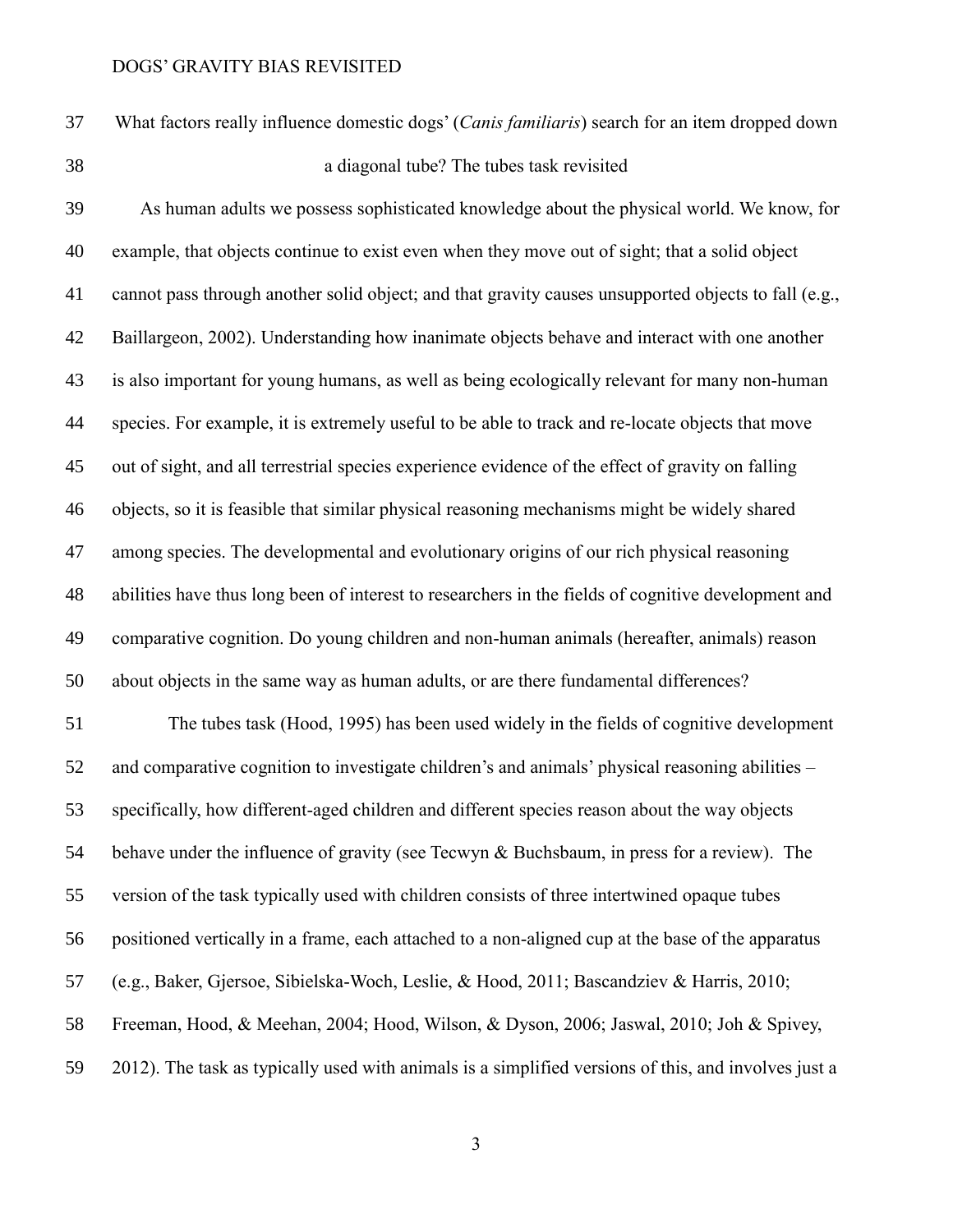single diagonally-configured tube (Fig. 1). We will refer to this simplified version as the 'diagonal tube task', and given the comparative focus of the current study, the majority of this introduction will focus on how individuals perform in this version of the task. Even in the diagonal tube task that involves only one tube there are typically three possible search locations at the bottom of the apparatus: the *correct* location connected to the bottom of the diagonal tube; the *gravity* location, which is aligned directly beneath the release-point of the reward into the top of the tube, and the *middle* location which is positioned between the other two locations (Fig. 1). In accordance with the principles of gravity, solidity and containment, when dropped into the top of the tube, the item travels (invisibly) down through the tube and ends up in the cup attached to its bottom end. Participants typically first undergo some pre-training to introduce the different search locations without the tube in place in the apparatus. The experimenter then puts the tube in place and drops an item (typically a ball for children, a food reward for animals) down the tube. The participant must then search for the item.





 **Figure 1** Diagonal tube task apparatus showing the opaque tube in a top left-bottom right configuration (a) and a top right-bottom left configuration (b). The gravity, middle and correct search locations are indicated

for each setup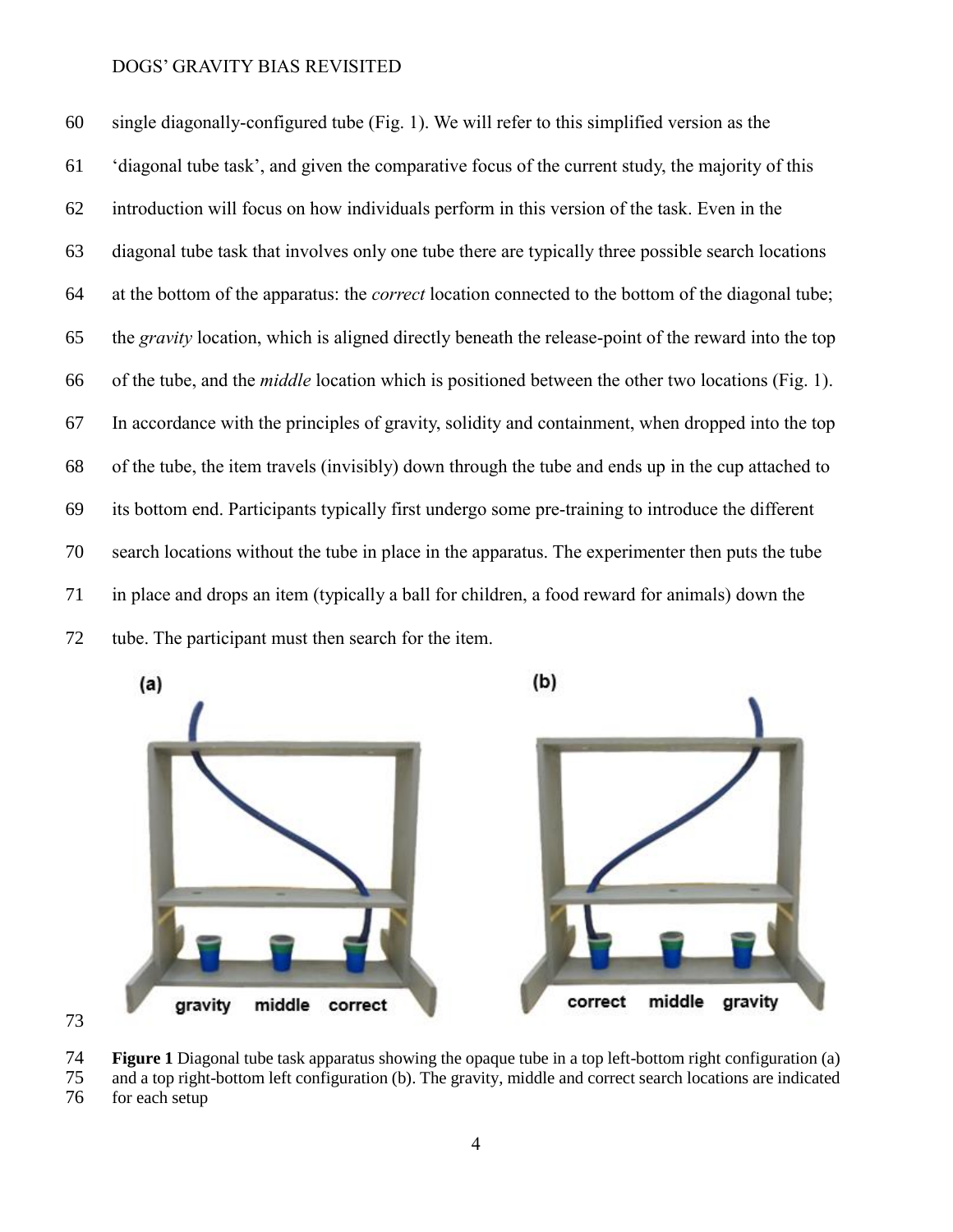| 77 | While this is seemingly a straightforward task to solve, young children tend to perform             |
|----|-----------------------------------------------------------------------------------------------------|
| 78 | poorly. Interestingly, when instructed to search for the dropped item in the diagonal tube task, 2- |
| 79 | year-olds make a surprising, non-random error: rather than searching in the correct location        |
| 80 | connected to the bottom of the single diagonal tube, they tend to search the gravity location (Fig. |
| 81 | 1). Furthermore, they do not search the gravity location only in their first trial when they are    |
| 82 | naïve to the task; they continue to do so across repeated trials, despite receiving feedback        |
| 83 | regarding the correct location, which remains fixed across trials (number of 2-year-olds            |
| 84 | searching gravity location in the diagonal tube task: trial 1: 9/10; trial 2: 8/10; trial 3: 9/10;  |
| 85 | Experiment 4 pre-test, Hood, 1995).                                                                 |
| 86 | According to Hood and colleagues (1995; 1998; 2006) "the gravity error is characterized             |
| 87 | by repeated search in the box below despite adequate trials with feedback" (p. 304, Hood et al.,    |
| 88 | 2006). Specifically, young children's perseverative searching of the gravity location               |
| 89 | demonstrates resistance to counterevidence and suggests that they possess a naïve theory about      |
| 90 | the influence of gravity on unsupported objects that is challenging to overcome. The search error   |
| 91 | seems to be specific to objects moving under the influence of gravity, as children are less likely  |
| 92 | to make a comparable error of searching the aligned location in a version of the task involving     |
| 93 | upwards motion (Hood, 1998), or where the apparatus is horizontally configured (Hood, Santos,       |
| 94 | & Fieselman, 2000). This implies that children's search error does not reflect a more general       |
| 95 | straight trajectory bias, or a proximity bias, though it should be noted that a proximity bias has  |
| 96 | never been directly ruled out in a vertical, gravity-based version of the tubes task.               |
| 97 | It has been suggested that children develop a naïve theory about gravity during their first         |
| 98 | year of life due to repeated exposure to objects falling straight down (e.g., Spelke, Breinlinger,  |

Macomber, & Jacobson, 1992). Given that this 'straight down' assumption is usually correct and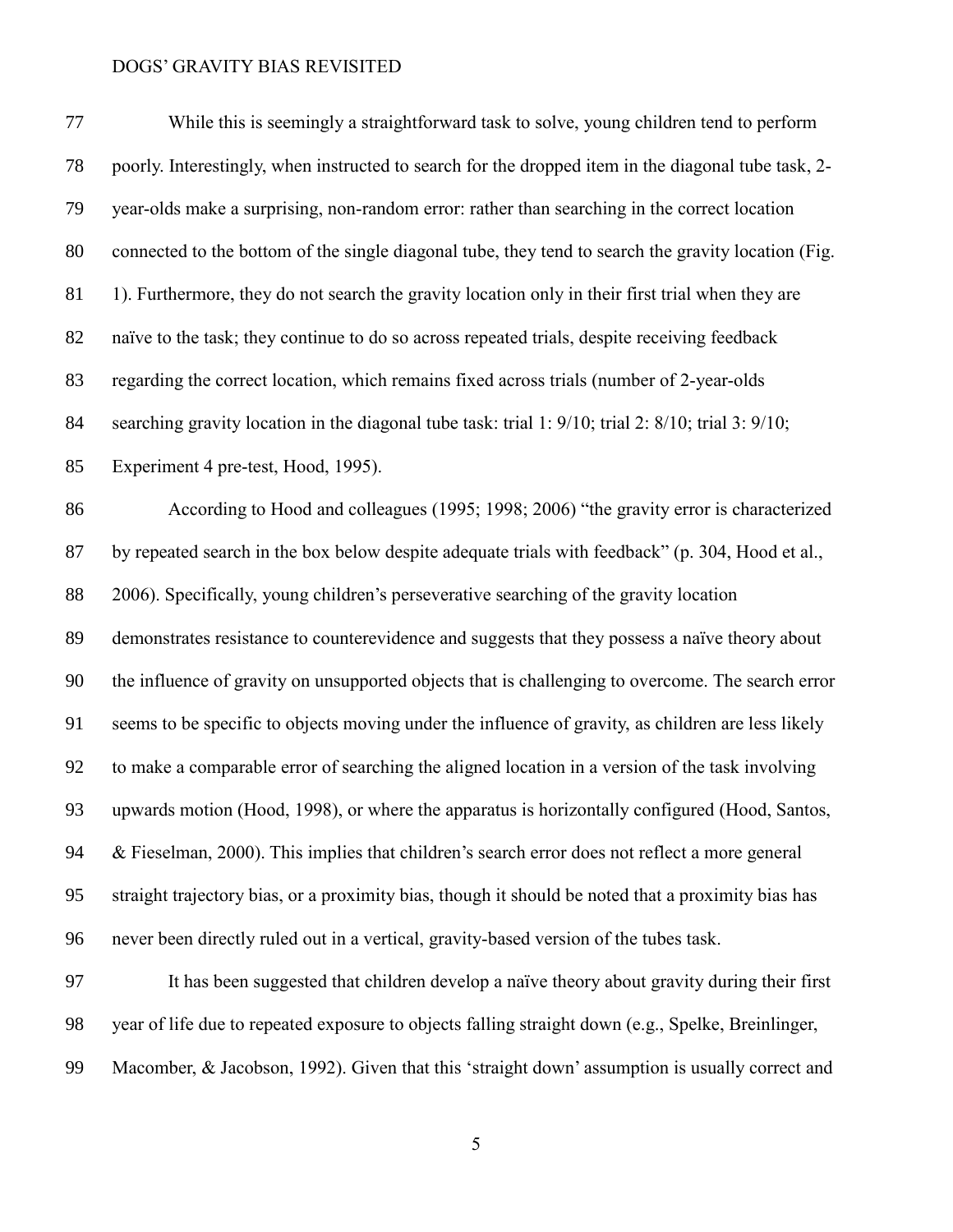therefore typically a useful heuristic to follow, this belief can be difficult to abandon (Hood et al., 2006), and may therefore interfere with children's ability to succeed at tasks that require the theory to be ignored (e.g., when an object is dropped down a diagonal tube). Further evidence that this theory is resistant to counterevidence is the fact that even after young children participate in a transparent version of the diagonal tube task—which they are able to pass—when subsequently re-tested with the opaque version they revert to searching the gravity location (Hood, 1995).

 How is it that children are able to overcome their gravity bias at around 4 years of age? Follow-up studies suggest that sufficient inhibitory control and causal knowledge are both important factors. Dividing the attention of 4- to 5-year olds who would normally succeed with the 3-intertwined-tube setup by dropping two balls simultaneously causes them to revert to a gravity bias, suggesting that the bias persists but is typically suppressed by this age (Hood et al., 2006). Modifying the apparatus to highlight the tube's physical-causal mechanism improves the performance of children who would usually display a gravity bias (e.g. Bascandziev & Harris, 2011; Joh et al., 2011; Joh et al., 2012). Relatedly, even 2-year-olds do not show a gravity bias in the table/shelf task (which would be revealed by reliable searching beneath the solid shelf; Hood et al., 2000), where the physical-causal structure of the task is arguably much simpler that the tubes task (no diversion of trajectory; no containment).

 Several studies have explored how non-human species perform in the tubes task, with the aim of discovering whether the gravity bias is unique to humans, or whether it is also seen in other species, and could potentially represent an evolutionarily ancient naïve theory based on the physics of life on earth (e.g. Hood, Hauser, Anderson, & Santos, 1999). Cotton-top tamarins (*Sanguinus oedipus oedipus*) were the first non-human species to be tested, and the results of this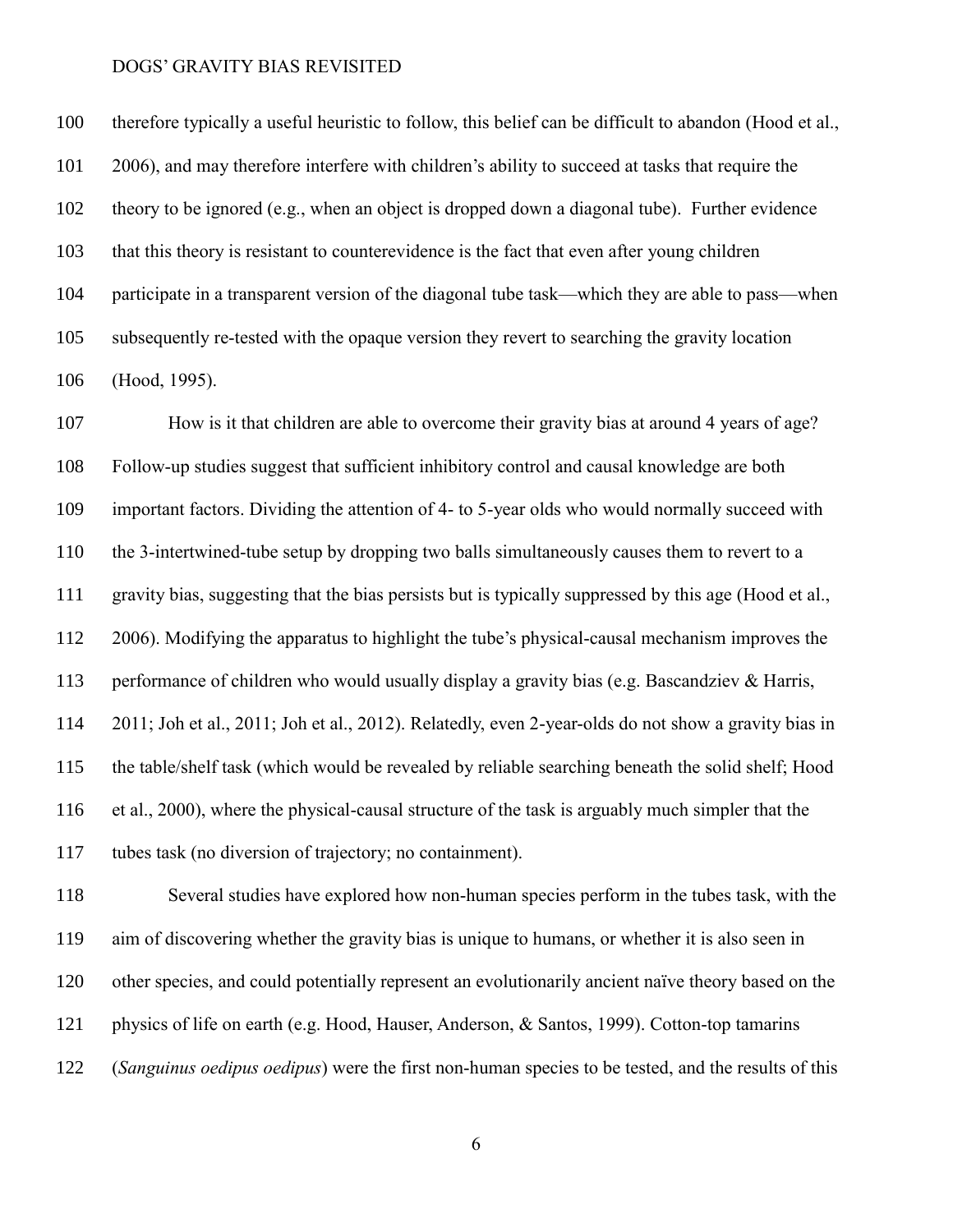study are the basis of claims that monkeys show a comparable gravity bias to young children. While 7/9 individuals searched the gravity location in their first trial, the bias did not compellingly persist across multiple trials – in trial 2, only 2/9 individuals searched the gravity location (Hood et al., 1999), and so whether this meets the 'challenging to overcome' criterion of a naïve theory is debatable. Three subjects succeeded at the task across 16 trials, and the errors made by the other six subjects were distributed evenly between the gravity and middle locations. Therefore, while this study provides evidence that tamarins' initial search may have been influenced by gravity, their behavior across trials does not bear the hallmarks of a naïve theory, given that an initial bias was easily overcome by several individuals, and errors were as likely to be directed at the middle location as the gravity location. Hood et al. (1999) also noted that several tamarins developed a preference to search the middle location, which they suggested was due to a lack of differentiation between the gravity and middle locations, both of which were in closer proximity to where the reward was dropped from than the correct location.

 In a separate study, cotton-top tamarins with prior experience of a horizontal version of the diagonal tube task did not exhibit a gravity bias when subsequently tested with the standard vertical version of the task (Hauser, Williams, Kralik, & Moskovitz, 2001), suggesting that any gravity bias is not particularly robust in this species. As was the case for the tamarins tested by Hood et al. (1999), Hauser and colleagues (2001) also noted that tamarins in both the vertical and horizontal versions of their diagonal tube task developed a preference to search the middle location, with the authors suggesting that this may have been due to them approximating the position of the invisible food item.

 Another callitrichid species—common marmosets (*Callithrix jacchus*)—did not exhibit a gravity bias even in trial 1 when they were naïve to the diagonal tube task (4/7 individuals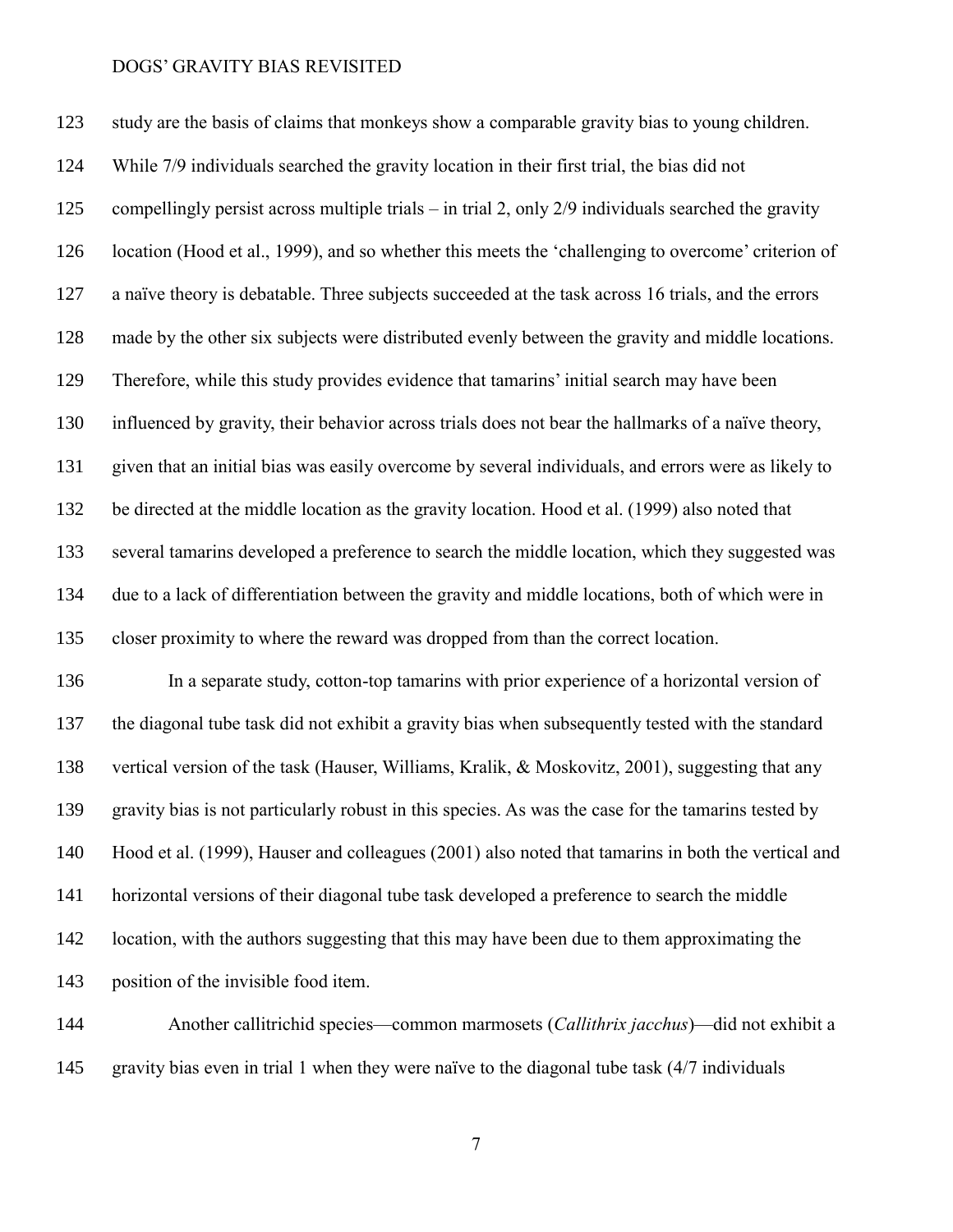146 searched the gravity location, Cacchione & Burkart, 2012), but it is difficult to draw any firm conclusions from this small sample of individuals. In their first block of 16 trials marmosets' searches were randomly distributed between the three locations, but when they erred they were significantly more likely to search the gravity location than the middle location (though this difference disappeared in their second block of trials). Interestingly, when presented with a looking-time version of the task, marmosets looked significantly longer when the reward was revealed to have ended up in the gravity container than when it was revealed to have ended up in the correct container. Thus, while they were not able to search correctly at above-chance level, it is possible that they were implicitly aware of the role of the tube in constraining the reward's movement (Cacchione & Burkhart, 2012; see Lee & Kuhlmeier, 2013, for similar findings with 2-year-old children).

 A study by Cacchione and Call (2010) presented all four species of non-human great ape with the diagonal tube task, and found that they did not exhibit a gravity bias (only 8/22 subjects searched the gravity location in trial 1) – in fact, they were able to locate the food item at above- chance levels from their first trial (Cacchione & Call, 2010). However, analysis of the errors made by the apes showed that they were significantly more likely to search the gravity location than the middle location, suggesting that apes may indeed hold naïve beliefs about gravity, but unlike 2-year-old children, they are usually able to suppress acting on the basis of this belief when it is inappropriate (as in the case of the diagonal tube). The findings of an earlier study by Tomonaga and colleagues (2007) fits with the idea that great apes might have a dormant gravity bias. Their task used a different measure to the other studies described here (prediction before the dropping event rather than search afterwards), and involved two crossed tubes rather than a single diagonal tube. In this context, both juvenile and adult chimpanzees selected the gravity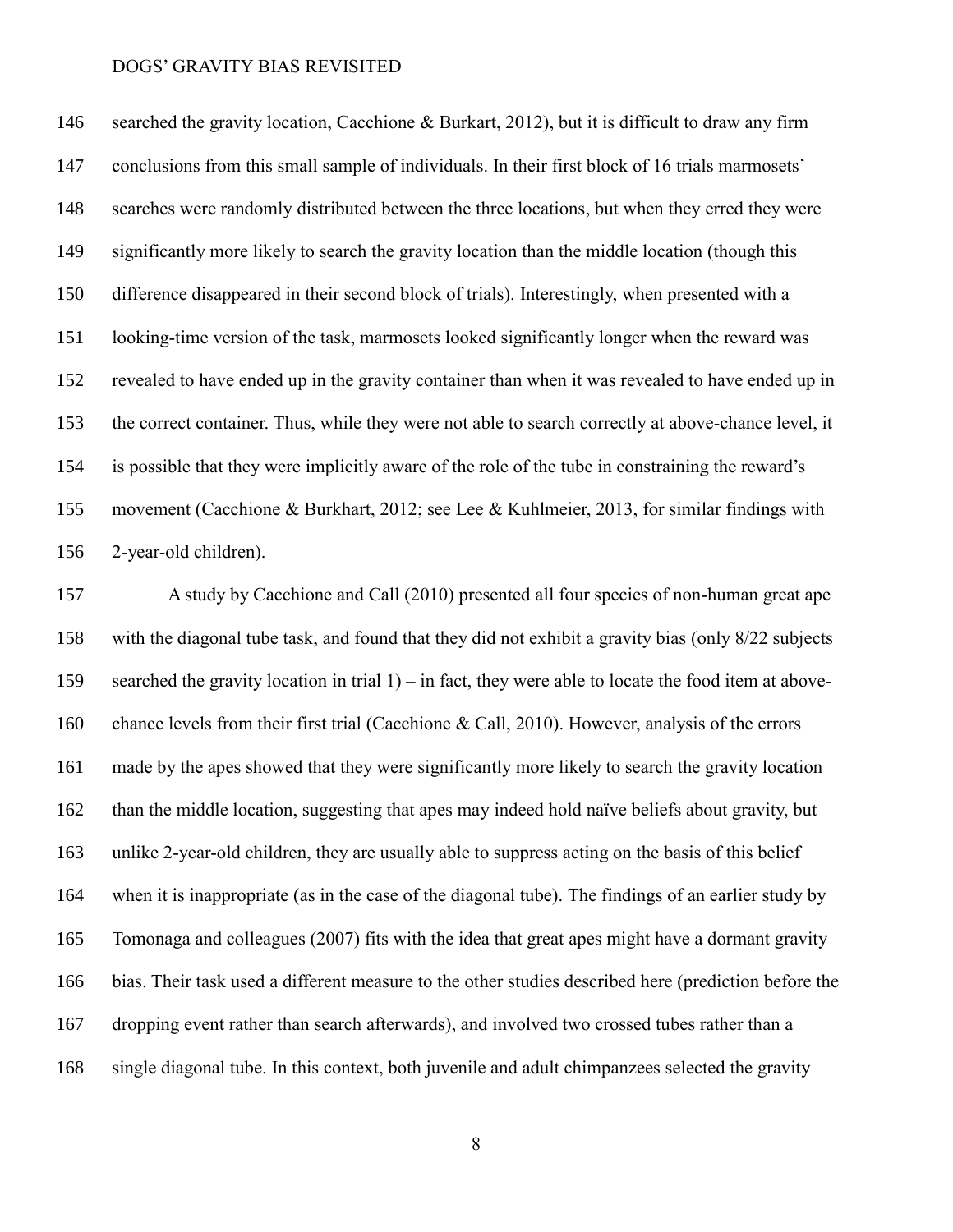option at above-chance levels, and a further experiment ruled out that their choices were based on proximity. While the apparent presence of a gravity bias in this study versus the lack of a reliable gravity bias in Cacchione and Call's (2010) task might be explained by the different response measures used, it is also possible that apes are able to solve the single diagonal tube task, but reveal a gravity bias when the task is more complex because more tubes are intertwined, 174 which is known to increase children's preference for the gravity location (Hood, 1995; Lee & Kuhlmeier, 2013).

 Taken together, these studies provide mixed evidence for the existence of a gravity bias in non-human primates. Cotton-top tamarins showed a significant gravity bias in trial 1, but this did not persist across trials and they were equally likely to search the gravity and middle locations overall (Hood et al., 1999). Marmosets searched randomly initially, but were more likely to search the gravity location when they made a mistake, at least in their first block of trials (Cacchione & Burkhart, 2012). Great apes were able to solve the single diagonal tube task, but were more likely to search the gravity location than the middle location when they erred (Cacchione & Call, 2010), and chimpanzees showed a gravity bias when they had to predict where a reward would appear when it was dropped into one of two crossed tubes (Tomonaga et al., 2007).

 Only one study to date has investigated whether a non-primate species exhibits gravity- biased search in the diagonal tube task. When domestic dogs (*Canis familiaris*) were presented with the diagonal tube task by Osthaus and colleagues (2003), they searched the correct location significantly less often than in a control task with a straight up and down tube (where the gravity location and correct location were the same). In the diagonal tube task, 8/16 dogs searched the gravity location in their first trial. Although dogs chose the gravity location more frequently than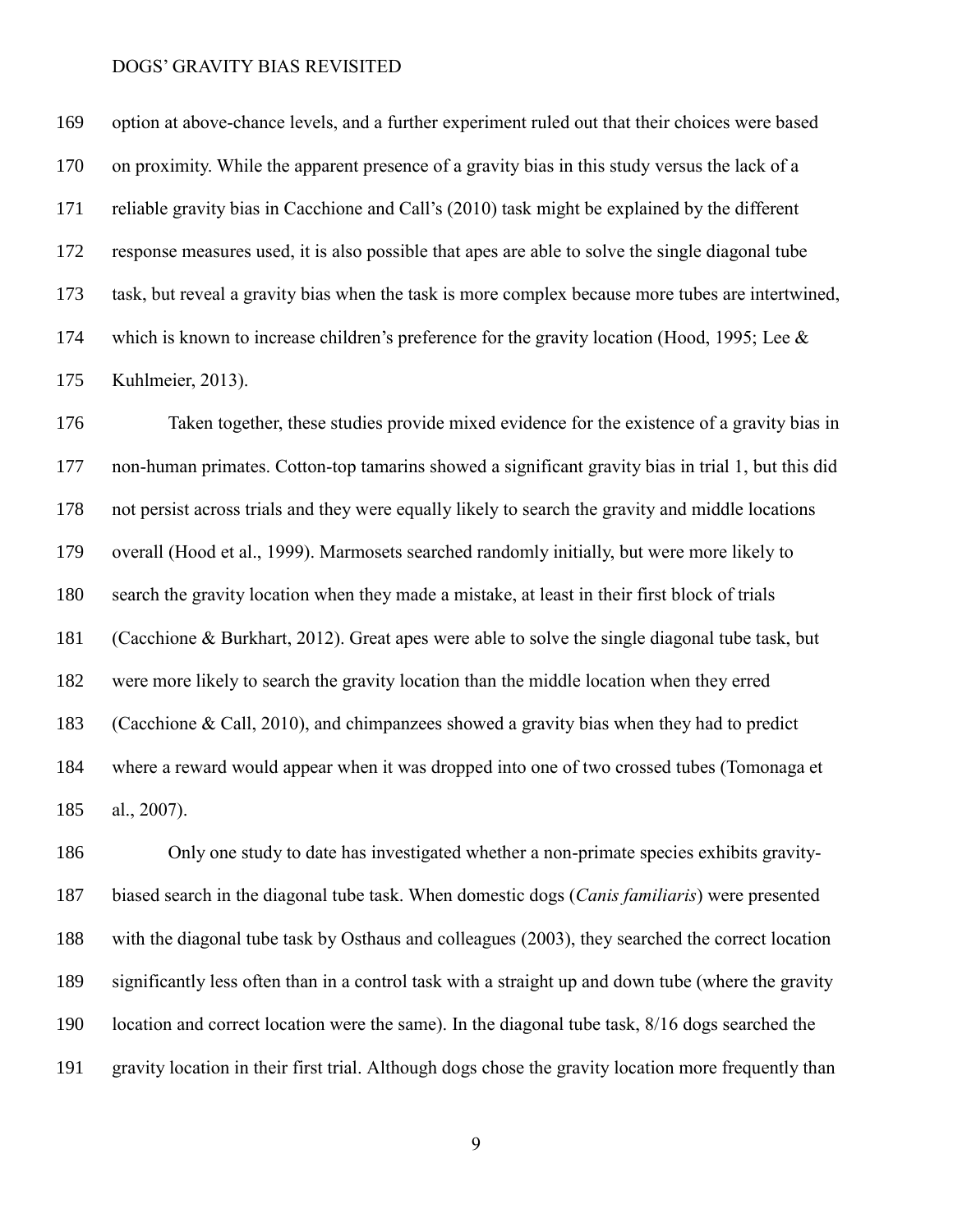the two alternatives in trial 1, their performance did not differ significantly from random search 193 (two-tailed binomial test: 0.33 chance of searching gravity location;  $p = 0.19$ ; not reported in the original paper). The number of dogs searching the gravity location decreased rapidly across trials, and in trial 16 only 2/16 dogs made a gravity error. Concurrently, the number of dogs searching in the correct location increased across trials: from 3/16 in trial 1 to 10/16 in trial 16. Across all trials several dogs searched in the middle location (5/16 in trial 1, and 4/16 in trial 16); in fact, overall, more than 40% of searches were directed at the middle location. The authors suggested that searching the middle might represent a strategy that dogs adopt when they are uncertain about the reward's location. In a follow-up experiment where the middle location was removed as a search option (Experiment 3, Osthaus et al., 2003), 6/8 dogs searched the gravity location in their first trial, but they learned to search the correct location even more quickly than they did in the experiment where the middle location was available as a search option. Taken together, these data provide no evidence for a group-level gravity bias in dogs that

 persists across trials (i.e., that could constitute a naïve theory of gravity), and suggestive but non- significant evidence for a possible initial gravity bias present in trial 1. However, the authors conclude that "Dogs, like toddlers and non-human primates, display a gravity bias", though they acknowledge that "dogs can learn to overcome this [gravity bias]" (p. 497, Osthaus et al., 2003). Based on the findings of this single study, several authors have gone on to report that dogs exhibit a persistent gravity bias (e.g. Bascandziev & Harris, 2011; Cacchione & Call, 2010; Joh et al., 2011; Kundey, Reyes, Taglang, Baruch, & German, 2010; Range, Möslinger, & Virányi, 2012; Tomonaga, Imura, Mizuno, & Tanaka, 2007). However, having examined the data presented in Osthaus et al. (2003), we do not believe there are grounds for such a strong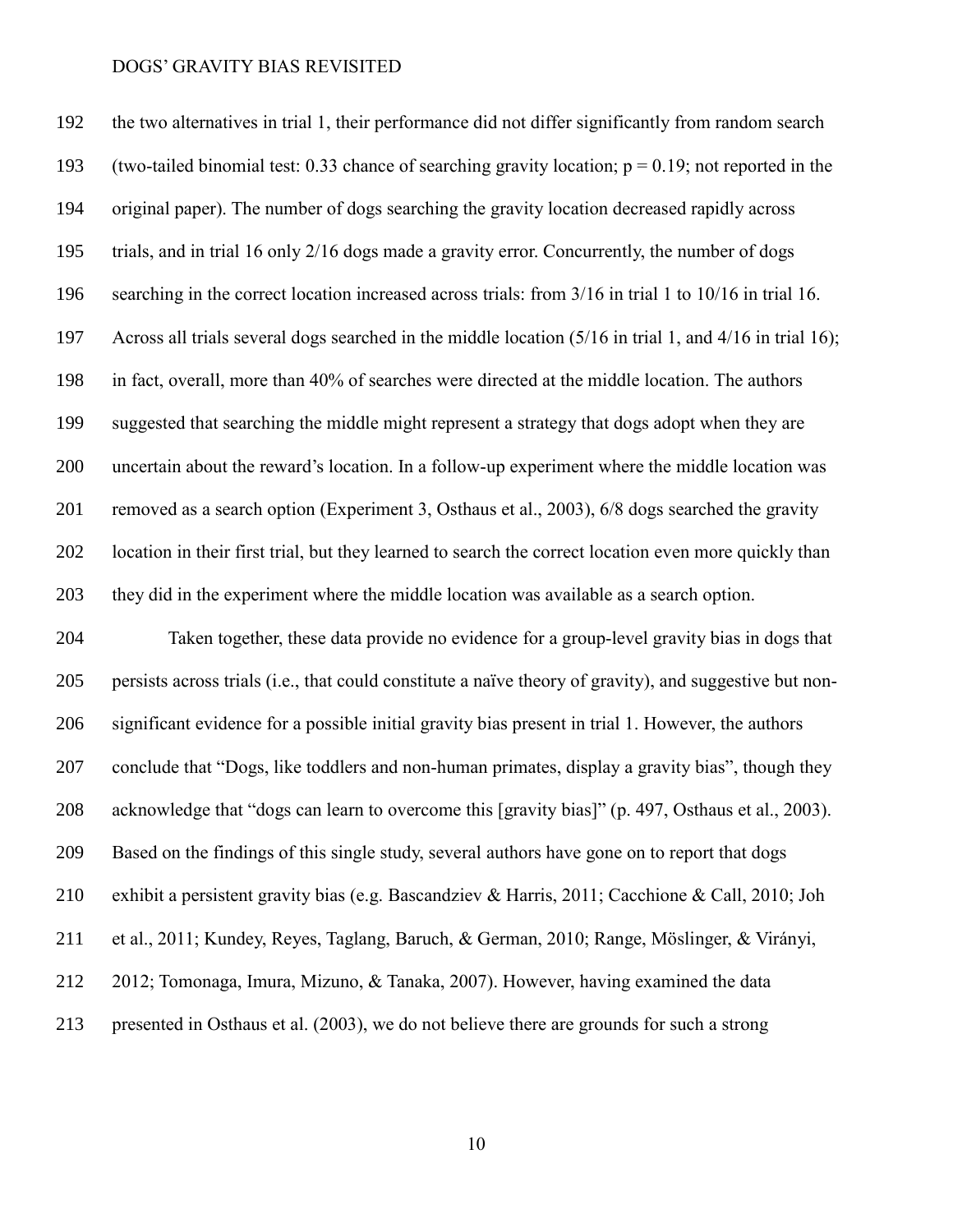conclusion. It is therefore puzzling that the claim that dogs having a robust and persistent gravity bias comparable to that of human toddlers is so pervasive in the literature.

 Given that on existing evidence, whether and to what extent dogs exhibit gravity-biased search in the diagonal tube task remains unclear, the first aim of the current study was to re- examine dogs' performance in the diagonal tube task, to establish whether dogs, like young children, show a gravity bias (Experiment 1a). An additional aim was to use the diagonal tube task to investigate dogs' physical-causal reasoning abilities more generally, which remain relatively understudied in comparison with their socio-cognitive skills, as well as in comparison with the physical-causal reasoning abilities of other non-human taxa such as primates and corvids. As a first step to address this deficit, we replicated previous diagonal tube task experiments that have been conducted with apes (Cacchione & Call, 2010) to investigate how auditory (Experiment 1b) and visual (Experiment 1c) information about the tube's causal mechanism influences dogs' performance in the diagonal tube task.

 Seeing as several dogs in Experiments 1a–c exhibited a tendency to search the middle location, as was the case in Osthaus et al.'s (2003) previous study with dogs, in Experiment 2 we replicated our Experiment 1a but with the middle location removed, to see how dogs' search shifted when searching the middle location was no longer an option. This also provided a replication of Osthaus et al.'s (2003) Experiment 3, but with a larger sample of dogs (16 vs. 8). Based on the results of our Experiment 2, in Experiments 3a and 3b we probed whether dogs' search might indeed be influenced by a gravity bias in some situations, or whether their behavior might in fact be better explained by proximity between the reward's release point and the search locations. These experiments represent novel versions of the diagonal tube task, as while the role of proximity has been indirectly explored in comparisons of the vertical tubes task to the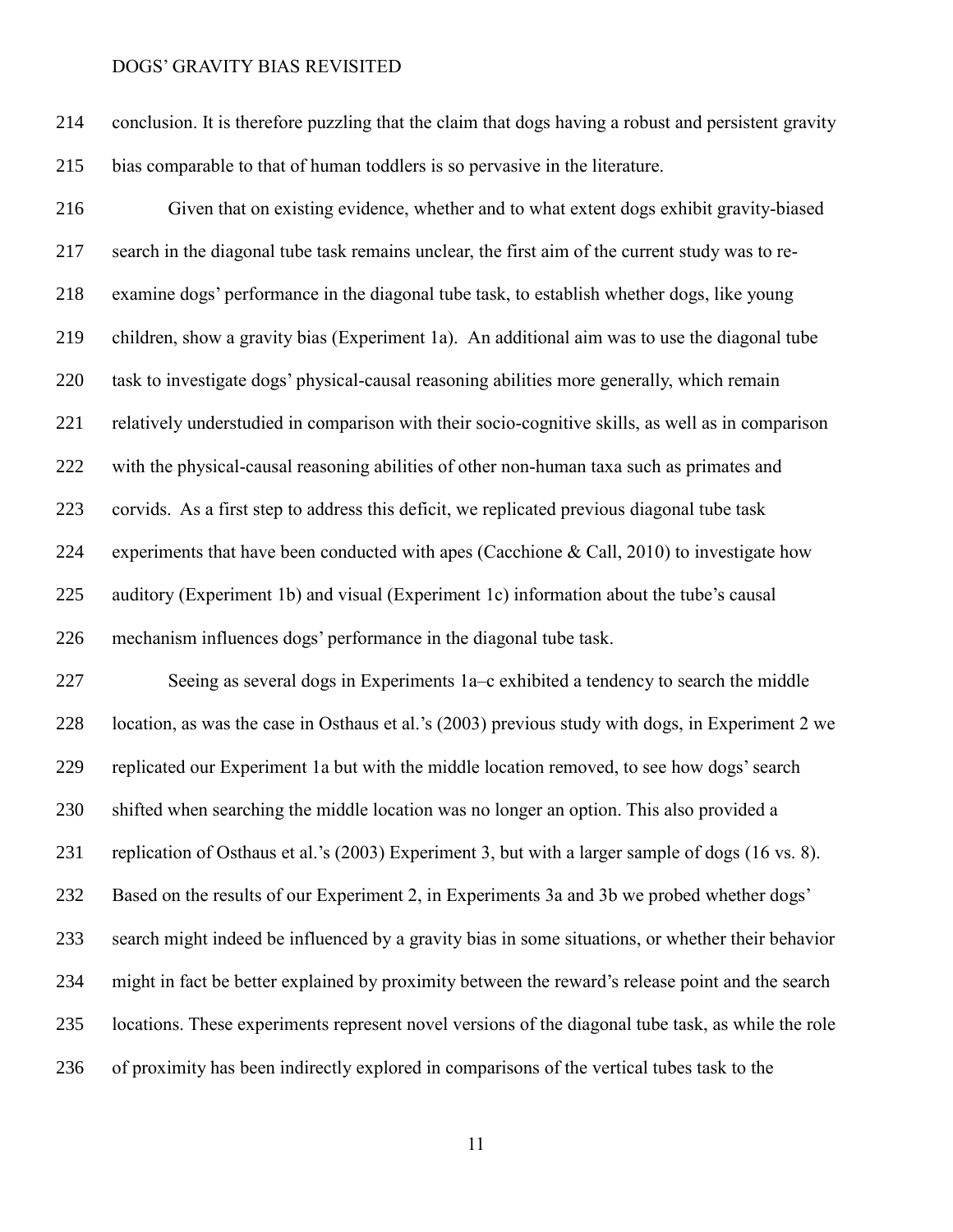horizontal tubes task (Hauser et al., 2001; Hood et al., 2000) and the version involving upwards motion (Hood, 1998), to our knowledge it is the first time that the gravity location and most proximal location to where the reward is dropped from have been de-confounded in a vertical version of the single diagonal tube task in any species (though see Experiment 2 of Tomonaga et al., 2007 for a test of the proximity bias in a two-tube version of the task).

 Finally, in Experiment 4 we presented dogs with a version of the diagonal tube task described in Gomez (2005) in which they could not search on the basis of any of the biases that might have guided them in Experiments 1–3 (namely gravity, middle or proximity), to see whether this would enable them to succeed, as would be predicted if they do understand the causal mechanism of the tube, but are unable to inhibit searching on the basis of some bias.

 Given that an important aspect of Hood's 'naïve theory' account of children's gravity bias (e.g., Hood, 1995; 1998; Hood et al., 2006) is that the bias is resistant to counterevidence—that is, it persists across repeated trials in spite of counterevidence—in all experiments we examined both how dogs performed in trial 1, but also whether and how performance changed across repeated trials. It is possible that dogs (and other animals) exhibit an initial gravity bias, but unlike for young children this bias does not persist across trials. If this were the case then such a bias would not be a candidate for a naïve theory of gravity, which would suggest that any bias is qualitatively different from that shown by young children.

# **General Methods**

**Subjects**

 All test subjects were pet dogs whose owners volunteered to participate in the study. Dog owners were recruited via email, local advertisements and local dog training facilities, and subsequently completed a questionnaire. In order to participate, dogs could not have a prior history of aggression towards humans and had to be in generally good health (including no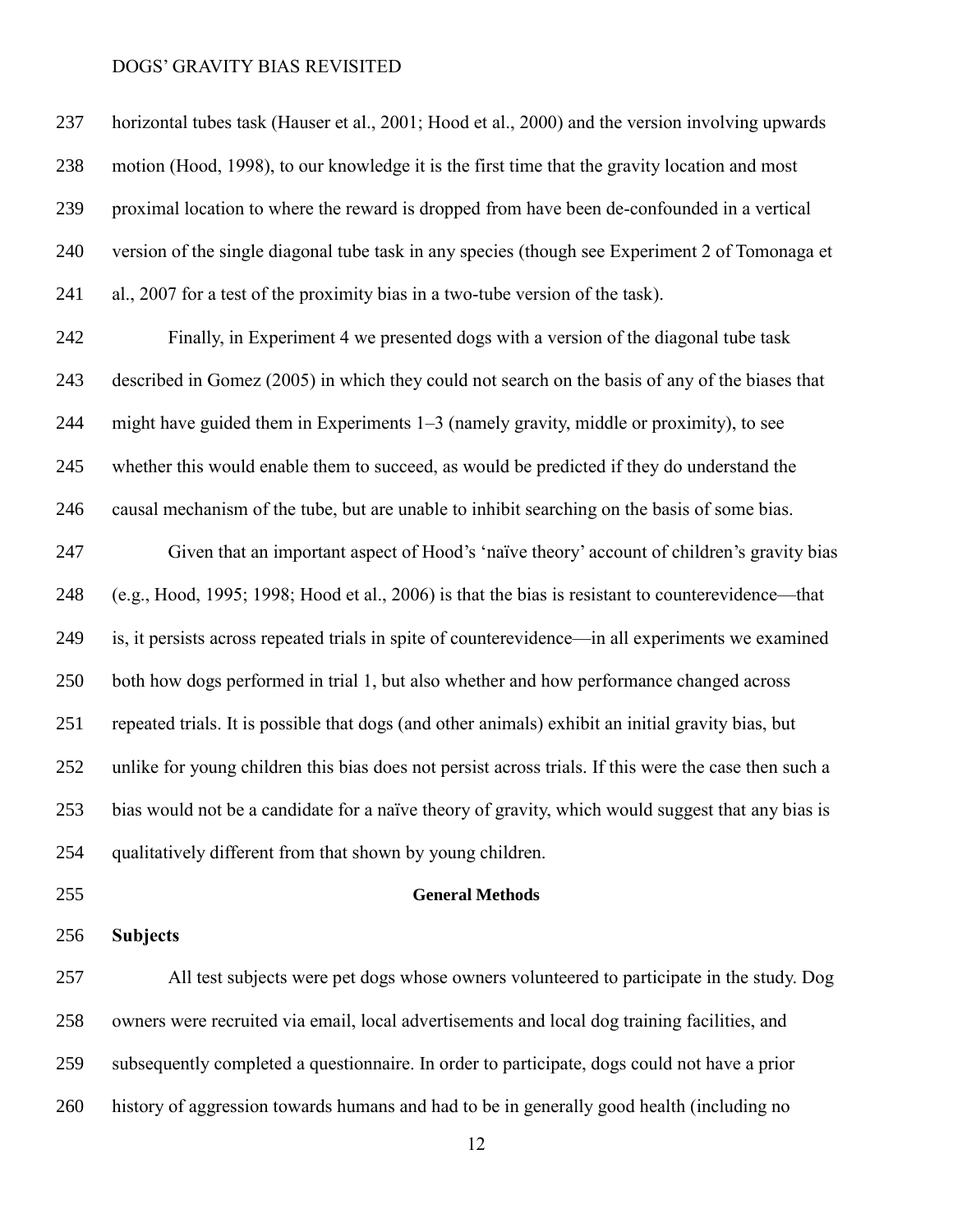known issues with their vision or hearing). There were no breed or age restrictions, though all dogs but one were at least 6 months old (see Table S1 for further subject details including breed). Dogs participated either in the Canine Cognition Lab at the University of Toronto or in a similar sized space at a dog training facility in the Toronto area. Each dog only participated in one of the experiments.

# **Materials**

 The apparatus used was based on Hood's (1995) tubes task for children, and subsequent tubes tasks adapted for use with animals (e.g., Cacchione & Call, 2010; Hood et al., 1999; Osthaus et al., 2003, Fig. 1). It consisted of a wooden frame (height: 80 cm, width: 79 cm, depth 18.5 cm) with orthogonal 'feet' (length: 54.5 cm) for stability and a mid-section at a height of 29 cm to hold the bottom of the tube in place. There were three holes (3 cm diameter, 25.5 cm apart) in the top of the frame and the mid-section above the cups that the tube could be passed through. The possible search locations were opaque paper cups (height: 11 cm; diameter: 8 cm) that all had inaccessible treats hidden in the bottom to control for odor cues and were padded with cotton wool and soft fabric to mask the sound of treats dropping into them.

 Our apparatus differed from that used by Osthaus et al. (2003), in that their search locations at the bottom consisted of three adjacent boxes without any clear separation between them. We reverted to a setup more similar to the original Hood (1995) apparatus as we felt that the lack of clear physical separation between search locations may have been confusing for dogs, and indeed it has been suggested that subjects' tendency to search the middle location in previous studies may have been due to spatial confusion of the gravity and middle locations (Hood et al., 1999).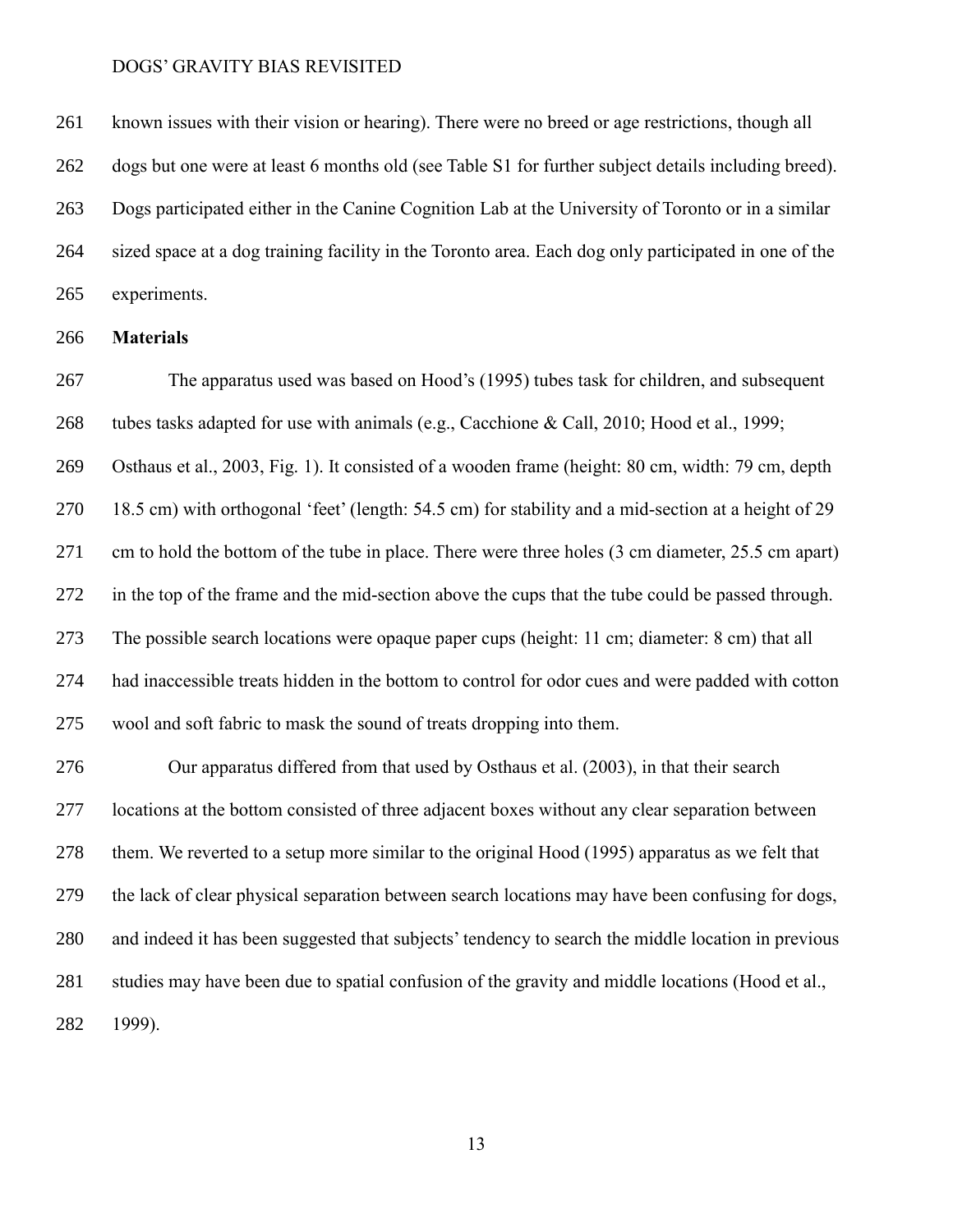| 283 | Across all experiments a single tube (diameter: 2.75 cm) was positioned diagonally in the                     |
|-----|---------------------------------------------------------------------------------------------------------------|
| 284 | apparatus. The start and end points of the diagonal tube within the frame—and hence the length                |
| 285 | of the tube—varied between experiments, as did the number and position of the search locations                |
| 286 | (see individual experiment sections and Fig. 2 and 4 for details). In all of the experiments except           |
| 287 | for Experiment 1b a small piece ( $\sim 1$ cm <sup>3</sup> ) of freeze-dried liver treat that moved inaudibly |
| 288 | through tube was used. To further eliminate any sound an electric fan was on in the room                      |
| 289 | throughout the testing session to provide white noise. The fan was on from when the dog entered               |
| 290 | the testing space so they had time to become accustomed to the sound before starting the task. In             |
| 291 | Experiment 1b a similarly sized but harder and heavier liver-based treat was used and the fan                 |
| 292 | was not turned on.                                                                                            |

**Procedure**

**Warm-up.**

 The aim of the warm-up was to ensure that dogs felt comfortable in the testing space, and that they would interact with the cups to indicate their choice of search location during the experiment. Upon arrival in the testing area, dogs were given approximately five minutes to explore the space off-leash while the owner completed an informed consent form. After this initial exploration period, dogs were introduced to the cups by the main experimenter, who placed one cup on the ground, then showed the dog a treat and dropped it into the cup and encouraged the dog to retrieve it by giving a release command ("OK!" unless the owner suggested an alternative). Some dogs spontaneously knocked the cup over and retrieved the treat; for dogs that touched the cup with their muzzle or paw but did not knock it over, the experimenter tipped the treat out for the dog to eat. This was repeated until the dog touched/knocked over the cup a total of three times. After this initial off-leash warm-up period,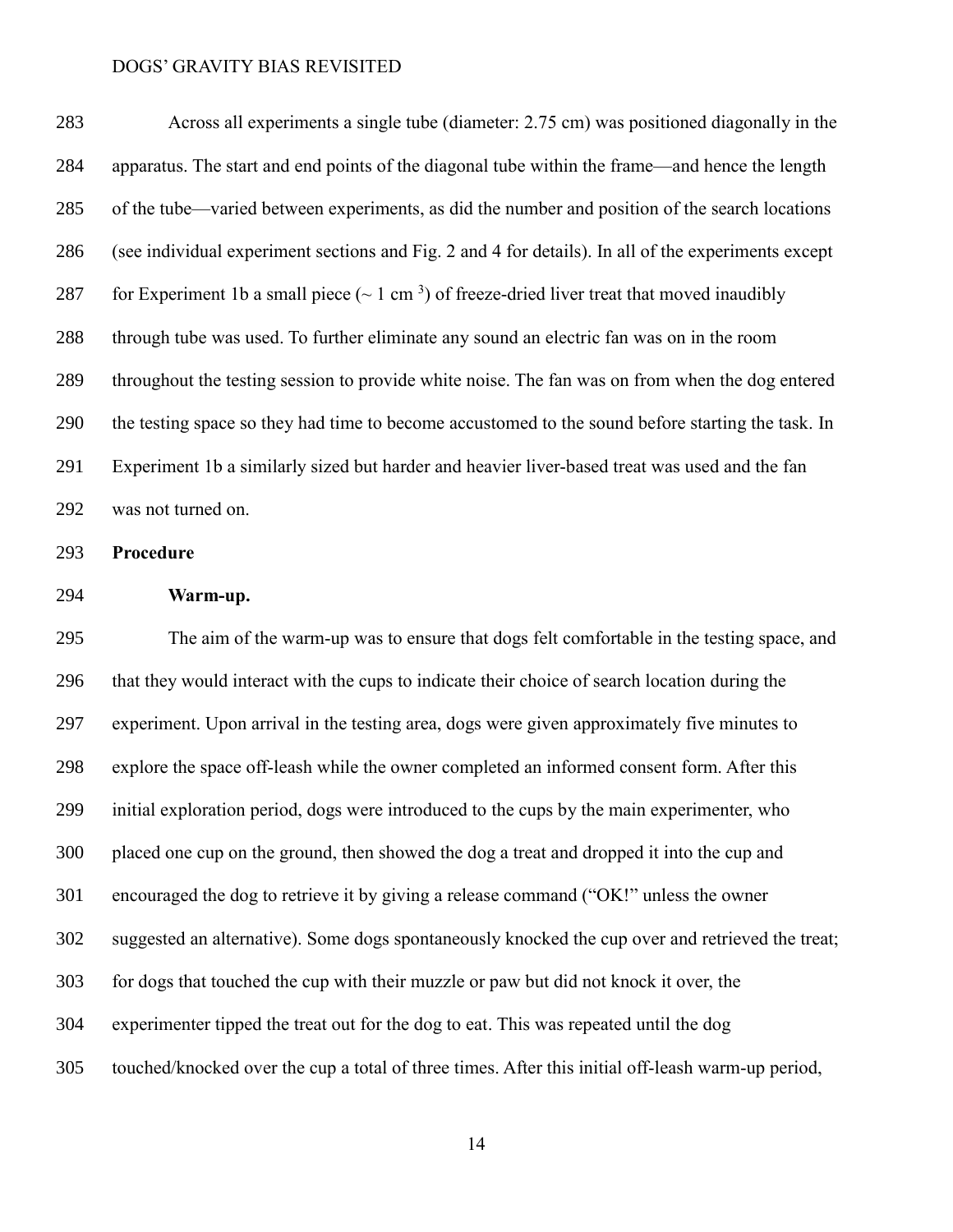| 306 | dogs were put on leash and handled by a second experimenter (handler). Owners were present          |
|-----|-----------------------------------------------------------------------------------------------------|
| 307 | during testing but were seated at the side of the room behind the dog's starting position (see Fig. |
| 308 | S1) and were asked not to interact with their dog during the experiment.                            |
| 309 | The study was approved by the University of Toronto's University Animal Care                        |
| 310 | Committee (UACC). All procedures were in accordance with Ontario's Animals for Research             |
| 311 | Act, and the federal Canadian Council on Animal Care and complied with the APA Ethical              |
| 312 | Standards for Use of Animals in Research. All sessions were video recorded.                         |
| 313 | Cup pre-training trials.                                                                            |
| 314 | The aim of the cup pre-training trials was to introduce dogs to searching for treats in the         |
| 315 | cups whilst they were positioned in the apparatus, and to both measure and reduce the influence     |
| 316 | of any prior location biases during the test phase. The cups were in position in the bottom of the  |
| 317 | apparatus (the number and location of cups varied between experiments, see individual               |
| 318 | experiment sections and Fig. 2 and 4 for details) and the tube was not present.                     |
| 319 | The main experimenter knelt behind the apparatus and the handler held the dog on leash              |
| 320 | in front of the apparatus at a distance of approximately 160 cm. The experimenter showed the        |
| 321 | dog a treat, moved it back and forth above the frame mid-section to ensure the dog was tracking     |
| 322 | it, then dropped it through one of the holes into the cup underneath (Fig. S2a, Video S1). The      |
| 323 | experimenter then put her hands behind her back, stared at a fixed point on the wall behind the     |
| 324 | dog, then gave a release command (e.g. "OK!") and the dog was allowed to search exhaustively        |
| 325 | for the treat. A choice was defined as a dog making physical contact with a cup with their muzzle   |
| 326 | or paw (sniffing a cup, staring at a cup or lying down in front of a cup did not constitute a       |
| 327 | choice). As in the warm-up, once the dog had touched the cup the experimenter tipped the treat      |
| 328 | out of the cup for the dog if necessary. Once a dog had chosen a cup it was removed by the          |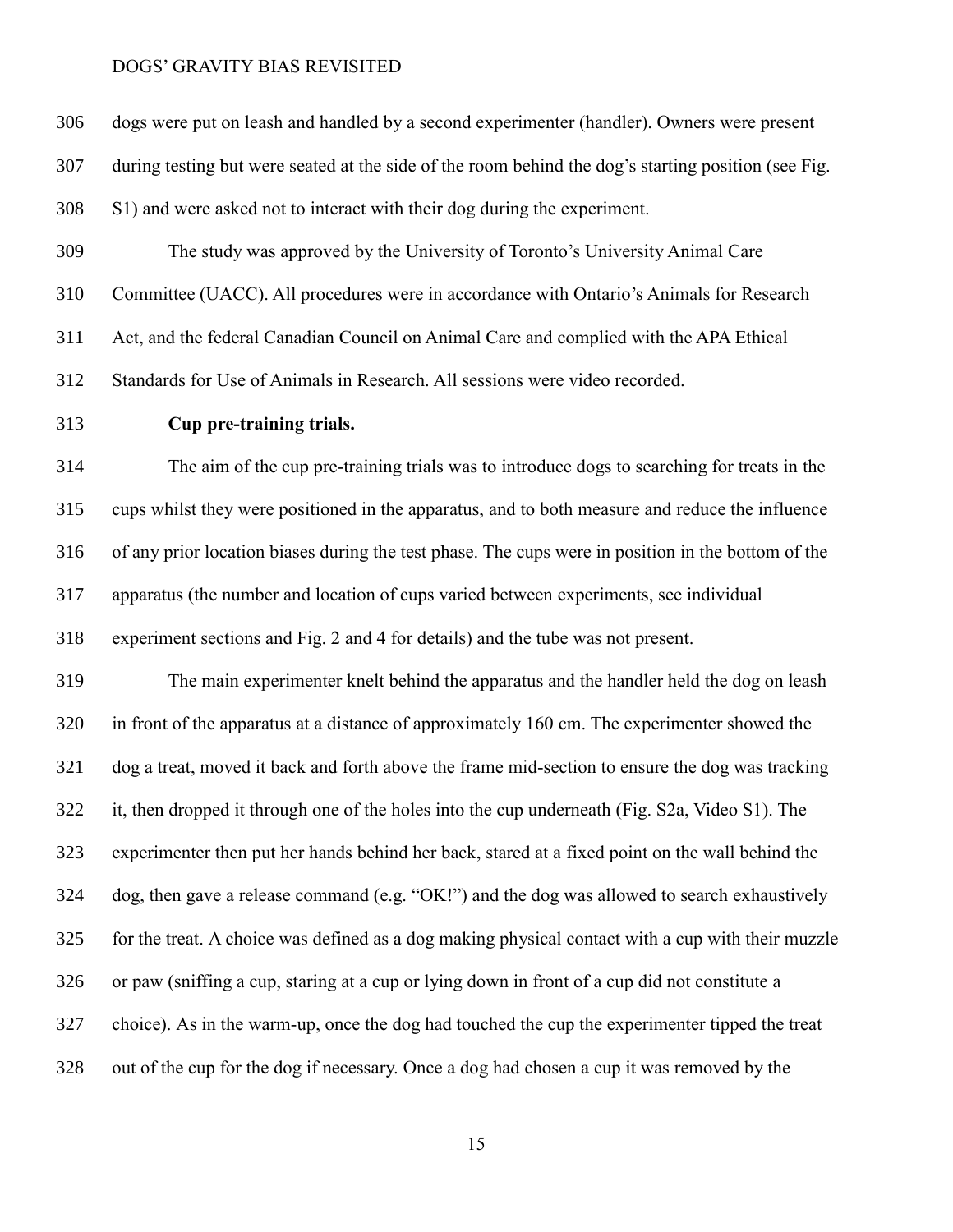experimenter. This dropping of treats into cups was repeated in a pseudorandom order (with the constraint that the treat was not dropped into the same location in more than two consecutive trials) until the dog successfully located the treat on their initial search on six consecutive trials (an equal number of times from each location). The individual cups were randomly interchanged between trials so the same cup did not always appear in the same location.

 Following Osthaus et al. (2003) we set the maximum number of cup pre-training trials to 30; however, if a dog showed a persistent location/side bias (defined as 12 consecutive searches of the same location) we administered the following training: treats were no longer dropped into the preferred cup, and pseudorandomly dropped into the other cups until dogs got 6 consecutive trials correct; then we reverted to all 3 cups and they had to get another 6 in a row correct. Therefore in a few cases the total number of trials including these training trials went above 30 (see individual experiment results for the range of pre-training trials required to reach criterion).

# **Tube familiarization.**

 The aim of the tube familiarization was to demonstrate the tube mechanism to the dogs. While this step was not included in Osthaus et al.'s (2003) study, previous child studies (e.g. Hood 1995) and some non-human primate studies (e.g. Cacchione & Burkhart, 2012) have incorporated this step. Given that dogs likely have little experience of items travelling through hollow tubes it seemed an important step to include. The unconnected tube was held aloft so it formed a loose S-shape, with the bottom end approximately at the dog's head height (see Fig. S2b). The experimenter showed the dog a treat, then dropped it into the top of the tube so it rolled out of the bottom of the tube and onto the ground, and the dog was allowed to retrieve it. This was repeated until the dog spontaneously retrieved the treat (i.e. the experimenter did not need to indicate the treat's location on the ground) on three consecutive occasions.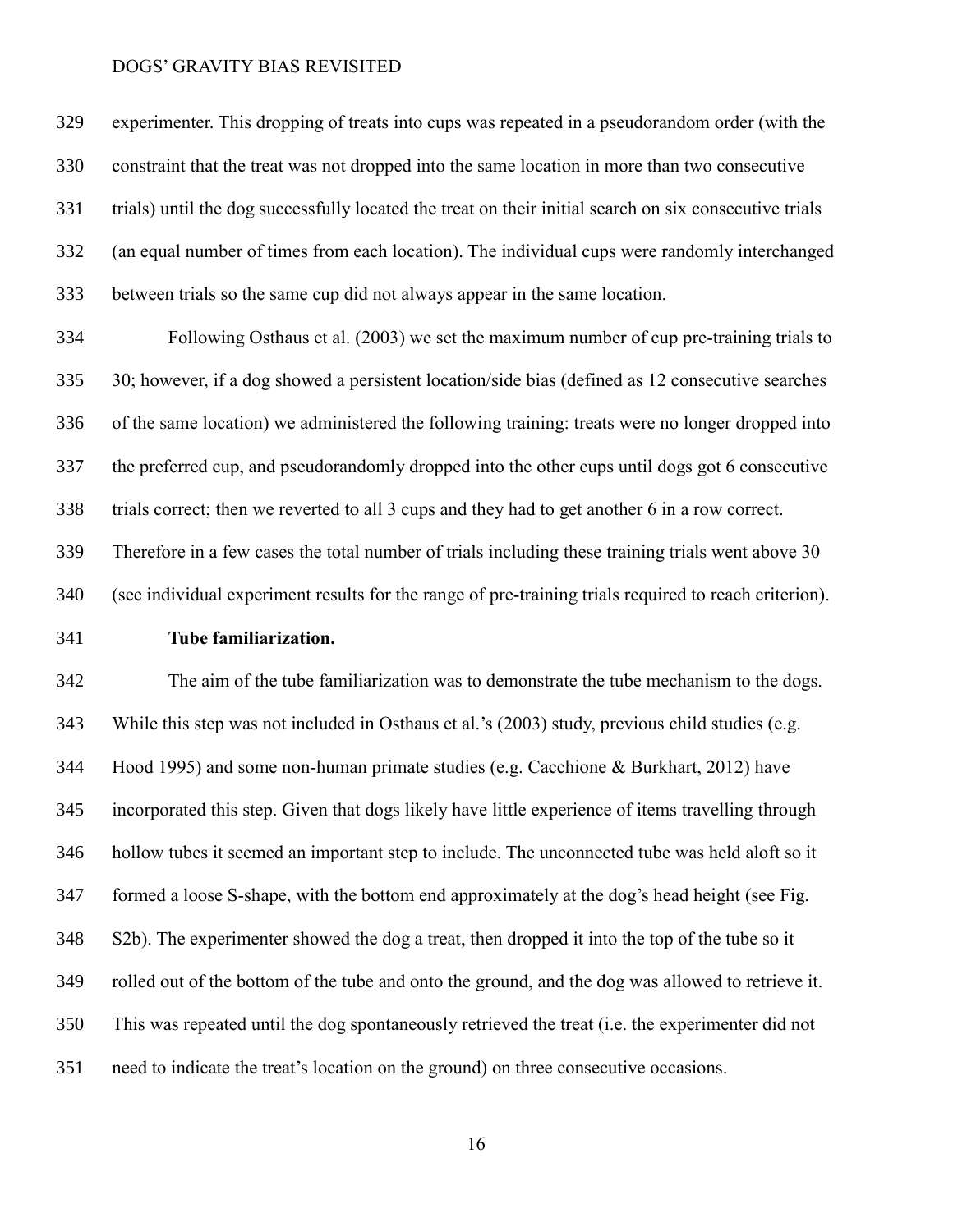**Test trials.**

 Each dog participated in 12 test trials presented in a single block immediately after the tube familiarization. While Osthaus et al. (2003) presented dogs with 16 trials per condition, pilot work suggested that the dogs in our study began to lose attention and/or become satiated after around 12 trials (having already completed the cup pre-training and tube familiarization). In line with previous studies with non-human animals, in all experiments dogs were randomly assigned to one of two possible diagonal configurations of the tube, which were a mirror image of one another (e.g. top left-bottom right, or top right-bottom left; Fig. 1). The experimenter inserted the tube into the frame in full view of the dog and it remained in this position for all of the test trials.

 For each test trial the experimenter knelt behind the apparatus and the handler held the dog on leash in front of the apparatus at a distance of approximately 160 cm. The experimenter showed the dog a treat, moved it back and forth across the top of the frame until the dog tracked it, then dropped it into the top of the tube, showed the dog her empty hand, placed her hands on her lap, stared straight ahead at a fixed point behind the dog, then gave the dog a release command (e.g., "OK!") to search for the treat (see Video S2). The dog was allowed to search exhaustively until they located the treat. We allowed exhaustive search to match previous studies with dogs (Osthaus et al., 2003), apes (Cacchione & Call, 2009) and monkeys (Hood et al., 1999). Pilot work also revealed that dogs quickly stopped participating (they refused to search) if they were only allowed to search one location and chose incorrectly, which meant they were not rewarded for that trial. While one might imagine that allowing exhaustive search reduces the incentive for the subject to make an initial correct choice (because they ultimately get a reward anyway), previous work has demonstrated that this is not the case for monkeys at least: in two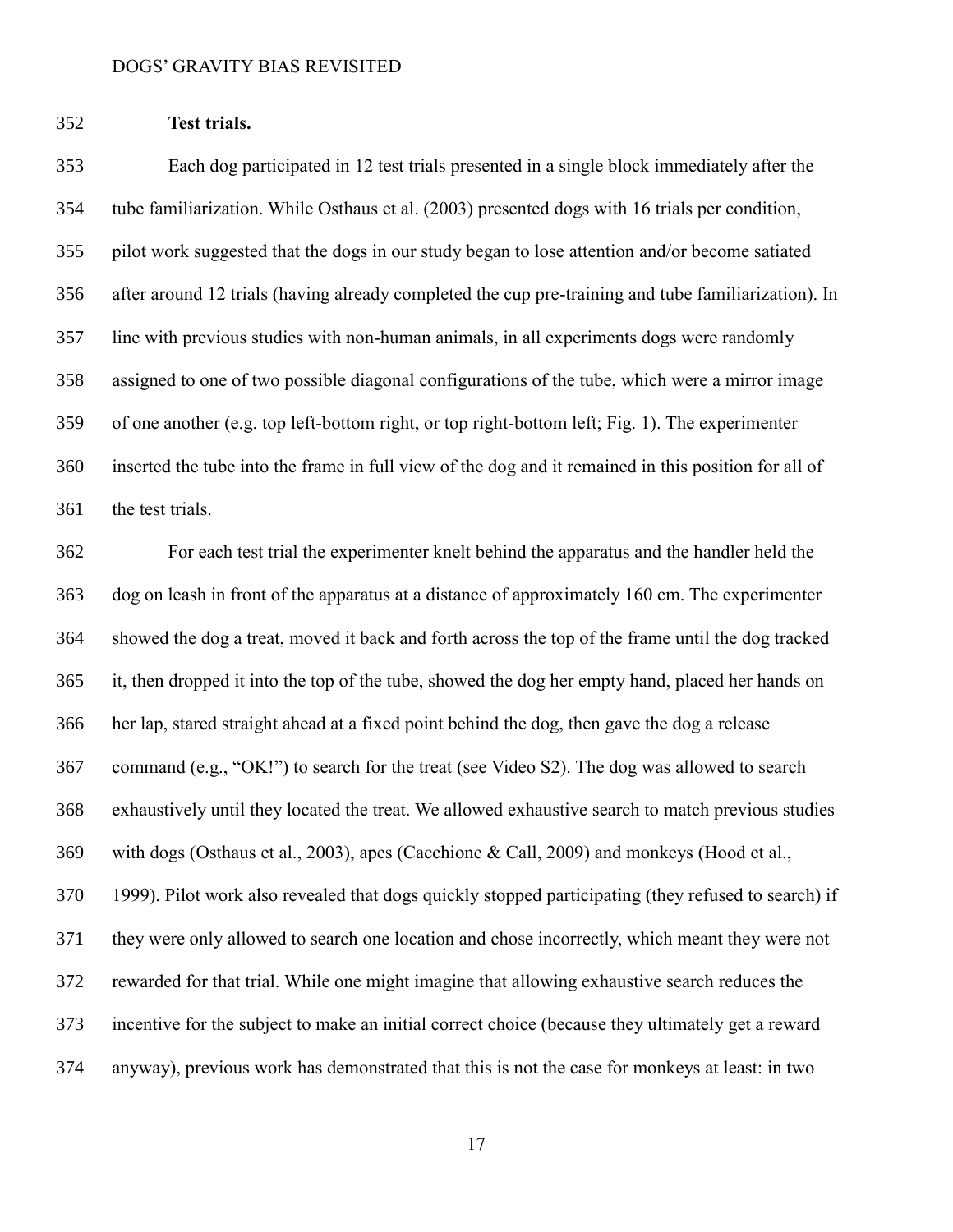tubes task studies, performance did not differ according to whether subjects were allowed to search exhaustively, or only allowed to search a single location and therefore went unrewarded if they chose incorrectly (Hauser et al., 2001).

# **Data coding & analysis.**

 In both the cup pre-training trials and the test trials we scored the location that dogs searched first. We coded searches as correct or incorrect. For the 3-cup versions of the task (Experiments 1a-1c), if dogs searched incorrectly then their search was further coded as directed at the middle or gravity location. To investigate performance in trial 1 of each experiment we used Chi-square goodness of fit tests (3-cup versions) or binomial tests (2-cup versions) to see whether the distribution of dogs' search differed from random. We used mixed effects logistic regression models that assumed a fixed slope across subjects (including a random slope term did not significantly improve fit for any experiment) to examine successful performance across all trials in each individual experiment, and to look for change in performance over trials (lme4 package version 1.1.13; Bates, Maechler, Bolker, & Walker, 2015) in the R environment (Version 3.3.3; R Development Core Team, 2017). We used the same approach to examine the nature of dogs' errors, and look for any change in the nature of errors made across trials. We also compared overall performance in each experiment to chance. For the 3-cup versions of the task (Experiments 1a-1c) we adjusted the intercept to account for testing against 0.33 (as opposed to the standard 0.5 in the 2-cup versions) and used that to calculate an adjusted *z* statistic and obtain the correct *p*-value. We used binomial tests to examine the performance of individual dogs. For all 3-cup versions (Exp. 1a-1c), where we were interested in seeing whether individuals dogs either searched correctly, in the middle, or at the gravity location significantly more often than expected by chance we used a Bonferroni correction for multiple comparisons, so for these tests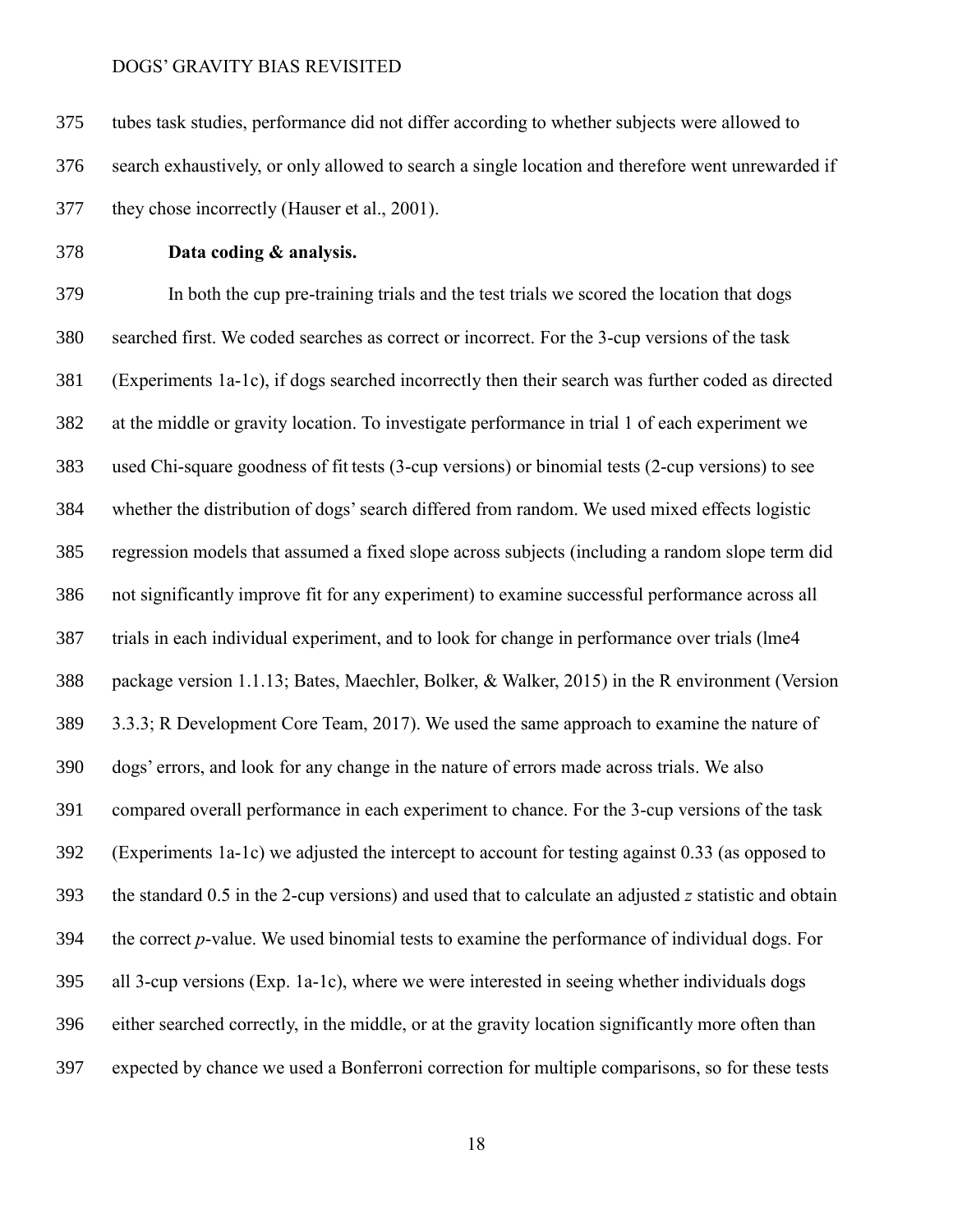| 398 | alpha was 0.017 (0.05/3). Finally, mixed effects logistic regression models were also used to               |
|-----|-------------------------------------------------------------------------------------------------------------|
| 399 | compare performance between-subjects across all 3-cup versions (Exp. 1a-1c) and all 2-cup                   |
| 400 | versions (Exp. 2-4) of the task. As for the individual experiment analyses, we assumed a fixed              |
| 401 | slope across subjects because including a random slope term did not significantly improve fit for           |
| 402 | either comparison. All tests were two-tailed and alpha was 0.05.                                            |
| 403 | A second coder scored the test trials of a randomly selected six dogs per experiment from                   |
| 404 | video footage to assess inter-observer reliability. Cohen's kappa for which location the subject            |
| 405 | searched first on each trial was 0.98 (excellent agreement between coders).                                 |
| 406 | <b>Experiment 1: Replicating previous versions of diagonal tube task</b>                                    |
| 407 | <b>Experiment 1a: The classic diagonal tube task</b>                                                        |
| 408 | In Experiment 1a, we presented dogs with the classic version of the diagonal tube task                      |
| 409 | used in comparative studies, where a reward is dropped down an opaque diagonal tube, and                    |
| 410 | travels invisibly and inaudibly through it into the cup at its bottom end. In this version, no direct       |
| 411 | perceptual information (either visual or auditory) regarding the reward's location is available             |
| 412 | after it disappears into the top of the tube (Cacchione & Burkart, 2012; Hood et al., 1999;                 |
| 413 | Osthaus et al., 2003). The aim was to generate additional data to address the widespread claim in           |
| 414 | the literature that dogs share a naïve theory of gravity with young children, despite limited               |
| 415 | empirical evidence to support this.                                                                         |
| 416 | <b>Subjects</b>                                                                                             |
| 417 | Sixteen dogs (4 male, 12 female; mean age = $66 \pm 10$ months) participated in Experiment                  |
| 418 | 1a (Table S1). Three additional dogs were tested but excluded because they did not reach                    |
| 419 | criterion in the cup pre-training trials $(1)$ , or because they failed to complete the test trials $(2)$ . |
|     |                                                                                                             |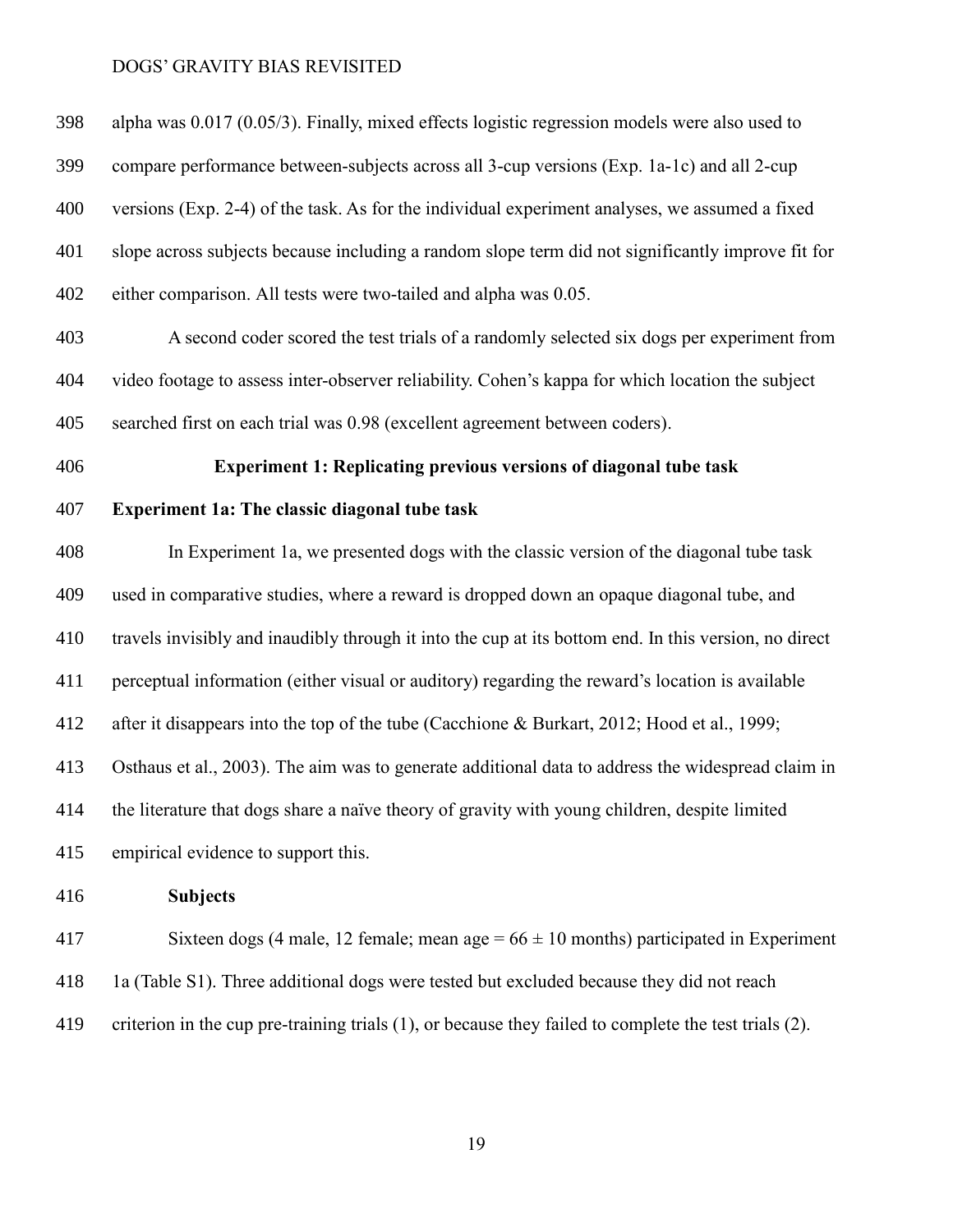# **Materials** The tube was opaque and configured top left to bottom right or top right to bottom left (Fig. 1 and 2a). Freeze-dried liver treats were used for the test trials.

**Results**

424 On average, dogs required  $12.2 \pm 2.3$  trials (mean  $\pm$  SEM; range = 6 – 44; median = 9.5) to reach criterion in the cup pre-training trials. In their first test trial dogs did not show a bias to 426 search any particular location (chance:  $16/3 = 5.33$  dogs searching correctly;  $\chi^2 = 2.38$ , df = 2, *p*  $427 = 0.304$ ; rather, they searched randomly for a treat that travelled invisibly and inaudibly down a diagonal tube. Half of the dogs (8/16) searched the middle location, five searched the gravity location, and three searched the correct location (Fig. 2a). Therefore, we found no evidence that dogs' search behavior was guided by gravity when they were naïve to the task.

 Across the 12 test trials, 52% of searches were directed to the middle location (meanmiddle  $432 = 6.2 \pm 0.7$  trials),  $32\%$  of searches were directed to the correct location (mean<sub>correct</sub> =  $3.8 \pm 0.7$ ) 433 trials), and just 16% of searches were directed to the gravity location (mean<sub>gravity</sub> =  $2.1 \pm 0.6$ ) trials; Fig. 3a). A mixed effects logistic regression model revealed that, as a group, dogs' tendency to search the correct location did not differ significantly from the 33% expected by 436 chance  $(z = 0.61, p = 0.54)$ .

 The mixed effects logistic regression model revealed a significant improvement in 438 performance across trials (Fig. 2a and Fig. 3b; trial log odds =  $0.17$ ,  $z = 3.192$ ,  $p = 0.001$ , Table S2). We ran a separate mixed effects logistic regression model to examine the search errors that dogs made, which revealed that, across the 12 test trials, on trials where dogs erred they were 441 significantly more likely to search the middle location than the gravity location ( $z = 3.71$ ,  $p <$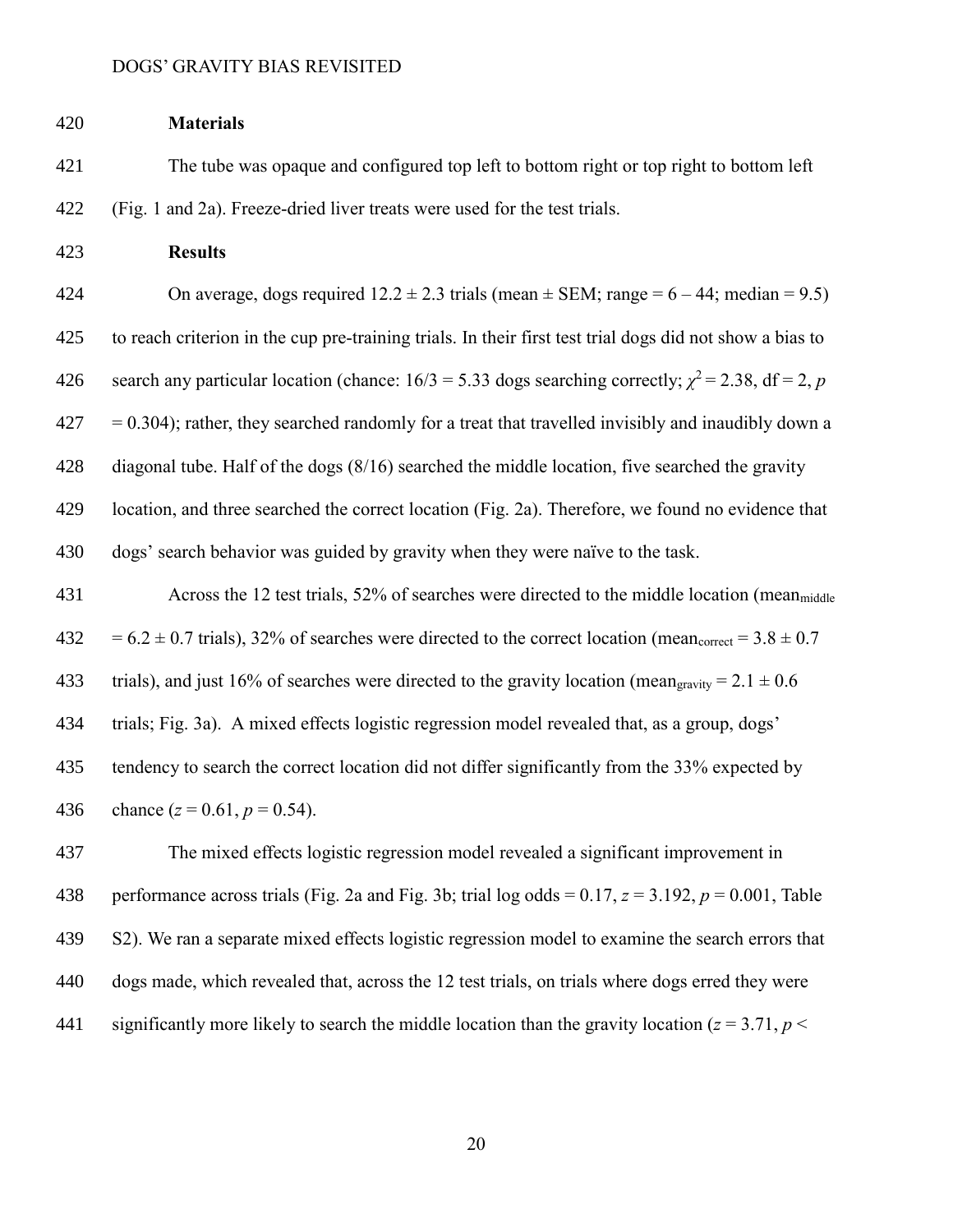| 442 | 0.001; Fig. 3a). Across trials, the number of gravity searches decreased significantly relative to     |
|-----|--------------------------------------------------------------------------------------------------------|
| 443 | the number of middle searches (trial log odds = -0.16, $z = -2.27$ , $p = 0.022$ ; Fig. 2a).           |
| 444 | We also examined individual performance, and whether individual dogs had a preference                  |
| 445 | for any of the search locations. After correcting for multiple comparisons (Bonferroni correction;     |
| 446 | $\alpha$ = 0.017; a dog had to search the same location in at least 9/12 trials to produce a p-value < |
| 447 | 0.017 in a binomial test) only 1/16 dogs searched correctly significantly more often than              |
| 448 | expected by chance across the 12 test trials (10/12 trials correct; $p < 0.001$ ). Two out of 16 dogs  |
| 449 | had a significant middle-location preference $(10/12 - 11/12 \text{ trials}; p < 0.001)$ and no dogs   |
| 450 | exhibited a significant preference for searching the gravity location (maximum number of gravity       |
| 451 | searches = $8/12$ , Table S3).                                                                         |

**Discussion**

 When no perceptual cues were available, like children (Hood, 1995), monkeys (Hood et al., 1999; Hauser et al., 2001) and dogs (Osthaus et al., 2003) tested previously, dogs as a group failed to locate a reward dropped down a diagonal tube, either in trial 1 or across 12 trials. However, there was no evidence that they searched on the basis of a gravity bias—when dogs erred, they were significantly more likely to search the middle location than the gravity location. In this respect their performance differed from that of tamarins, who exhibited a trial 1 gravity bias (Hood et al., 1999), and children, who seemed to show a gravity bias that was difficult to overcome, even after several repeated trials (Hood, 1995). The performance of dogs in the current experiment also differed from that of great apes, who were able successfully locate the reward at above chance levels within 9 trials (Cacchione & Call, 2010). Apes have previously demonstrated superior physical-causal reasoning skills compared with dogs (Bräuer, Kaminski, Riedel, Call, & Tomasello, 2006), so it is possible that they were better able to understand the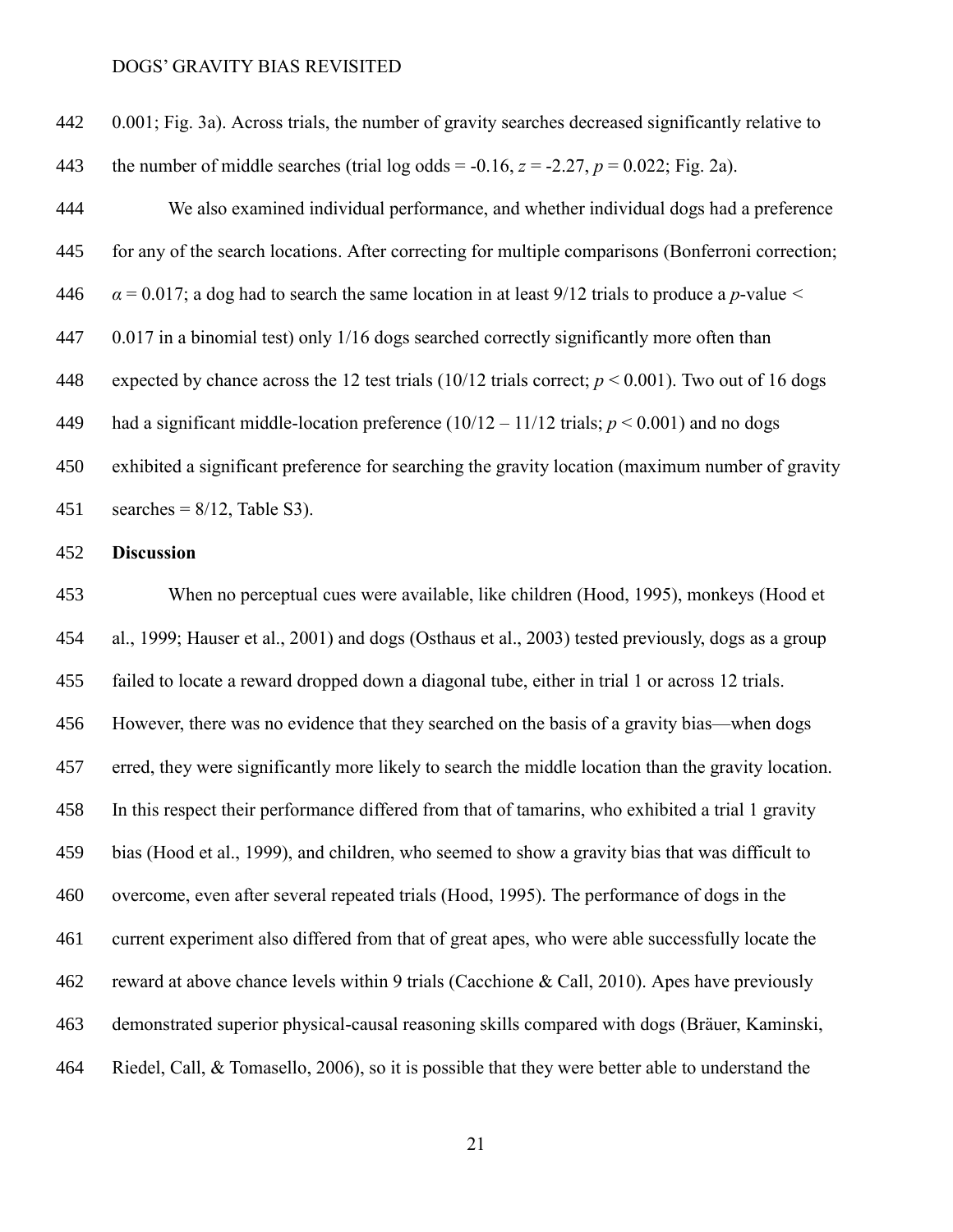role of the tube in constraining the path of the reward. In the following two experiments we explored whether highlighting the tube's physical-causal mechanism by making the reward's passage through the tube audible (Experiment 1b) or visible (Experiment 1c) would improve dogs' performance in the diagonal tube task.

**Experiment 1b: Auditory cues available**

 In Experiment 1b we investigated whether being able to hear the reward travelling through the tube (but still not hear it landing in the cup) would enable dogs to perform better in the task, either because they could acoustically track the reward travelling through the tube, or because the sound provided some information regarding the tube's causal mechanism. Great apes tested with a comparable version searched randomly in their first trial, but were able to successfully locate the reward at above chance levels within their first block of nine trials (Cacchione & Call, 2010). Dogs have not previously been presented with this version of the diagonal tube task.

**Subjects**

479 Sixteen dogs (10 male, 6 female; mean age  $= 42 \pm 9$  months) participated in Experiment 1b (Table S1). Three additional dogs were tested but excluded because they did not complete the cup pre-training trials (1), or because their choice of search location was unclear in the test trials (2).

# **Materials**

 The tube was opaque and positioned from top left to bottom right, or top right to bottom left (Fig. 2b). A hard, heavier liver-based treat that made a rattling noise as it rolled down the tube was used as the food reward and the electric fan was turned off.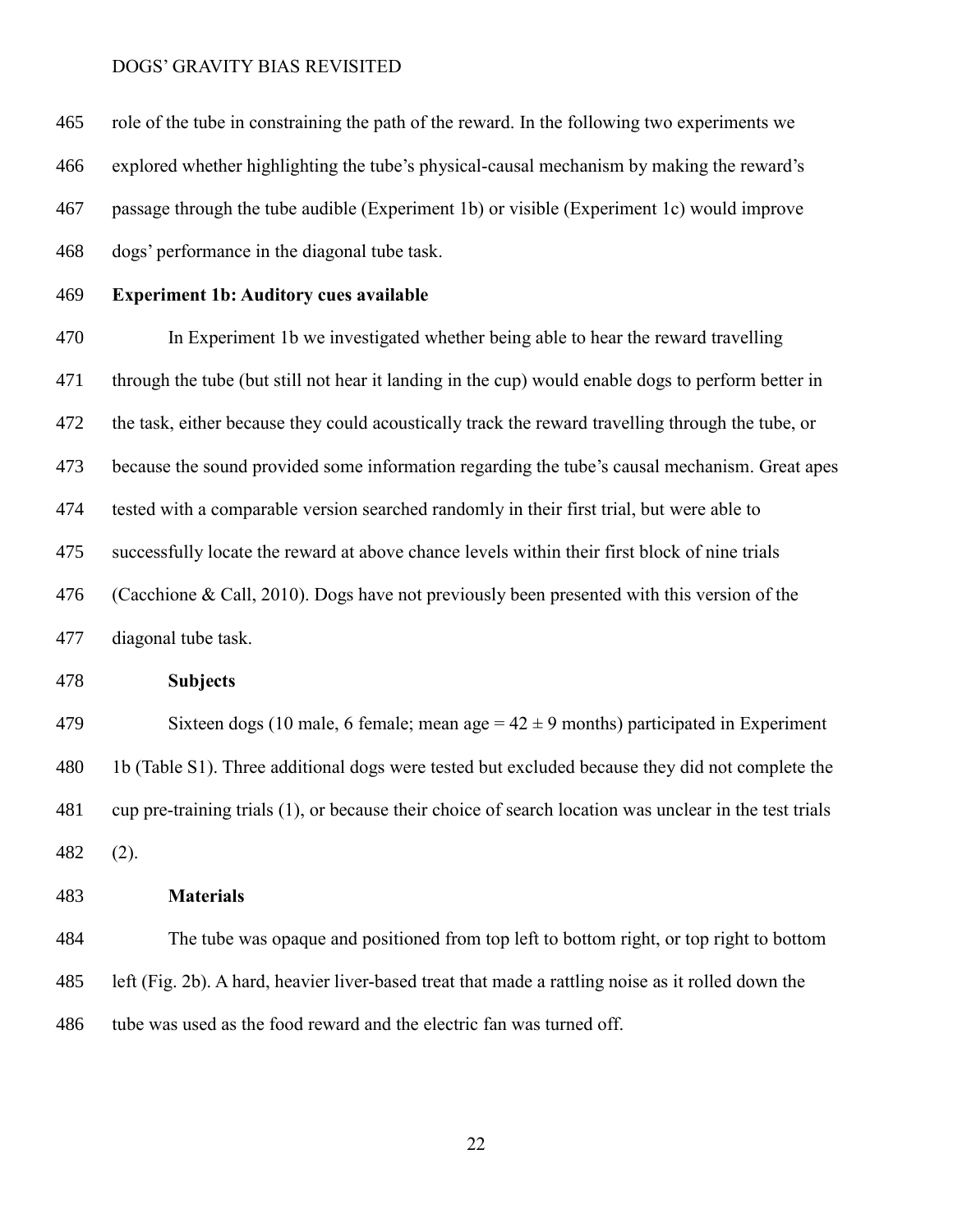# 487 **Results**

488 On average, dogs required  $12.9 \pm 2.6$  trials (mean  $\pm$  SEM; range = 6 – 35; median = 6) to 489 reach criterion in the cup pre-training trials. In the first test trial, dogs did not show a bias for 490 searching any particular location ( $\chi^2$  = 0.88, df = 2, *p* = 0.644; middle: 7/16; gravity: 5/16;

491 correct: 4/16; Fig. 2b).

492 Across the 12 test trials, 42% of searches were directed to the middle location (meanmiddle  $493 = 5.0 \pm 0.8$  trials), 36% of searches were directed to the correct location (mean<sub>correct</sub> = 4.4  $\pm$  0.1 494 trials), and just 22% of searches to the gravity location (mean<sub>gravity</sub> =  $2.6 \pm 0.6$  trials; Fig. 3b). 495 The mixed effects logistic regression model revealed that, as a group, dogs' tendency to search 496 the correct location did not differ from the 33% expected by chance  $(z = -0.41, p = 0.68; Fig. 3a)$ . 497 However, their performance improved significantly across trials (trial log odds = 0.21, *z* = 3.60, *p* 498 < 0.001; Fig. 2b; Fig. 3b; Table S2). Examining the search errors that dogs made revealed that, as 499 in Experiment 1a, dogs were significantly more likely to search the middle location than the 500 gravity location  $(z = 2.42, p = 0.015;$  Fig. 3a). Across trials, the number of gravity searches 501 relative to the number of middle searches did not change significantly (trial log odds =  $-0.03$ ,  $z =$ 502  $-0.48$ ,  $p = 0.632$ ; Fig. 2b).

 We also examined individual performance, and whether individual dogs had a preference for any of the search locations. After correcting for multiple comparisons (Bonferroni correction; *α* = 0.017; a dog had to search the same location in at least 9/12 trials to produce a *p*-value *<* 0.017 in a binomial test) four dogs searched correctly significantly more often than expected by chance across twelve trials (9/12 – 11/12 trials correct; *p* < 0.012, see Table S4 for apparatus configuration information for these dogs). Two dogs showed a significant middle-location 509 preference  $(11/12 - 12/12 \text{ trials}; p < 0.001)$  and as in Experiment 1a, no individual dogs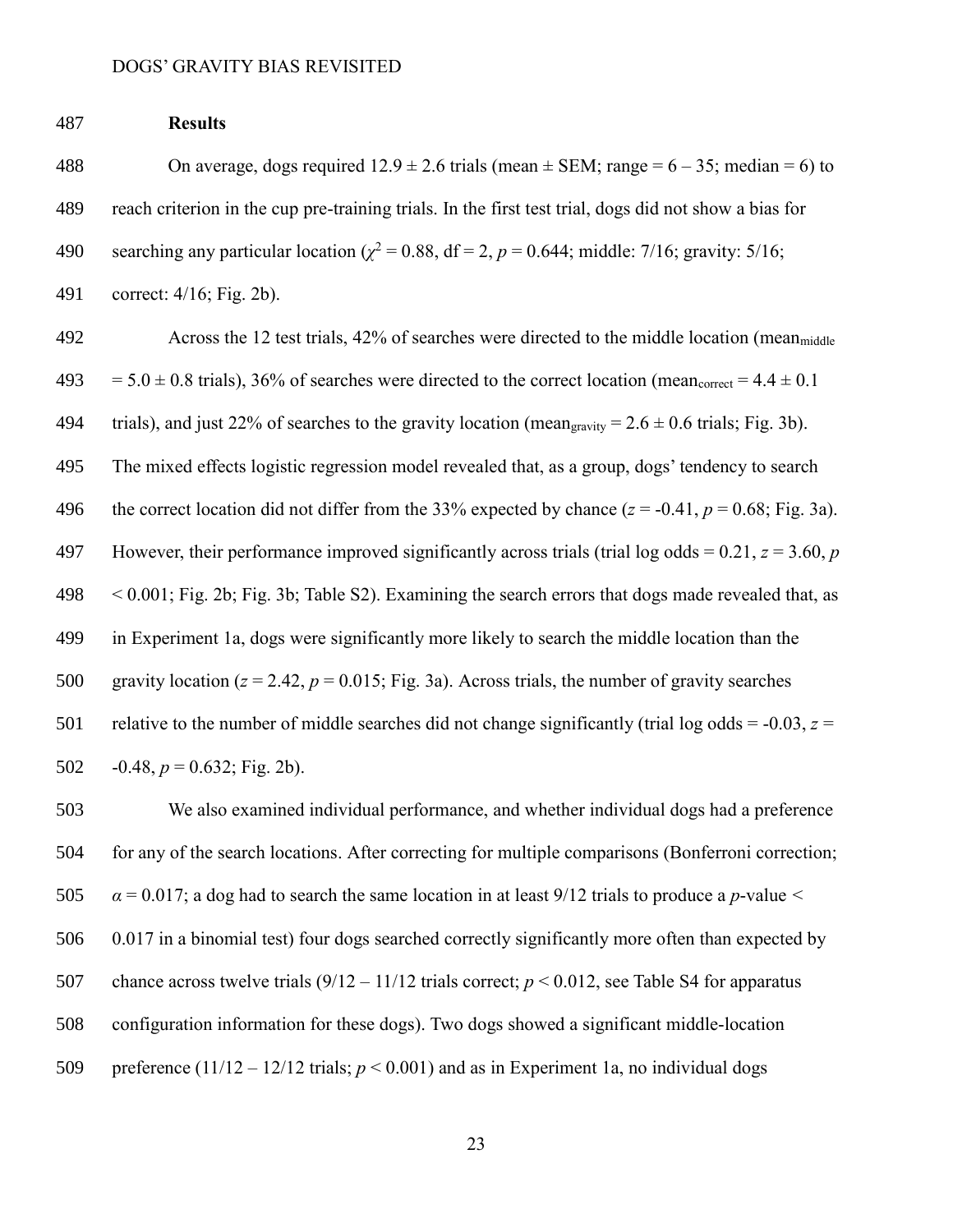exhibited a significant gravity location preference (maximum number of gravity searches = 7/12, Table S3).

**Discussion**

 When acoustic cues were available, dogs still failed to locate the reward at above chance- level, either in trial 1 or across 12 trials. Great apes tested previously with an acoustic diagonal tube task searched randomly in trial 1 like dogs in the present experiment, but unlike dogs, apes 516 performed above chance across a 9-trial session (Cacchione & Call, 2010). Apparently, apes were more able than dogs to utilize the sound cue, either by tracking the reward's movement through the tube to the correct location, or because the sound highlighted the tube's causal mechanism. This fits with previous research suggesting that, compared to other species, dogs are relatively poor at using physical-causal cues to locate food (apes: Brauer et al., 2006; wolves: Lampe et al., 2017).

**Experiment 1c: Transparent tube**

 Hood (1995) found that if the tube was translucent so that it was possible to observe the movement of the object dropped down it, then 2.5-year-old children were able to successfully locate the item. In Experiment 1c we investigated whether dogs—who have not previously been tested with a transparent version of the diagonal tubes task—would be able to solve the diagonal tube task if they were able to *see* the reward moving through the tube, i.e. when the reward was *visibly* displaced by gravity and constrained by the tube. This is important because if dogs do not succeed in this version of the task, this might suggest that there are other task demands limiting their performance. For example, an inability to search correctly in a transparent version could be due to lack of motivation, some physical constraint of the apparatus (e.g., dogs avoid searching the cup with the tube attached because it is harder to access), or an object permanence/working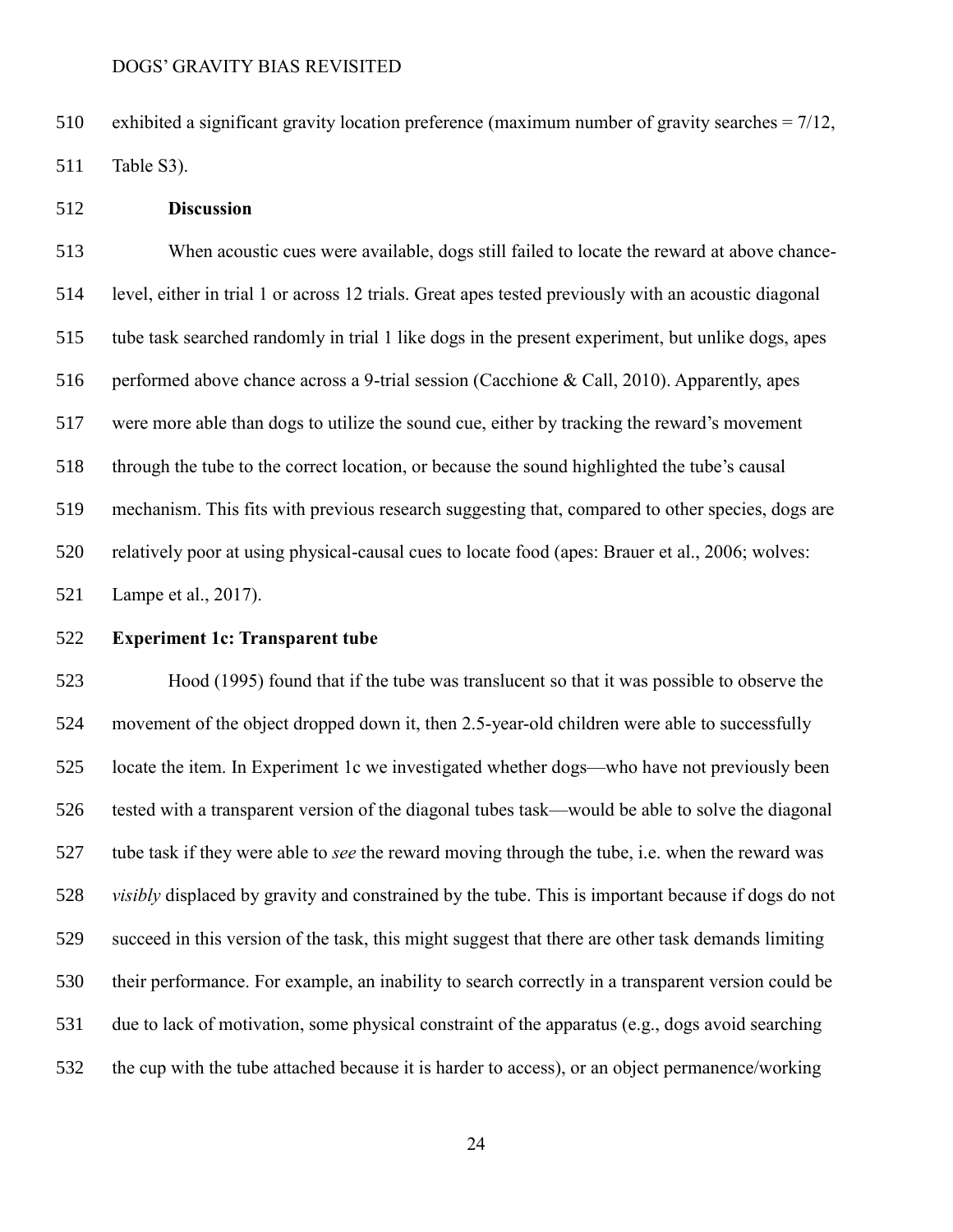| 533 | memory failure, such that once the object is out of sight dogs are completely unable to reason                         |
|-----|------------------------------------------------------------------------------------------------------------------------|
| 534 | about its location (though success in the cup pre-training trials makes this unlikely).                                |
| 535 | <b>Subjects</b>                                                                                                        |
| 536 | Sixteen dogs (9 male, 7 female; mean age = $67 \pm 9$ months) participated in Experiment 1c                            |
| 537 | (Table S1). Five additional dogs were tested but excluded because they did not reach criterion in                      |
| 538 | the cup pre-training $(2)$ , they did not complete the cup pre-training trials $(1)$ , they did not                    |
| 539 | complete the test trials (1) or because their choice of search location was unclear in the test trials                 |
| 540 | (1).                                                                                                                   |
| 541 | <b>Materials</b>                                                                                                       |
| 542 | The tube was transparent so the reward could be seen sliding through it and was                                        |
| 543 | positioned either top left-bottom right, or top right-bottom left (Fig. 2c). As in Experiment 1a, the                  |
| 544 | light freeze-dried liver treats were used and the electric fan was switched on to mask any residual                    |
| 545 | sound.                                                                                                                 |
| 546 | <b>Results</b>                                                                                                         |
| 547 | On average, dogs required $10.4 \pm 1.1$ trials (mean $\pm$ SEM; range = 6 – 19; median = 9.5)                         |
| 548 | to reach criterion in the cup pre-training trials. As in Experiments 1a and 1b, dogs did not show a                    |
| 549 | bias for searching any particular location in their first trial ( $\chi^2$ = 4.63, df = 2, p = 0.099), though          |
| 550 | again, more dogs searched the middle location $(9/16)$ than the gravity location $(2/16)$ or the                       |
| 551 | correct location $(5/16)$ .                                                                                            |
| 552 | Across the 12 test trials, 58% of searches were directed to the correct location (mean <sub>correct</sub>              |
| 553 | $= 7.0 \pm 0.8$ trials), 28% of searches were directed to the middle location (mean <sub>middle</sub> $= 3.4 \pm 0.7$  |
| 554 | trials), and just 14% of searches to the gravity location (mean <sub>gravity</sub> = $1.6 \pm 0.4$ trials; Fig. 2a). A |
| 555 | mixed effects logistic regression model revealed that, as a group, dogs searched the correct                           |
|     |                                                                                                                        |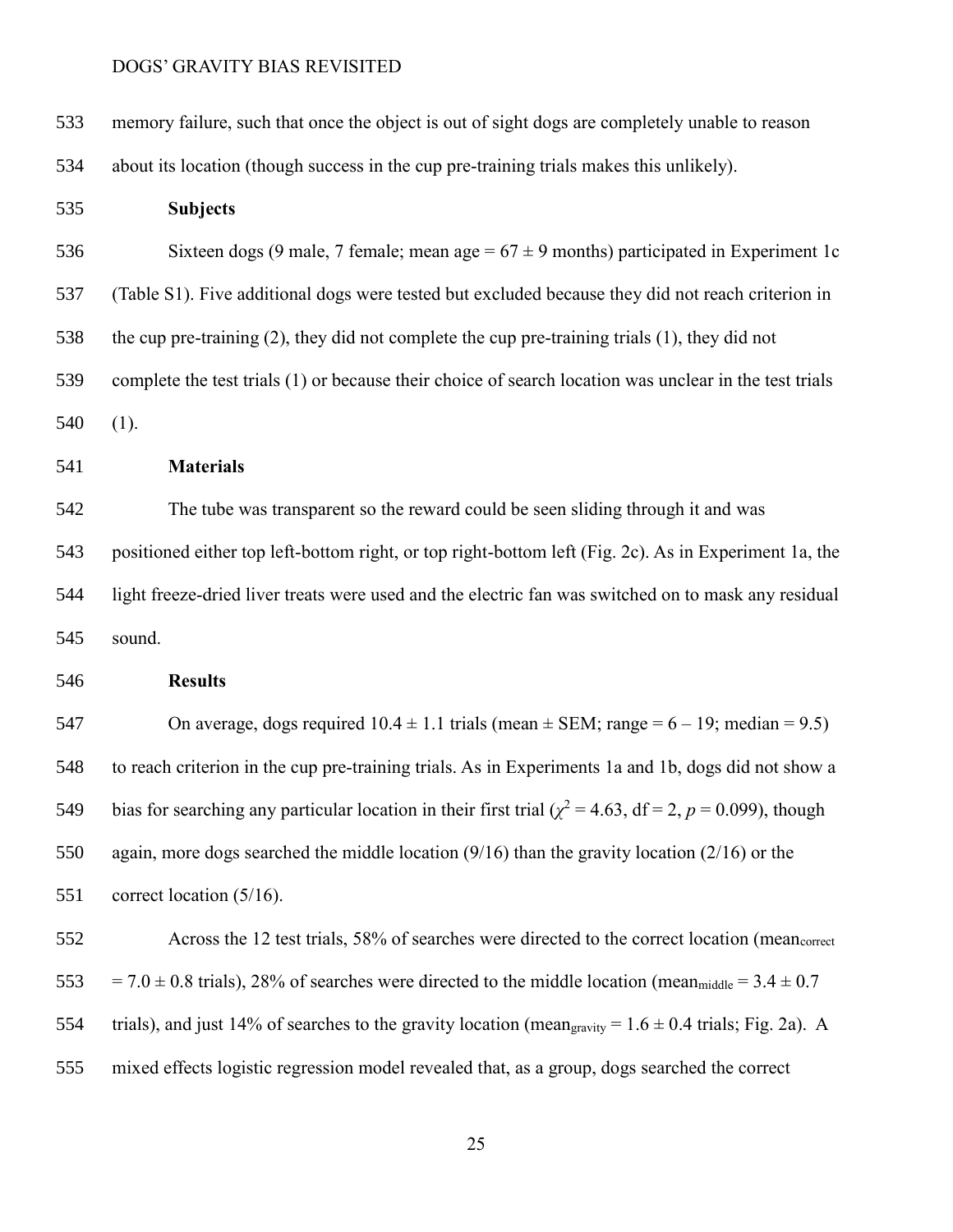556 location more often than the 33% expected by chance  $(z = 3.14, p = 0.002$ ; Fig. 2a). The mixed effects logistic regression model revealed a significant effect of trial on performance (log odds = 558 0.18;  $z = 3.59$ ,  $p < 0.001$ ), so, as in Experiments 1a and 1b, dogs were more likely to search correctly across trials (Fig. 2c and Fig. 3b; Table S2). When dogs made search errors, as in Experiments 1a and 1b, they were more likely to be directed to the middle location than the 561 gravity location  $(z = 2.245, p = 0.025$ ; Fig. 3a). Across trials, the number of gravity searches decreased relative to the number of middle searches, but not significantly so (trial log odds = - 563 0.11,  $z = -1.73$ ,  $p = 0.08$ ; Fig. 2c).

 We also examined individual performance, and whether individual dogs had a preference for any of the search locations. After correcting for multiple comparisons (Bonferroni correction;  $\alpha = 0.017$ ; a dog had to search the same location in at least 9 trials to produce a *p*-value  $\le 0.017$  in a binomial test), 4/16 dogs searched correctly significantly more often than expected by chance across twelve trials (9/12 - 12/12 trials correct; *p* < 0.012, see Table S4 for apparatus configuration information for these dogs); 1/16 dogs had a significant middle-location preference (10/12 trials; *p* < 0.001) and no dogs exhibited a significant gravity location preference (maximum number of gravity searches = 4/12, Table S3).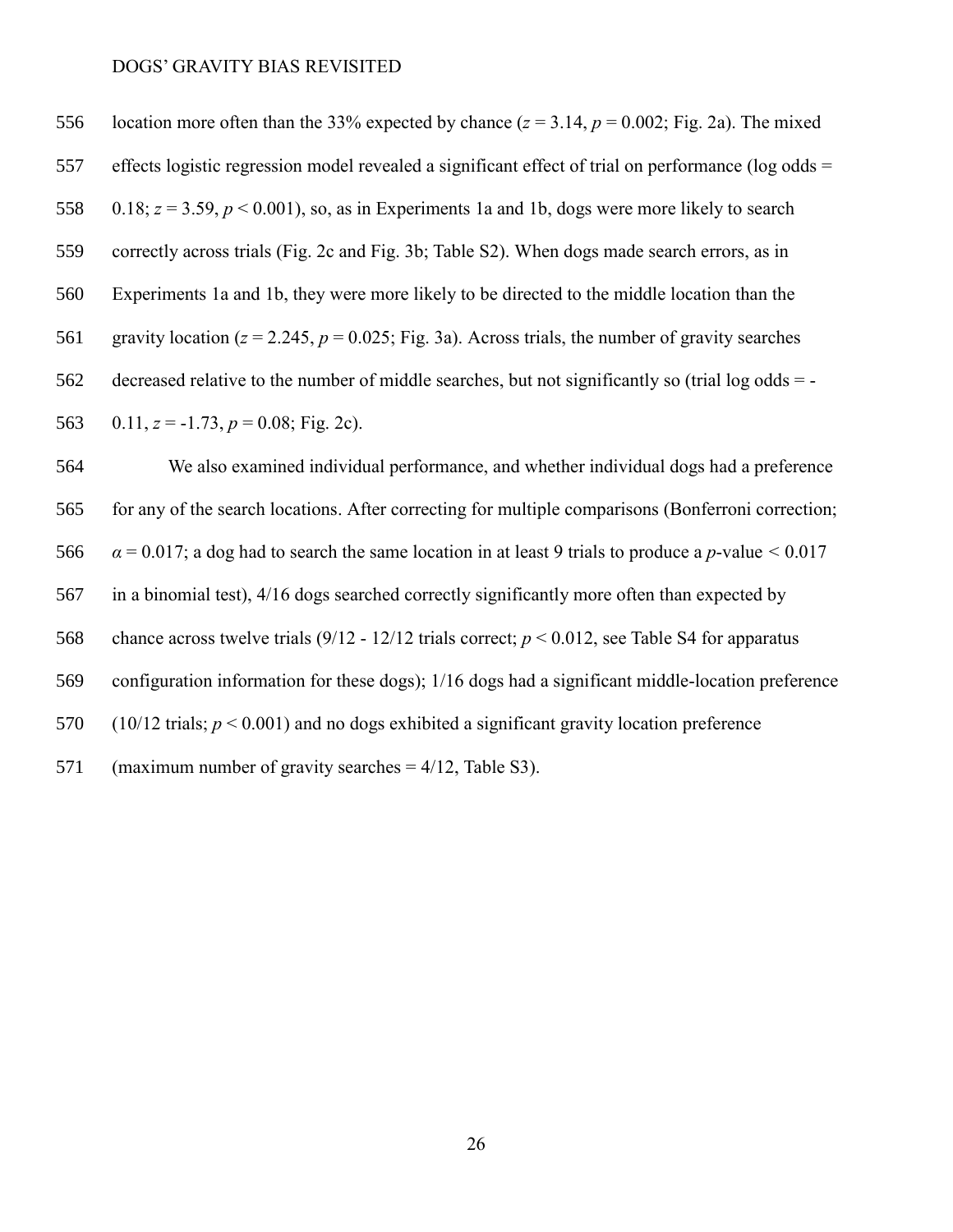

572

- 573 **Figure 2.** Schematic representation of the configuration of the apparatus and the number of dogs searching
- 574 each location across trials 1-12 in Experiments 1a-c where there were always three search locations. Black<br>575 indicates correct cup; light-grey indicates middle cup; mid-grey indicates gravity cup indicates correct cup; light-grey indicates middle cup; mid-grey indicates gravity cup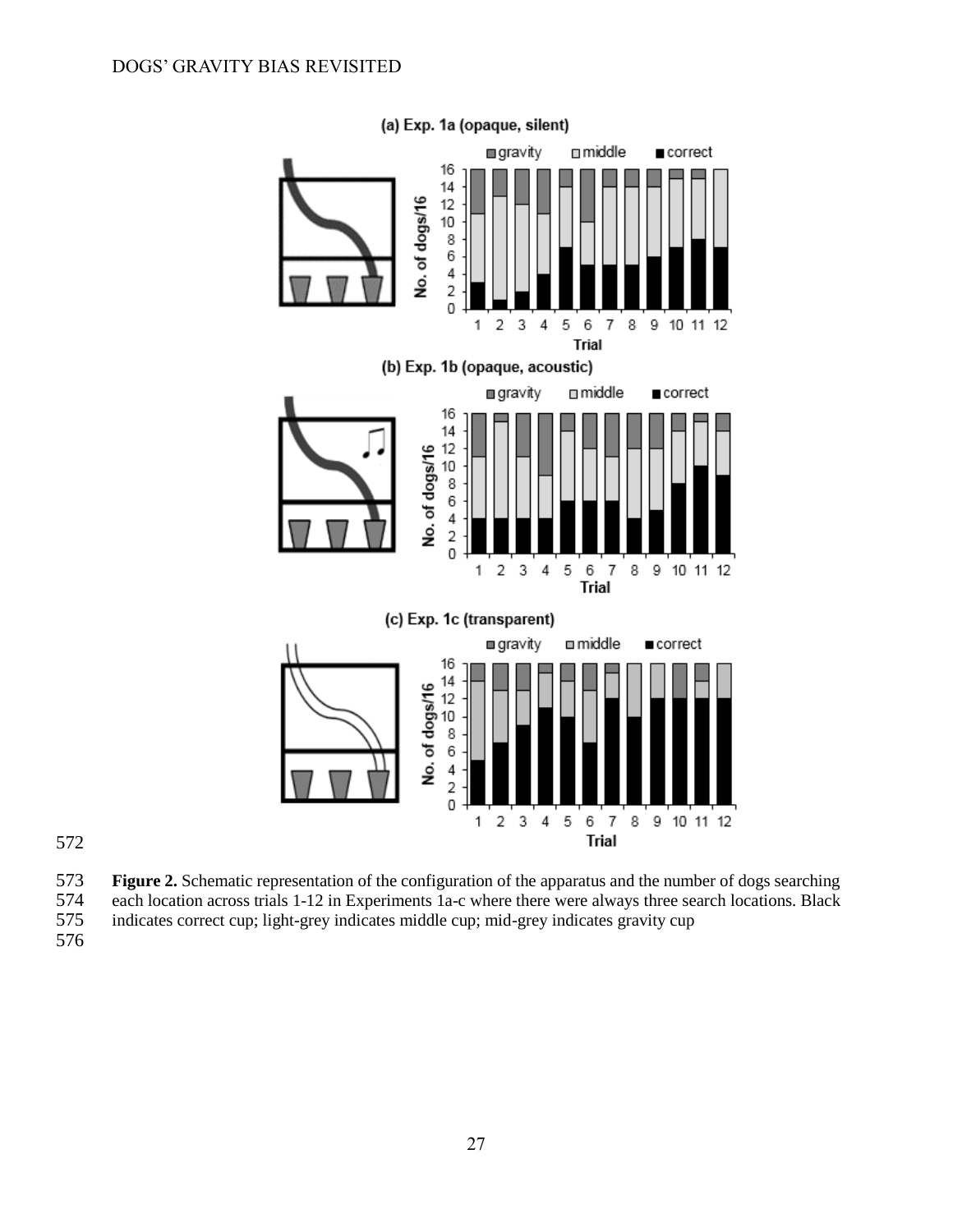

 **Figure 3.** (a) Box plot showing the distribution of dogs' searches of the correct, middle and gravity locations 579 in Experiments 1a (opaque, silent), 1b (opaque, acoustic) and 1c (transparent, silent). The dashed horizontal<br>580 line represents the expected number of searches per location if search was random. (b) Comparison of the 580 line represents the expected number of searches per location if search was random. (b) Comparison of the number of dogs out of 16 that searched the correct location in each trial in Experiments 1a, 1b and 1c number of dogs out of 16 that searched the correct location in each trial in Experiments 1a, 1b and 1c 

# **Discussion**

 When the displacement of the reward through the tube was visible, dogs, like 2-year-old children (Hood 1995) tended to succeed at searching correctly for it across the 12 test trials (though dogs did still make errors, especially in early trials). Like dogs, cotton-top tamarins that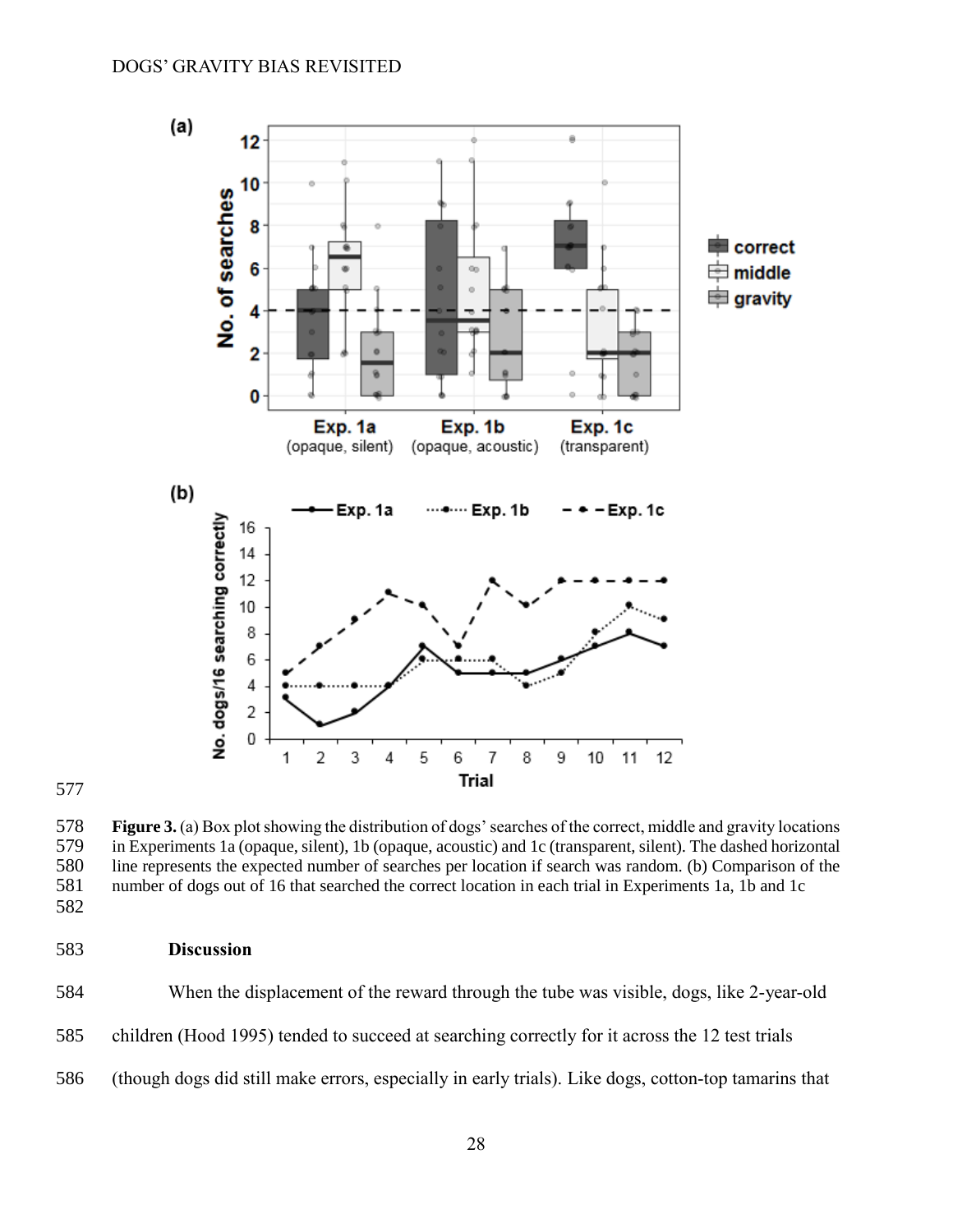participated in a transparent tube version of the task searched randomly in trial 1, but only 2/5 tamarins performed above chance across 10 trials (Hauser et al., 2001). Importantly, Exp. 1c shows that solving the diagonal tube task is within the capabilities of dogs if they have sufficient perceptual information, i.e., poor performance in opaque versions is not due to a lack of motivation, physical constraints imposed by the apparatus, or a working memory/object permanence failure.

# **Comparison of performance in Experiments 1a – 1c and interim discussion**

 Across Experiments 1a–c, dogs were presented with a situation where a treat was dropped down a diagonal tube, and there were three possible search locations at the bottom of the apparatus corresponding to correct, middle and gravity locations. As well as replicating Osthaus et al's (2003) study with dogs (Experiment 1a), we manipulated the availability of auditory (Experiment 1b) and visual (Experiment 1c) information to dogs, and have thus replicated previous studies with non-human primates (Cacchione & Call, 2010) and human children (Hood, 1995), to facilitate comparison of performance between species in the diagonal tube task.

 Mixed effects logistic regression that assumed a fixed slope across subjects was used to compare dogs' ability to search correctly between Experiments 1a, 1b and 1c (Table S5). Dogs were significantly more likely to search the correct location when the tube was transparent (Exp. 605 1c), compared with when no perceptual cues were available (log odds =  $1.47$ ,  $z = 2.52$ ,  $p =$ 606 0.012), as well as when only acoustic cues were available (log odds = 1.31,  $z = 2.23$ ,  $p = 0.026$ ; 607 Fig. 3b). Performance did not differ between Exp. 1a and Exp. 1b (log odds =  $0.16$ ,  $z = 0.27$ ,  $p =$  0.790; Fig. 3b). Thus, being able to see the reward's trajectory helps dogs to identify its end location, but being able to hear it travelling through the tube does not.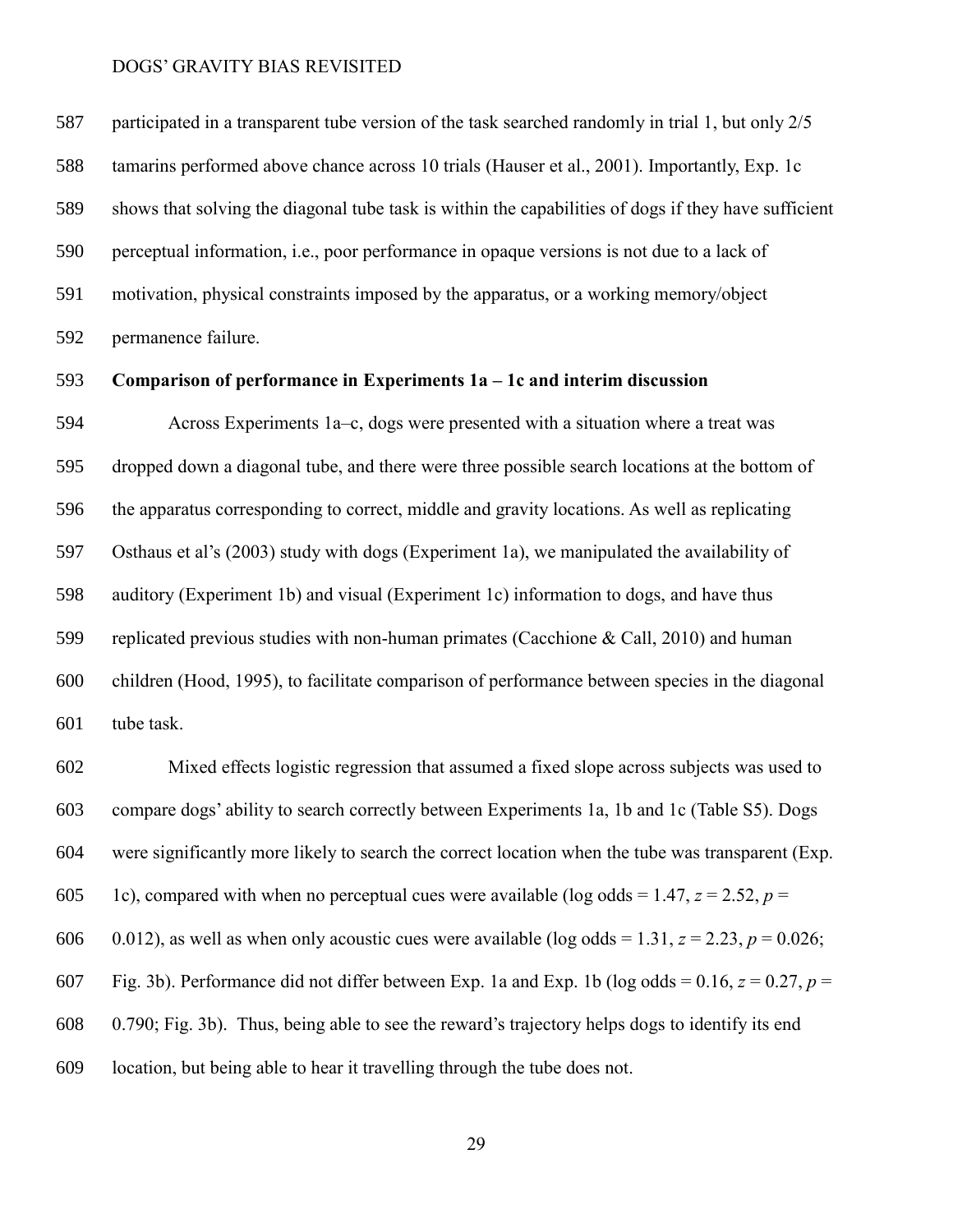We found no evidence for a gravity bias in Experiment 1a–1c; the gravity location was the least-searched option in all three experiments. This was true whether we considered performance in trial 1, across all 12 trials, or at an individual level. On the basis of these findings (and indeed the results of Osthaus et al.'s (2003) Experiment 1 diagonal tube condition) we conclude that, contrary to previous claims in the literature, dogs' search behavior is not primarily guided by a gravity bias in the diagonal tube task.

 In Experiments 1a and 1b the middle cup was the most searched location and several individual dogs showed a significant middle-bias. Even in Experiment 1c where dogs succeeded at locating the reward overall, the middle was the second most common choice across trials. This preference for commencing searching in the middle was noted of the dogs in the diagonal tube condition of Osthaus et al.'s (2003) Experiment 1, and has also been recorded for some cotton- top tamarins (Hauser et al., 2001; Hood et al., 1999) and common marmosets (Cacchione & Burkhart, 2012). It has previously been suggested that this tendency might be due to subjects confusing the middle location with the gravity location due to their adjacent spatial proximity (Hood, 1999). This seems plausible where there is no clear separation between adjacent search locations, as has been the case in many non-human animal versions of the diagonal tube task, including Osthaus et al. (2003). However, we deliberately modified our apparatus from Osthaus et al.'s (2003) to provide clear separation between the three search locations (and make the setup more similar to previous child studies), yet dogs still showed a tendency to search the middle location. Another possible explanation for searching the middle location is that, if dogs have some notion of the correct search location, and also a (weak?) gravity bias, then their tendency to search the middle location might reflect a kind of naïve averaging of competing biases. We explore this option in Experiment 3, but first, in Experiment 2, we replicate Osthaus et al.'s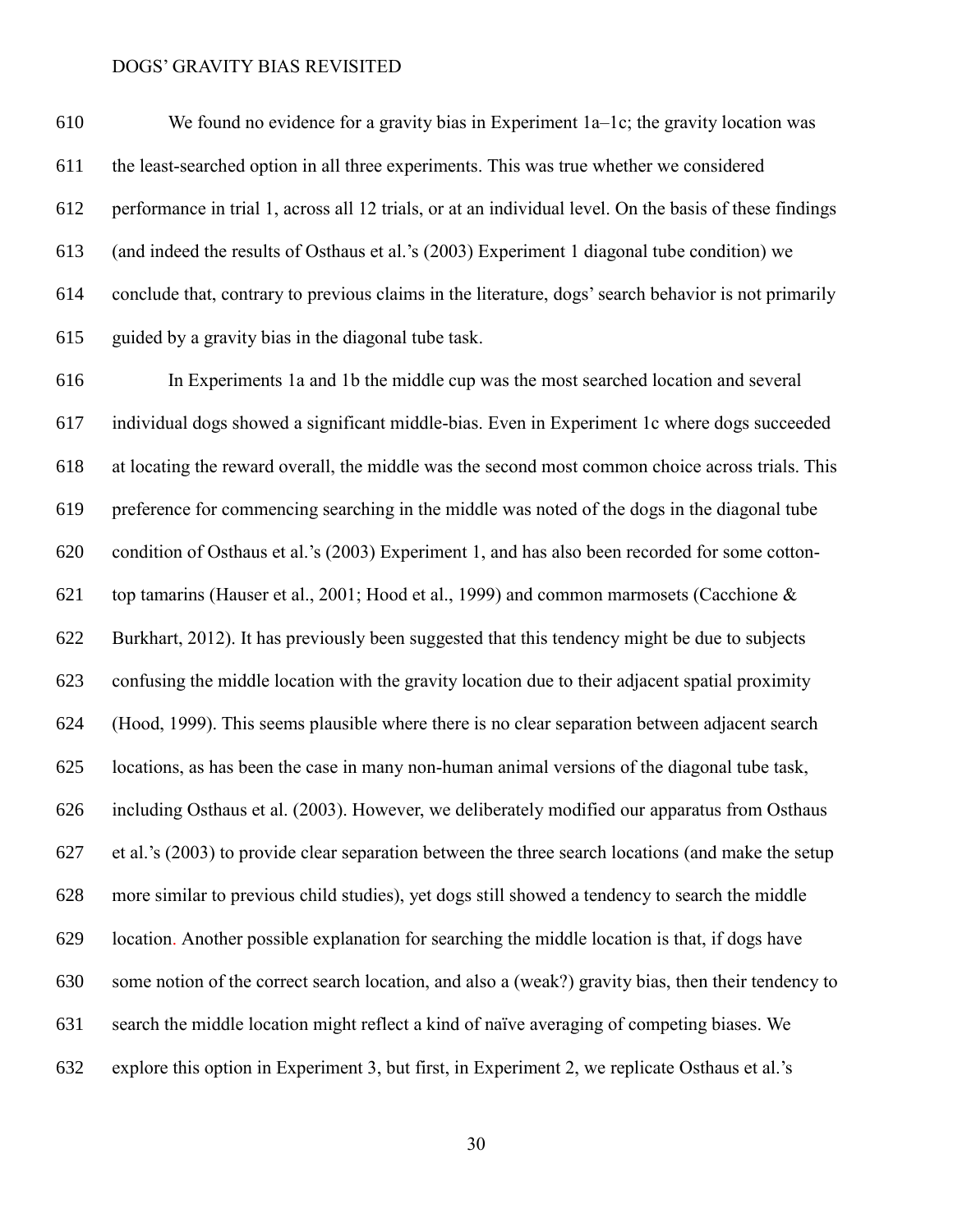(2003) Experiment 3 with a larger sample, to re-visit how dogs' search shifts when searching the middle location is not an option. Will they be more successful at locating the reward, or will they be more likely to search the gravity location when the middle option is removed?

# **Experiment 2: No middle search location**

 In Experiments 1a-1c, in trials where dogs erred they were significantly more likely to search the middle location than the gravity location. This was also the case for dogs in Osthaus et al. (2003), and a tendency to search the middle location has also been reported for cotton-top tamarins (Hood et al., 1999) and marmosets (Hauser et al., 2001). This raises the possibility that, rather than a gravity bias, dogs (and possibly monkeys) have some sort of bias to search the middle location. Alternatively, perhaps several competing biases influence dogs' search behavior; it is possible that dogs do have a weak gravity bias, but that this is masked by a stronger bias to search the middle location. Therefore, of interest is how dogs re-distribute their search when the middle option is removed; i.e., is the tendency to search the middle masking an ability to solve the task, or potentially masking a gravity bias? Osthaus et al. (2003) tested 8 dogs with a comparable version of the task; in Experiment 2 we replicate this experiment with a larger sample of 16 dogs.

**Subjects.**

650 Sixteen dogs (10 male, 6 female; mean age  $= 45 \pm 9$  months) participated in Experiment 2 (Table S1). Two additional dogs were tested but excluded because they did not complete the test trials (1), or because the session was disrupted by outside noise (1).

**Materials.**

 The apparatus used in Experiment 2 was identical to Experiment 1a, except for that the middle cup was not present during cup pre-training trials or test trials, so there were only two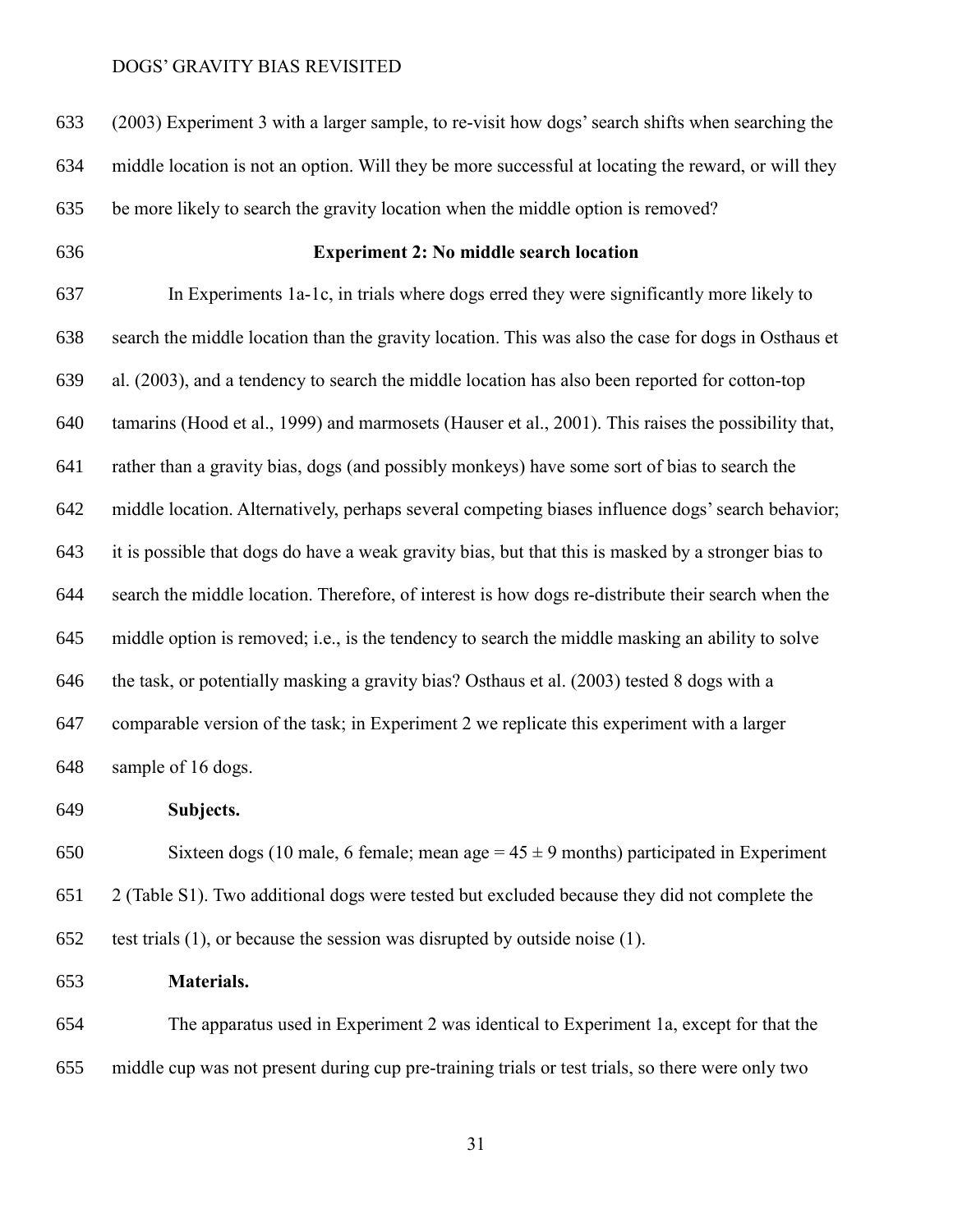possible search locations, both in the cup pre-training trials and the test trials (gravity and

 correct; Fig. 4a). The light freeze-dried liver treats were used and the electric fan was switched on to mask any residual sound.

**Results.**

660 On average, dogs required  $8.1 \pm 0.9$  trials (mean  $\pm$  SEM; range = 6 – 18; median = 6) to reach criterion in the cup pre-training trials. In the first test trial, 6/16 dogs searched the correct 662 location, which did not differ from chance (chance:  $16/2 = 8$  dogs searching correctly; binomial 663 test:  $p = 0.454$ ).

 Across the 12 test trials, 63% of searches were directed to the gravity location (meangravity 665 = 7.5  $\pm$  0.8 trials), and 37% of searches were directed to the correct location (mean<sub>correct</sub> = 4.5  $\pm$  0.8 trials; Fig. 5a). A mixed effects logistic regression model revealed that, while dogs as a group were more likely to search the gravity location than the correct location, this did not quite reach 668 significance  $(z = -1.86, p = 0.063$ ; Fig. 5a). Dogs' performance improved significantly across the session (trial log odds = 0.12, *z* = 2.39, *p* = 0.017; Fig. 4a; Fig. 5b; Table S2).

 We also examined individual performance, and whether individual dogs had a preference for either of the search locations. One dog searched correctly significantly more often than 672 expected by chance across twelve trials  $(11/12 \text{ trials correct}, p = 0.006)$ ; and  $6/16 \text{ dogs exhibited}$ 673 a significant preference to search the gravity location  $(10/12 - 12/12)$  trials; binomial test:  $p <$ 

0.039, see Table S4 for apparatus configuration information for these dogs).

**Discussion.**

 These results suggest that, when there is no middle location to search, dogs' tendency to search the middle location gets shifted to the gravity location. In contrast to our findings in this experiment, dogs tested with a comparable setup in Osthaus' et al's (2003) Experiment 3 seemed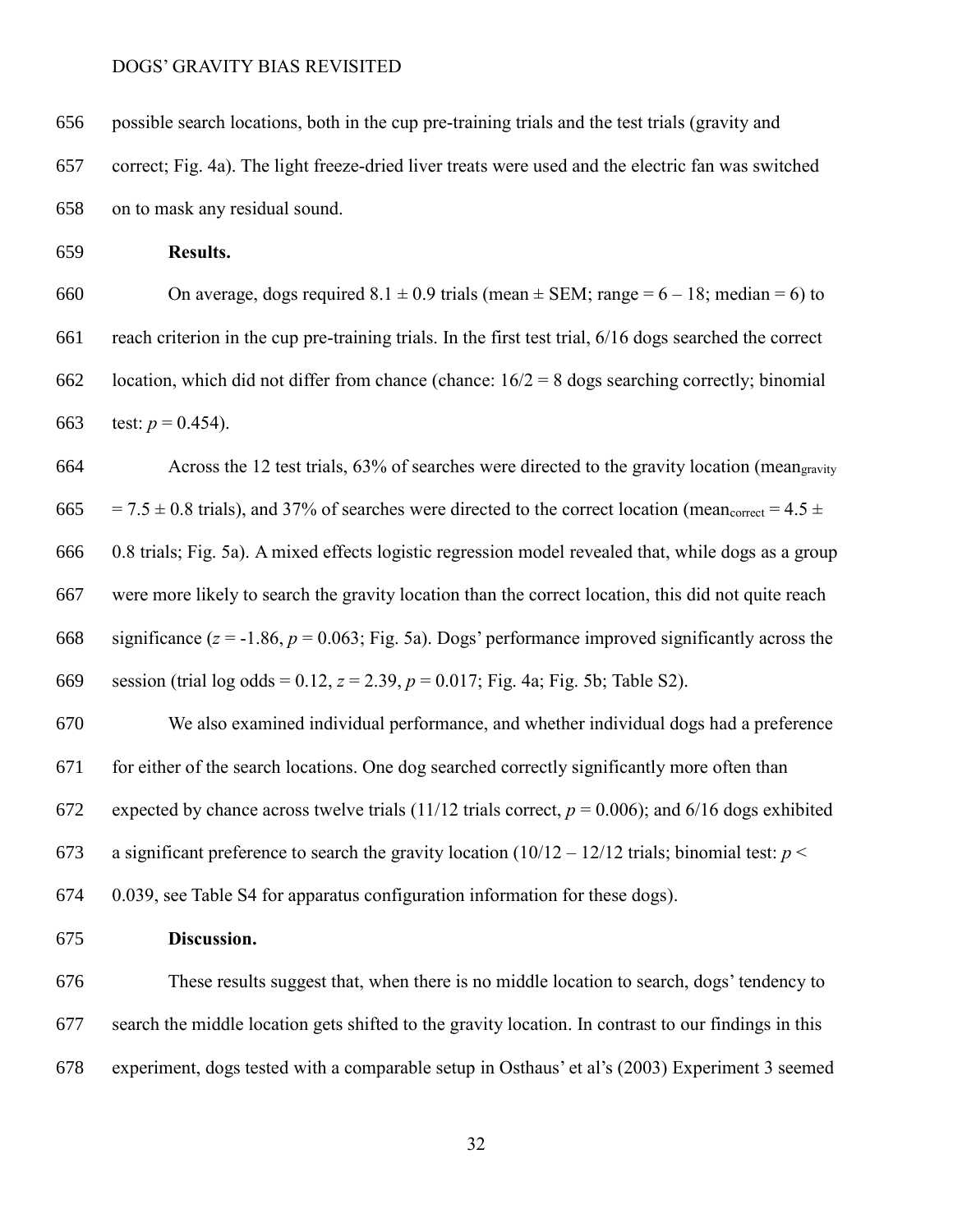to shift to searching the correct location, though only 8 dogs were tested so direct comparison of findings is challenging. Common marmosets on the other hand shifted to searching the gravity location when the middle cup was removed (Cacchione & Burkhart, 2012). On the basis of our results in the present experiment, should we therefore conclude that dogs have a weak gravity bias that is masked by a stronger preference to search the middle location?

 Our Experiment 2 results do indeed raise the possibility that gravity might influence dogs' search, at least in certain contexts. However, with the middle location removed, the gravity cup is quite clearly the most proximal of the two cups to the top of the tube—i.e. the location from which the reward is dropped (and therefore last seen by the dog). It is possible that with the middle cup removed, this proximity relationship becomes more salient, and thus becomes the key factor guiding dogs' search. This possibility is particularly important to explore with dogs, given that there is evidence that proximity to reward influences their choices in other physical problem-solving tasks (e.g. string-pulling, Osthaus et al., 2005). Indeed Hood et al. (1999) suggest that tamarins perhaps did not differentiate the gravity and middle locations, because both are closer to the reward's drop-off point than the correct location—thus implying a potential role for proximity. However, the role of proximity in the diagonal tubes task has to our knowledge never been explicitly tested. In Experiment 3 we de-confound gravity and proximity, with the aim of establishing whether our findings in Experiment 2 are due to dogs exhibiting a bias to search on the basis of gravity, or whether in fact proximity might be guiding their search.

# **Experiment 3: Teasing apart the influence of gravity, proximity and middle biases**

 To attempt to tease apart whether dogs' search in Experiment 2 was influenced by gravity or proximity, in Experiment 3 we pit gravity *against* proximity, by configuring the apparatus so that the gravity location is a greater distance from the top of the tube (where the reward is last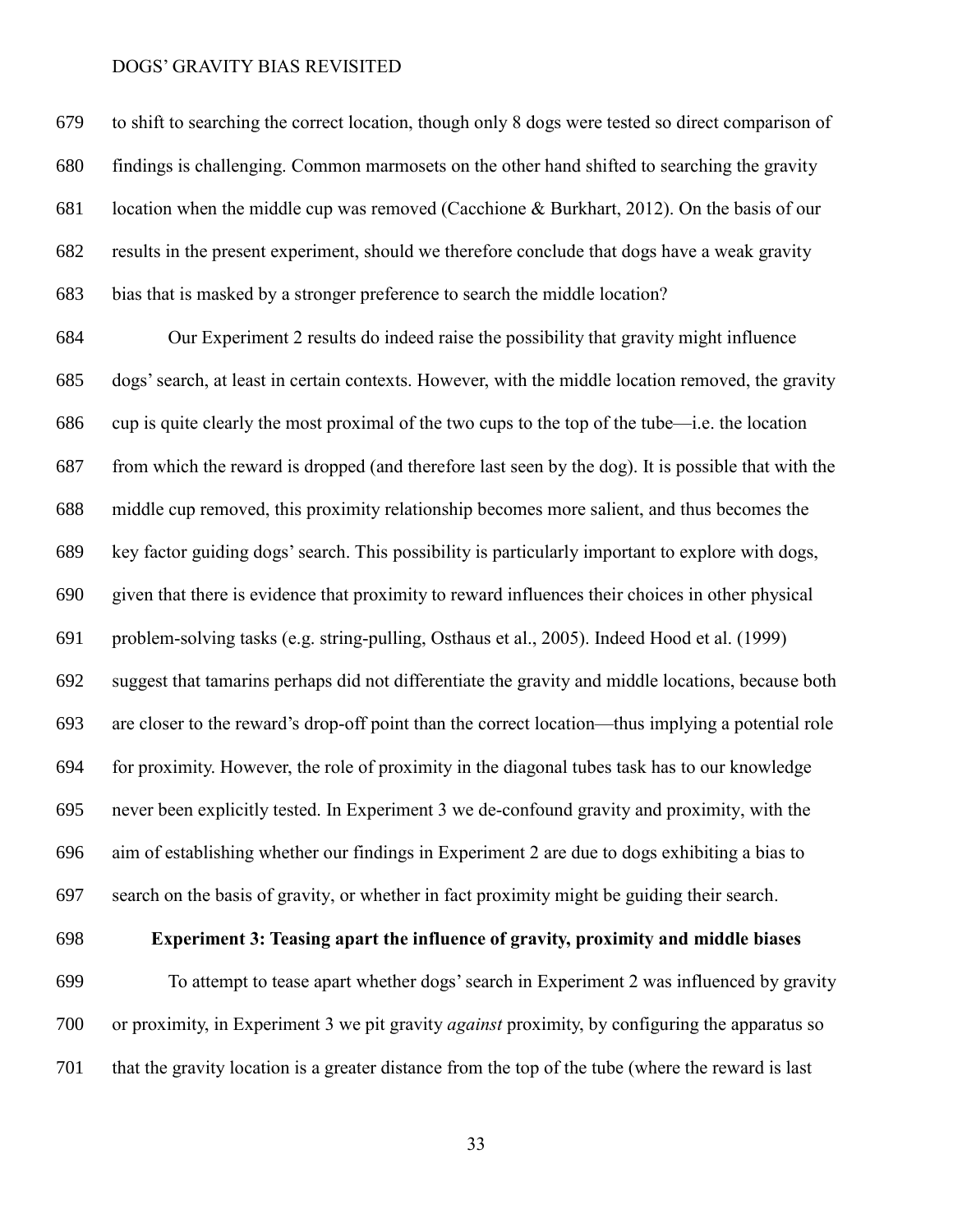seen by the dog) than the correct location (see Fig. 4b and 4c). To our knowledge these versions of the diagonal tube task have not previously been presented to any species.

 In Experiment 3a, an opaque tube was configured either top left-shelf middle, or top right-shelf middle (Fig. 4b). Because in this configuration, the correct, proximal location was also in the center of the apparatus, and we know from Experiment 1 that dogs tend to search the middle (although here the 'middle' location was on top of the shelf rather than the base of the apparatus, and was not in the middle in the sense of being the central of three cups), in Experiment 3b we presented dogs with a version of the task where the spatial relationships between the tube and the search locations were the same as in Experiment 3a, but the entire configuration was shifted, so that the correct search location was no longer in the center of the apparatus.

 These two experiments together enable us to make a series of predictions regarding how dogs should perform, depending on the relative influence of different factors (gravity, proximity, middle) on their search behavior. First, if dogs' search is primarily influenced by gravity, then they should perform similarly poorly (below chance) in Experiments 3a and 3b, because the gravity location is incorrect in both cases. Second, if search is instead primarily guided by proximity, dogs should be equally successful (above chance) in Experiments 3a and 3b, because the most proximal location is the correct search location in both cases. Finally, if some sort of middle bias has the strongest influence on where dogs search, then performance should be better in Experiment 3a (where the correct location is in the center) than in Experiment 3b (where the incorrect/gravity location is in the center).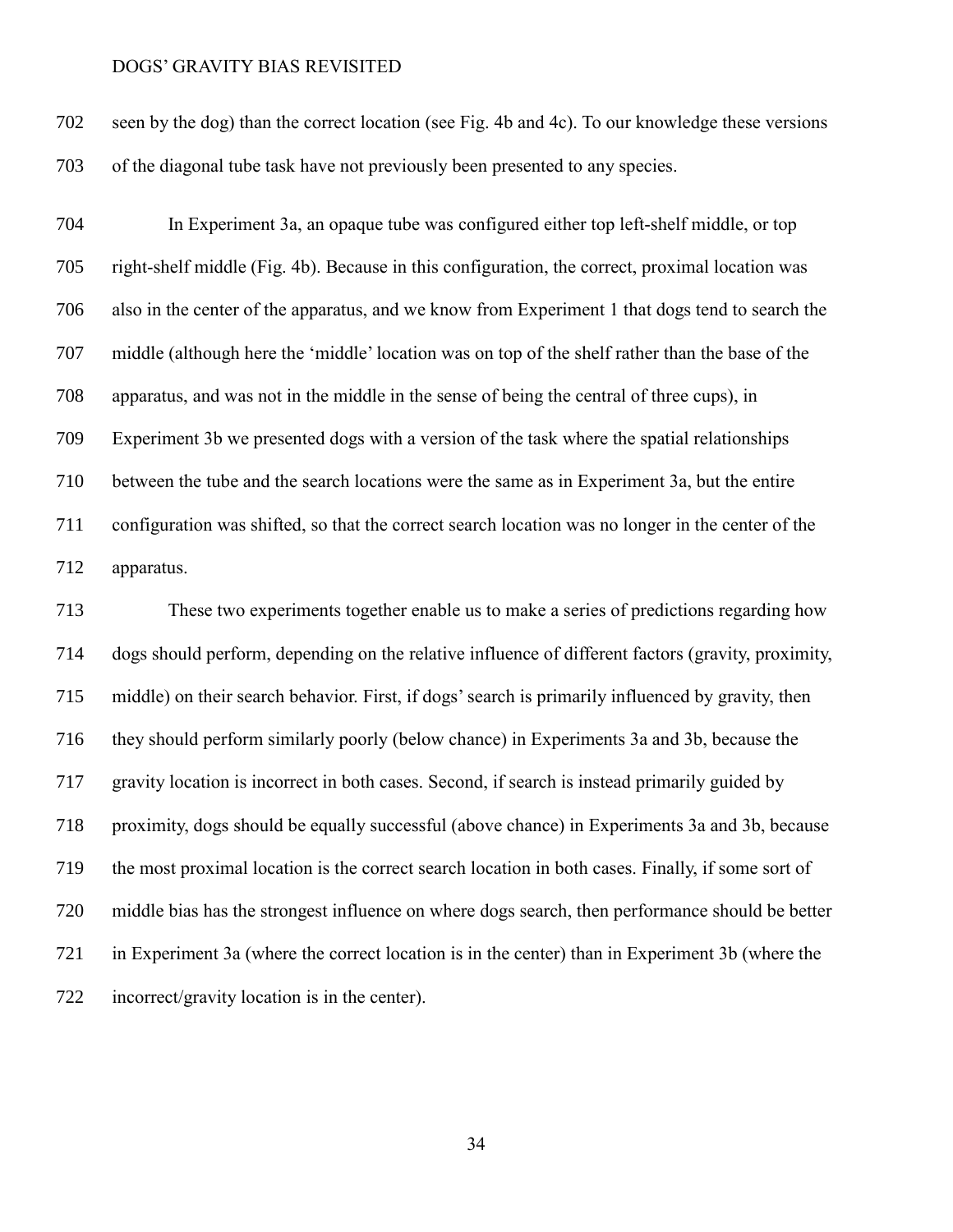# **Experiment 3a: Gravity vs. Proximity/Middle**

**Subjects.**

725 Sixteen dogs (6 male, 10 female; mean age  $= 51 \pm 9$  months) participated in Experiment 3a (Table S1). Four additional dogs were tested but excluded because they did not reach criterion in the cup pre-training trials (1), or because they did not complete the cup pre-training trials (1) or the test trials (2).

**Materials.**

 The configuration of the apparatus used in Experiment 3a is shown in Fig. 4b. There were two possible search locations both in the cup pre-training trials and the test trials: a gravity location that was either on the bottom left or right, and a correct location that was in the center, but on top of the mid-section of the frame, so that it was also the most proximal location to the starting point of the reward. The light freeze-dried liver treats were used and the electric fan was switched on to mask any residual sound.

**Results.**

737 On average, dogs required  $9.4 \pm 0.8$  trials (mean  $\pm$  SEM; range = 6 – 14; median = 9) to reach criterion in the cup pre-training trials. In the first test trial, 11/16 dogs searched the correct location, which did not differ from chance (chance: 8 dogs searching correctly; exact binomial 740 test:  $p = 0.21$ ).

 Across the 12 test trials, 73% of searches were directed to the correct location (meancorrect 742 = 8.8  $\pm$  0.8 trials; Fig. 5a), and just 27% of searches to the gravity location (mean<sub>gravity</sub> = 3.3  $\pm$  0.8 trials). Dogs as a group searched the correct location significantly more often than expected by 744 chance  $(z = 2.867, p = 0.004;$  Fig. 5a); that is, they were more likely to search the correct, proximal location than the gravity location. The mixed effects logistic regression model revealed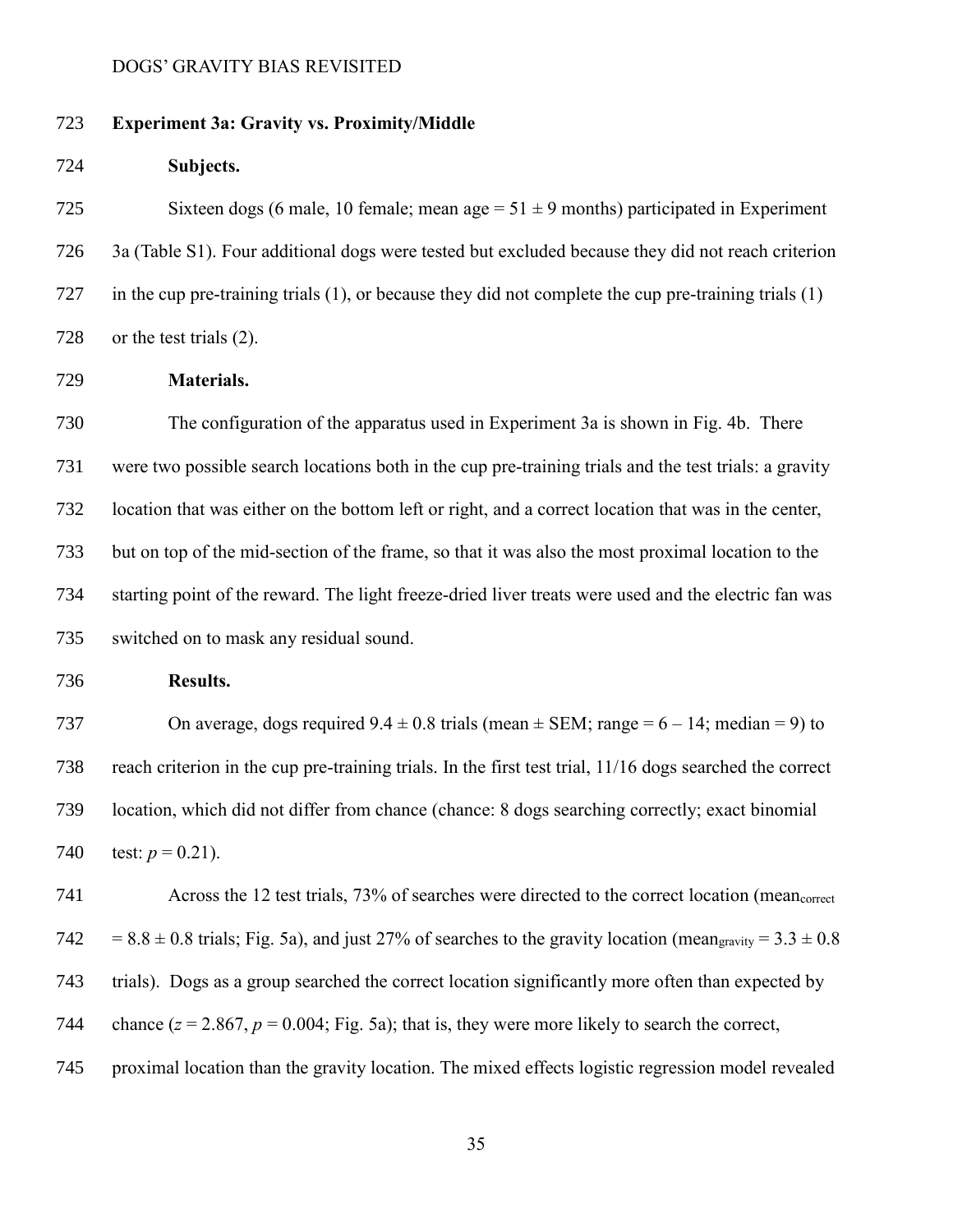746 no change in performance across trials (trial log odds =  $0.06$ ,  $z = 1.00$ ,  $p = 0.316$ ; Fig. 4b; Fig. 5b; Table S2).

 We also examined individual performance, and whether individual dogs had a preference for either of the search locations. Half of the dogs (8/16) searched the correct/middle location 750 significantly more often than expected by chance across twelve trials  $(10/12 - 12/12)$  trials 751 correct; binomial test:  $p < 0.039$ , see Table S4 for apparatus configuration information for these dogs). Only one dog exhibited a significant preference to search the gravity location (12/12 trials, *p* < 0.001, Table S3).

# **Discussion.**

 Based on the results of Experiment 3a, we can already eliminate the first option outlined above—that in Experiment 2, when the middle cup was removed, dogs' search was primarily influenced by gravity. If that were the case then dogs should have performed badly in this version of the task (i.e., they should have searched the gravity location), when in fact their performance was above chance. However, the results of this experiment alone cannot tell us whether dogs are searching on the basis of proximity—it is also possible that dogs in this experiment were searching the 'middle' location, in the sense that the correct cup was in the absolute center of the apparatus (on a horizontal plane). In Experiment 3b we aimed to establish whether dogs' search is more strongly influenced by proximity to the reward's starting point, or a preference for searching at the center of the apparatus.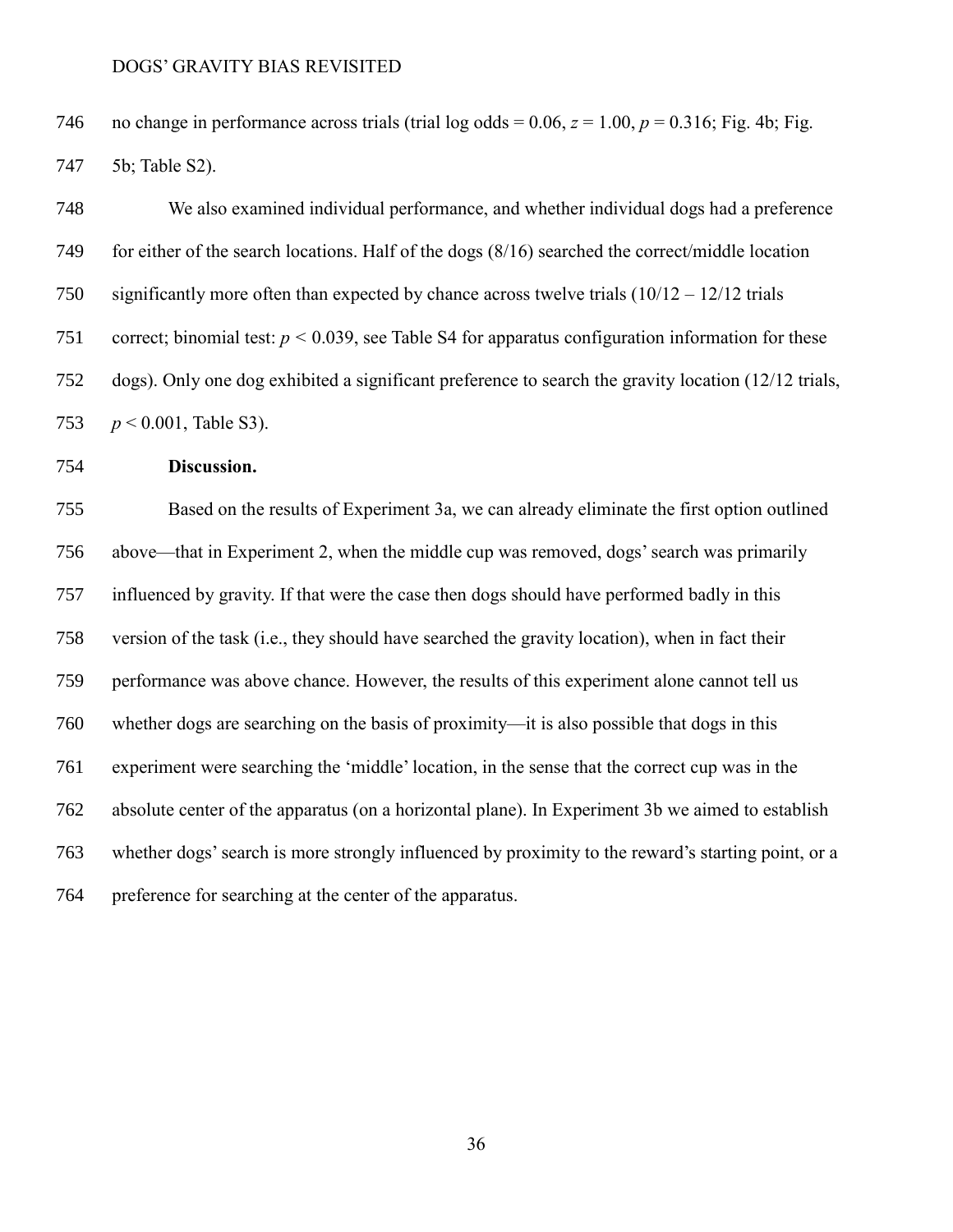# **Experiment 3b: Gravity/Middle vs. Proximity**

| 766 | Subjects. |
|-----|-----------|
|-----|-----------|

767 Sixteen dogs (7 male, 9 female; mean age  $= 57 \pm 11$  months) participated in Experiment 3b (Table S1). Four additional dogs were tested but excluded because they didn't reach criterion in the cup pre-training trials (2), or because they did not complete the test trials (2).

**Materials.**

 The configuration of the apparatus used in Experiment 3b is shown in Fig. 4c. The configuration was the same as for Experiment 3a in terms of the spatial relationships between the search locations and the reward's starting point (i.e. there was a gravity location and a more proximal correct location), but the entire configuration was shifted within the frame of the apparatus, so that the gravity location was bottom middle, and the correct location on top of the mid-section of the frame was either on the left or the right. The light freeze-dried liver treats were used and the electric fan was switched on to mask any residual sound.

**Results.**

779 On average, dogs required  $10.75 \pm 1.24$  trials (mean  $\pm$  SEM; range = 6 – 21; median = 9) to reach criterion in the cup pre-training trials. In the first test trial, 4/16 dogs searched the correct location, which did not differ significantly from chance (chance: 8 dogs searching 782 correctly; binomial test:  $p = 0.077$ ).

 Across the 12 test trials, 35% of searches were directed to the correct location (meancorrect 784 = 4.2  $\pm$  1.0 trials; Fig. 5b), and 65% of searches to the gravity location (mean<sub>gravity</sub> = 7.8  $\pm$  1.0 trials). Thus, while dogs tended to search incorrectly, overall performance did not quite reach 786 significance  $(z = -1.895, p = 0.058$ ; Fig. 5b). As in Experiment 3a, the mixed effects logistic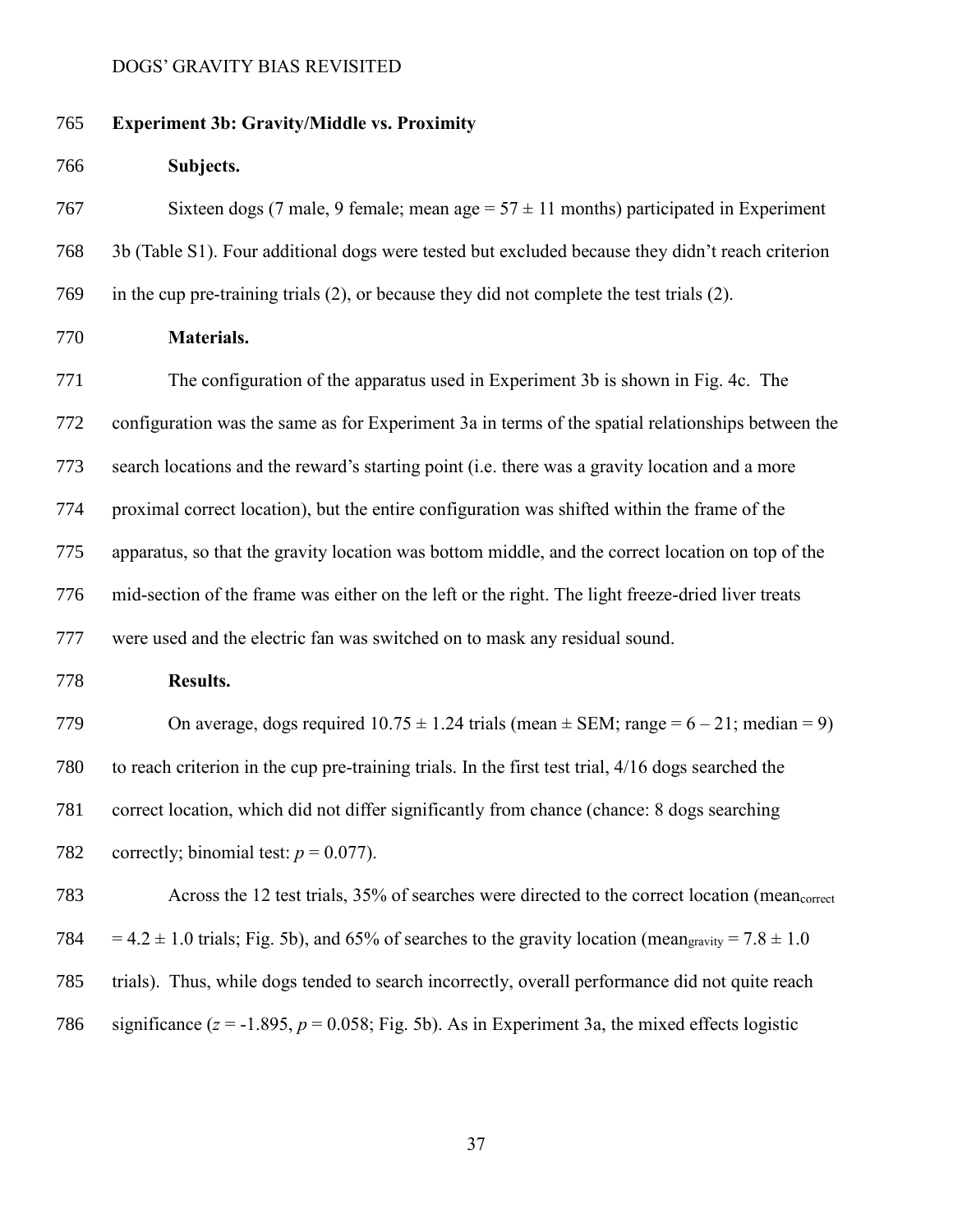regression model revealed no change in performance across trials (trial log odds = 0.08, *z* = 1.50, *p* = 0.132; Fig. 4c; Fig. 5b; Table S2).

 We also examined individual performance, and whether individual dogs had a preference for either of the search locations. One dog searched correctly significantly more often than expected by chance across twelve trials (12/12 trials, *p* < 0.001); and 8/16 dogs exhibited a significant preference to search the gravity/middle location (10/12 – 12/12 trials; binomial test: *p* < 0.039, Table S3, see Table S4 for apparatus configuration information for these dogs).

# **Discussion.**

 This shift from above-chance performance in Experiment 3a to close-to-below-chance performance in Experiment 3b, despite the fact that the spatial relationship between the tube and the two search locations was the same in both cases, demonstrates that above all else, dogs' search is directed to the center of the apparatus. This result is in line with Osthaus et al's (2003) Experiment 4, which showed that dogs searched the 'gravity location' more often when it was located bottom-middle, and also searched correctly more often when the correct location was bottom-middle. This finding also enables us to rule out several previously posited explanations for why individuals tend to search the middle location in 3-cup versions of the diagonal tube task. First, it eliminates the possibility that dogs search the middle location because they confuse it spatially with the gravity location, as suggested by Hood et al., (1999), as in our Experiments 3a and 3b the middle and gravity locations are clearly physically separated, both horizontally and vertically. Therefore, it seems infeasible that dogs could confuse the two locations spatially. Second, it also rules out the possibility that dogs are performing some sort of naïve averaging that leads them to search in the center, because here there are only two available search options. Finally, it also excludes the suggestion that individuals search the middle because the middle and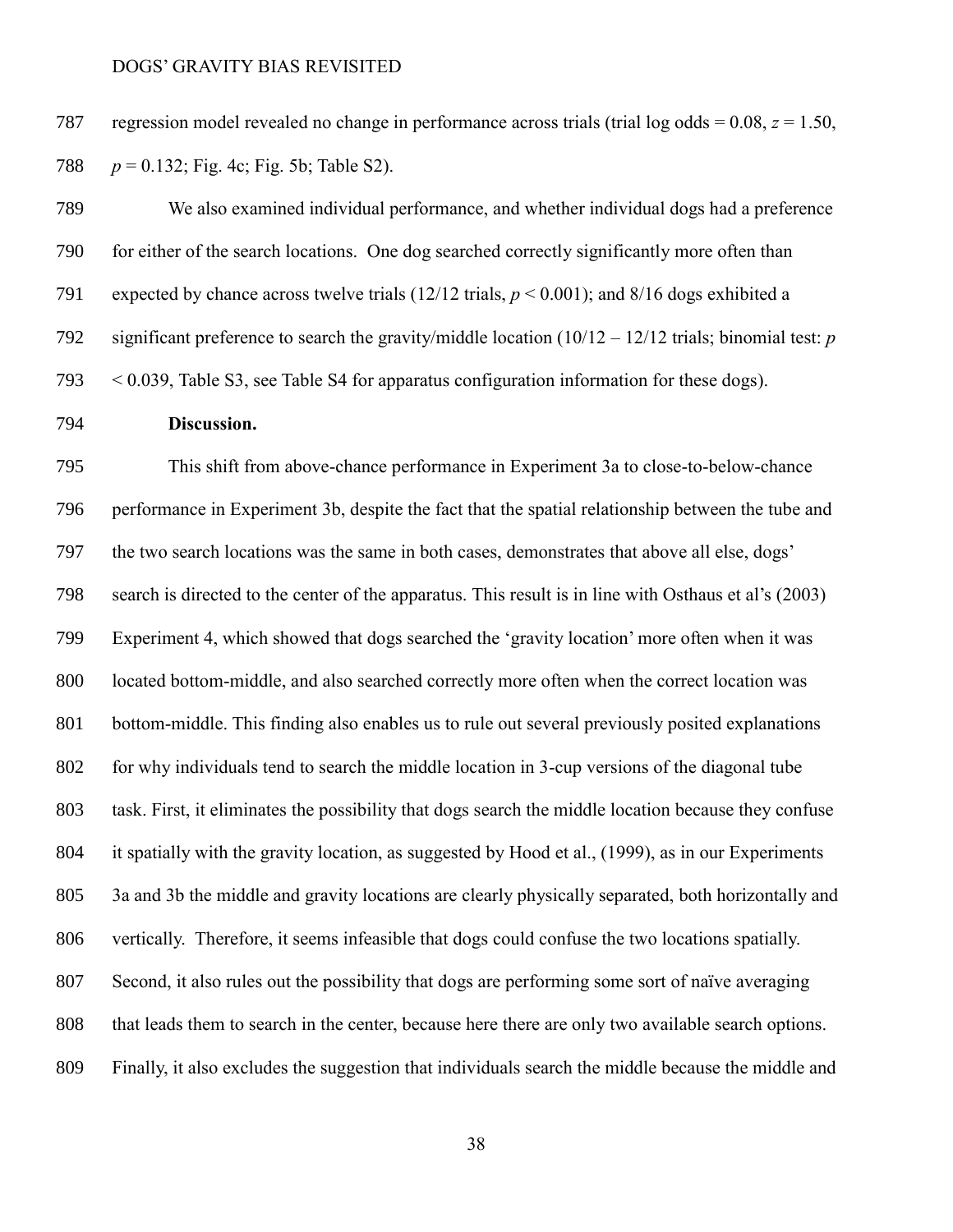gravity locations are both closer to reward's dropping point than the correct location (Hood et al., 1999), as this was not true in our Experiment 3b, where the correct location was in closer proximity to the reward's dropping point than the middle location.

# **Experiment 4: Does removing sources of bias reveal successful performance?**

 While we have found no evidence of dogs exhibiting gravity-biased search, it appears likely that their performance in the diagonal tube task is limited by a preference to commence searching at the center of the apparatus. It is possible that contextually inappropriate responses elicited by the setup of the task (e.g., an inability to inhibit searching particular preferred locations) is masking dogs' physical-causal knowledge and ability to succeed at the task (e.g., Gómez, 2005). Therefore, in our final experiment, we investigated how dogs would perform in a version of the diagonal tube task described in Gomez (2005), in which all potential sources of bias examined in the previous experiments are eliminated.

 Specifically, in Experiment 4 there was no gravity location, no middle location, and no most proximal location because the two search locations were equidistant from the reward's starting point; i.e., there was no plausible physical reason to choose the distractor cup (Fig. 4d). According to Southgate and Gomez's unpublished data described in Gomez (2005), when presented with this version of the diagonal tube task, macaques were still unable to successfully locate the reward. We were interested in whether eliminating these potential sources of search- bias might either reveal understanding of the physical-causal structure of the task in dogs, or at least enable them to better attend to relevant cues (i.e. the location of the cup connected to the bottom of the tube).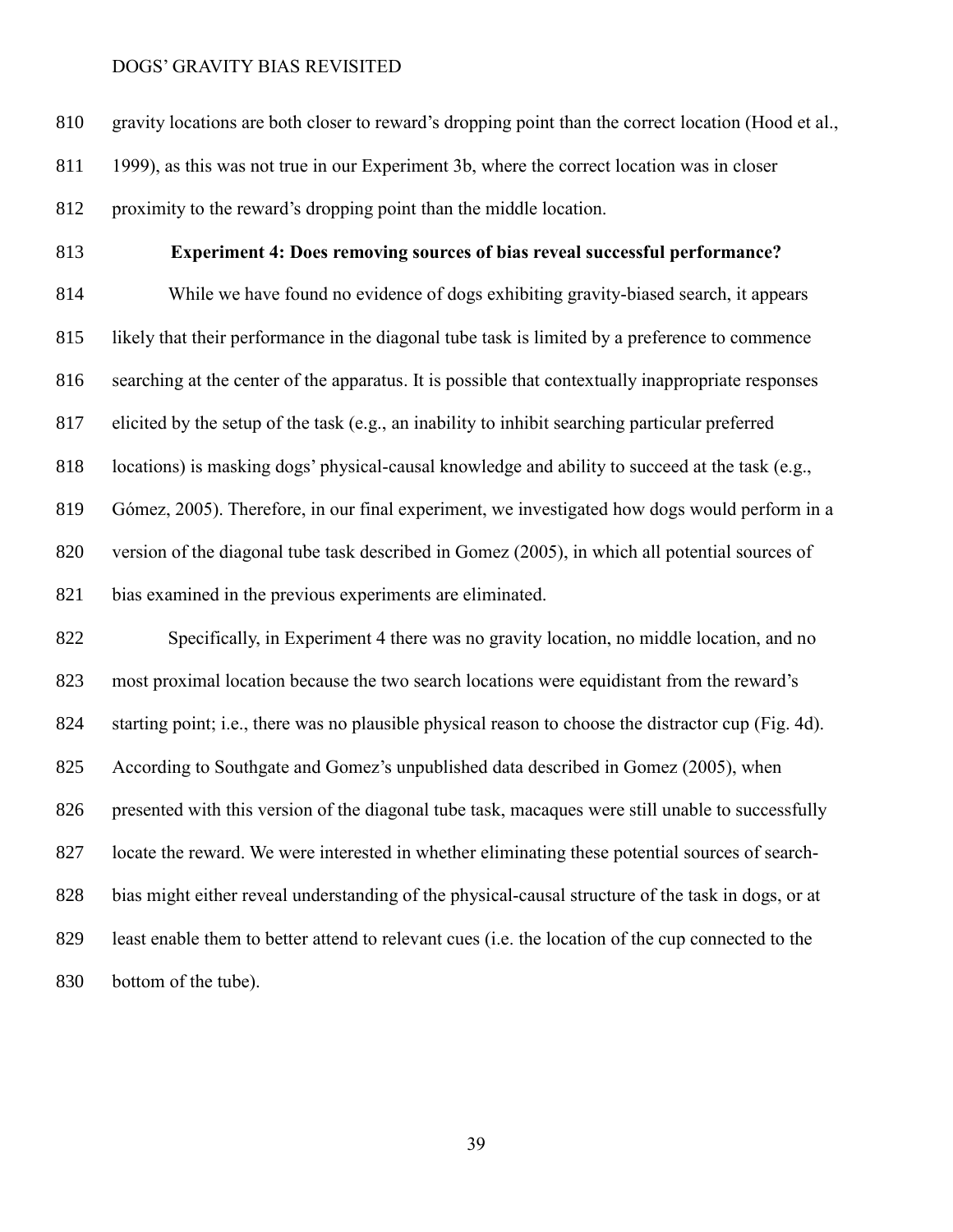| 831 | Subjects.                                                                                                       |
|-----|-----------------------------------------------------------------------------------------------------------------|
| 832 | 16 dogs (10 male, 6 female; mean age = $41 \pm 7$ months) participated in Experiment 4                          |
| 833 | (Table S1). No dogs had to be excluded from this experiment.                                                    |
| 834 | Materials.                                                                                                      |
| 835 | The tube was opaque and positioned either top middle-bottom right, or top middle-                               |
| 836 | bottom left. As in Experiment 2, the middle cup was not present so there were only two possible                 |
| 837 | search locations, both in the cup pre-training trials and the test trials (correct and incorrect). This         |
| 838 | meant that as well as being no middle location, there was also no gravity location. The light                   |
| 839 | freeze-dried liver treats were used and the electric fan was switched on to mask any residual                   |
| 840 | sound.                                                                                                          |
| 841 | Results.                                                                                                        |
| 842 | On average, dogs required $7.1 \pm 0.4$ trials (mean $\pm$ SEM; range = 6 – 10; median = 6) to                  |
| 843 | reach criterion in the cup pre-training trials. Dogs did not show a bias for searching any                      |
| 844 | particular location in their first trial; 8/16 dogs searched the correct location and 8/16 dogs                 |
| 845 | searched the incorrect location (chance: 8 dogs searching correctly; binomial test: $p = 1.00$ ).               |
| 846 | Across the 12 test trials, 58% of searches were directed to the correct location (meancorrect                   |
| 847 | $= 6.9 \pm 1.0$ trials; Fig. 5a), and 42% of searches to the incorrect location (mean incorrect = 5.1 $\pm$ 1.0 |
| 848 | trials). Dogs as a group failed to search the correct location significantly more often than                    |
| 849 | expected by chance (mean <sub>correct</sub> = $z = 1.08$ , $p = 0.28$ ; Fig. 5a), though according to the mixed |
| 850 | effects logistic regression model, their performance improved significantly across the session                  |
| 851 | (trial log odds = $0.17$ , $z = 3.00$ , $p = 0.003$ ; Fig. 4d; Fig. 5b; Table S2).                              |
| 852 | We also examined individual performance, and whether individual dogs had a preference                           |
| 853 | for either of the search locations. Six dogs searched correctly significantly more often than                   |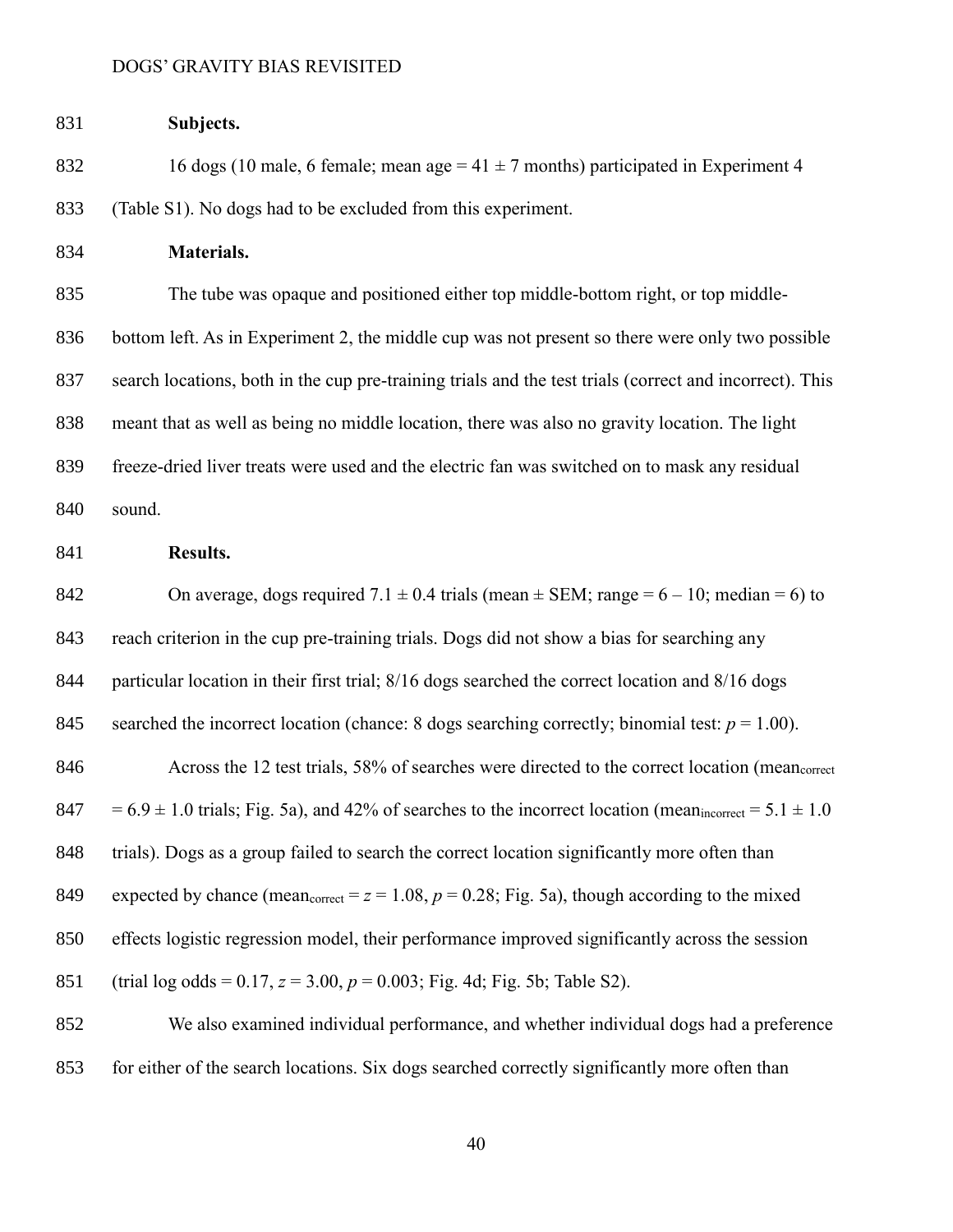- 854 expected by chance across twelve trials  $(10/12 12/12)$  trials, binomial test:  $p < 0.039$ ). Four
- 855 dogs exhibited a significant preference for the incorrect location  $(10/12-11/12 \text{ trials}, p < 0.039,$
- 856 Table S3, see Table S4 for apparatus configuration information for these dogs).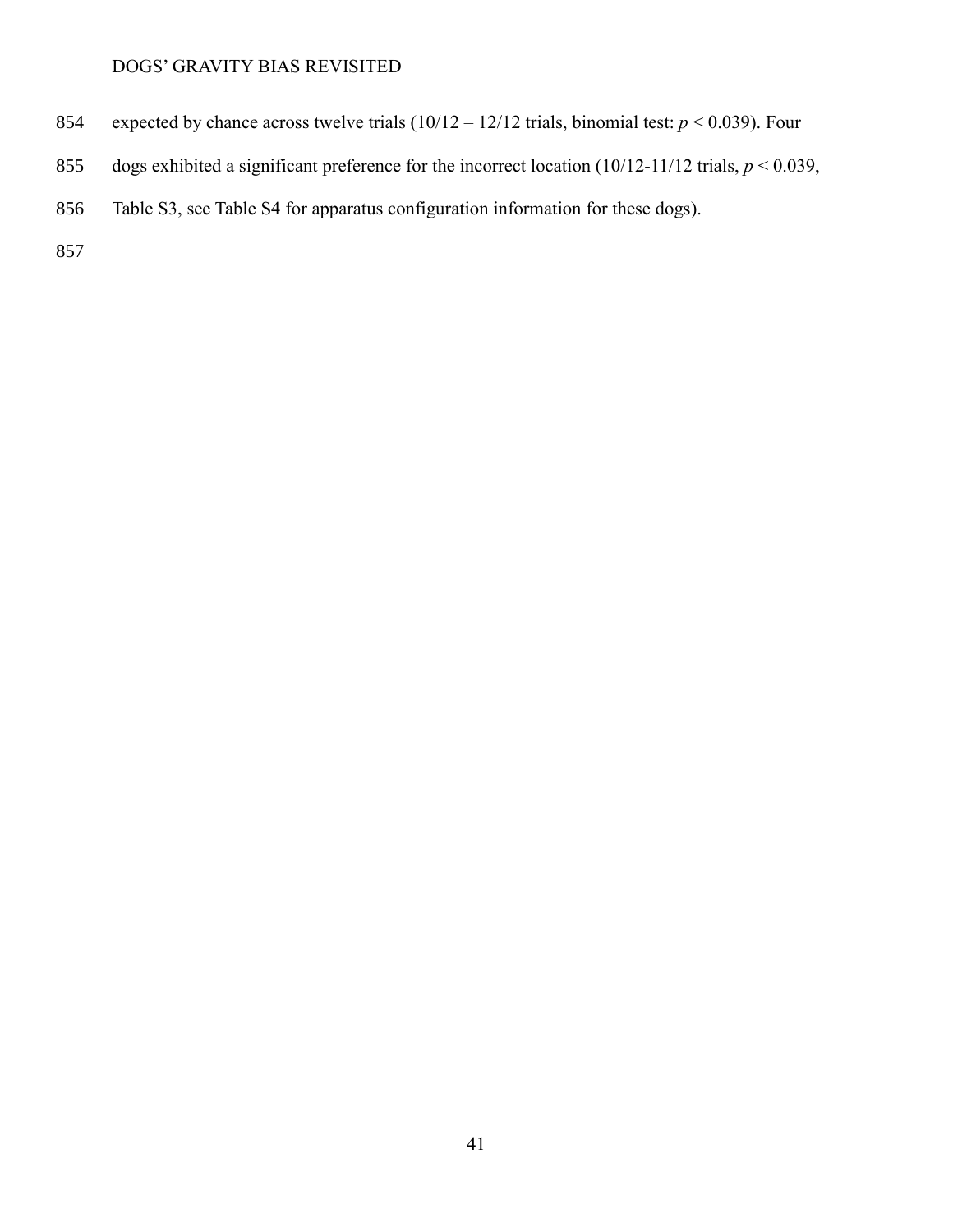

 **Figure 4.** Schematic representation of the configuration of the apparatus and the number of dogs searching 860 each location across trials 1-12 in Experiments 2-4 where there were always two search locations. Black 861 indicates correct cup; light-grey indicates middle cup; white indicates incorrect cup, which in Exp. 4 was neither in the gravity nor middle location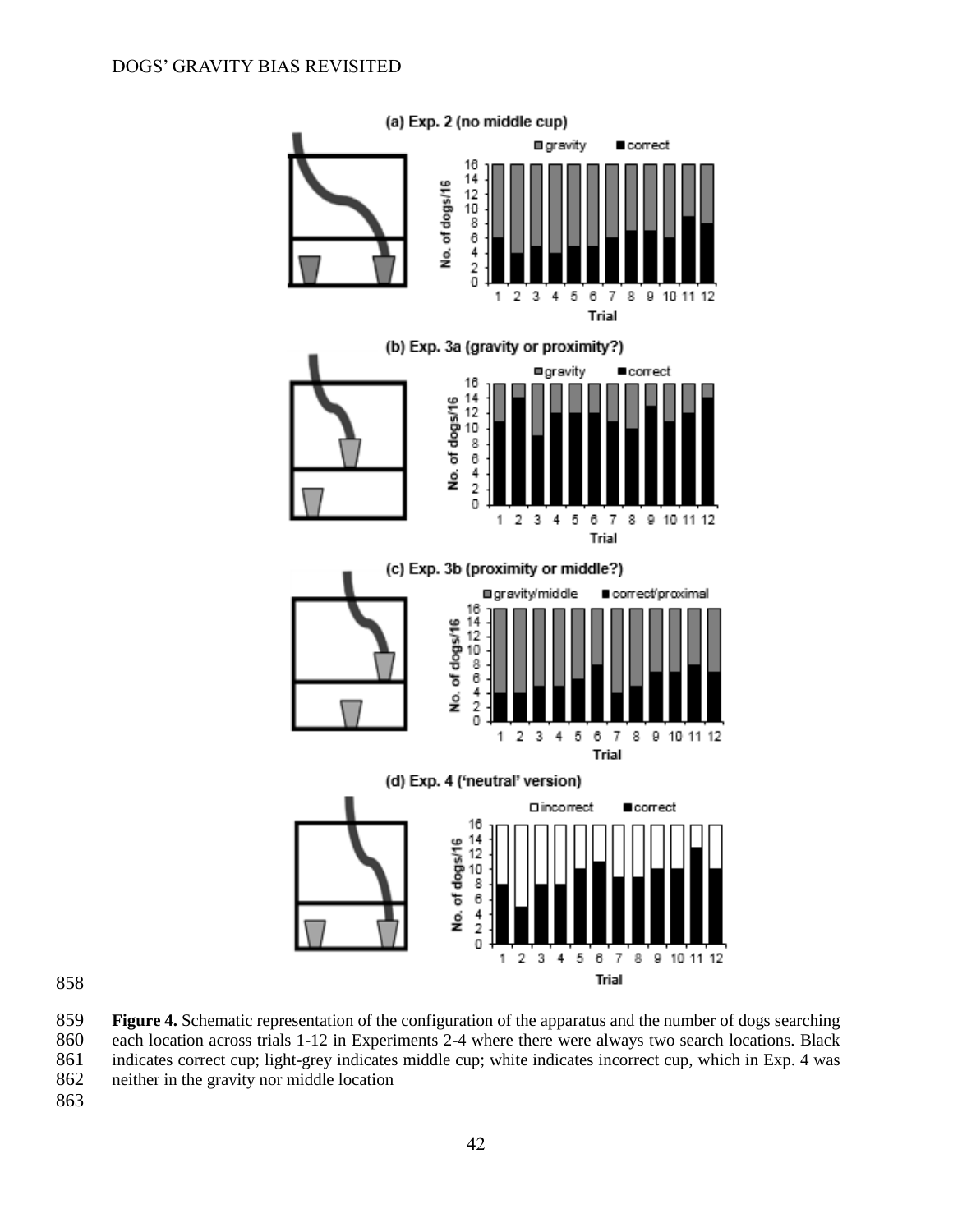

 **Figure 5.** (a) Box plot showing the number of searches directed at the correct location in Experiments 2 (no middle location), 3a (gravity vs. proximity), 3b (gravity vs. middle) and 4 ('neutral' version). The dashed horizontal line represents the expected number of searches per location if search was random. (b) Comparison of the number of dogs out of 16 that searched the correct location in each trial in Experiments 2, 3a, 3b and 4

# **Discussion.**

By removing the gravity and central locations, and making both search options equally

proximal to the reward's dropping point we eliminated potential cues that could be influencing

- dogs' search behavior. If search biases were masking dogs' actual knowledge of the physical-
- causal structure of the task in previous experiments, then we would have expected them to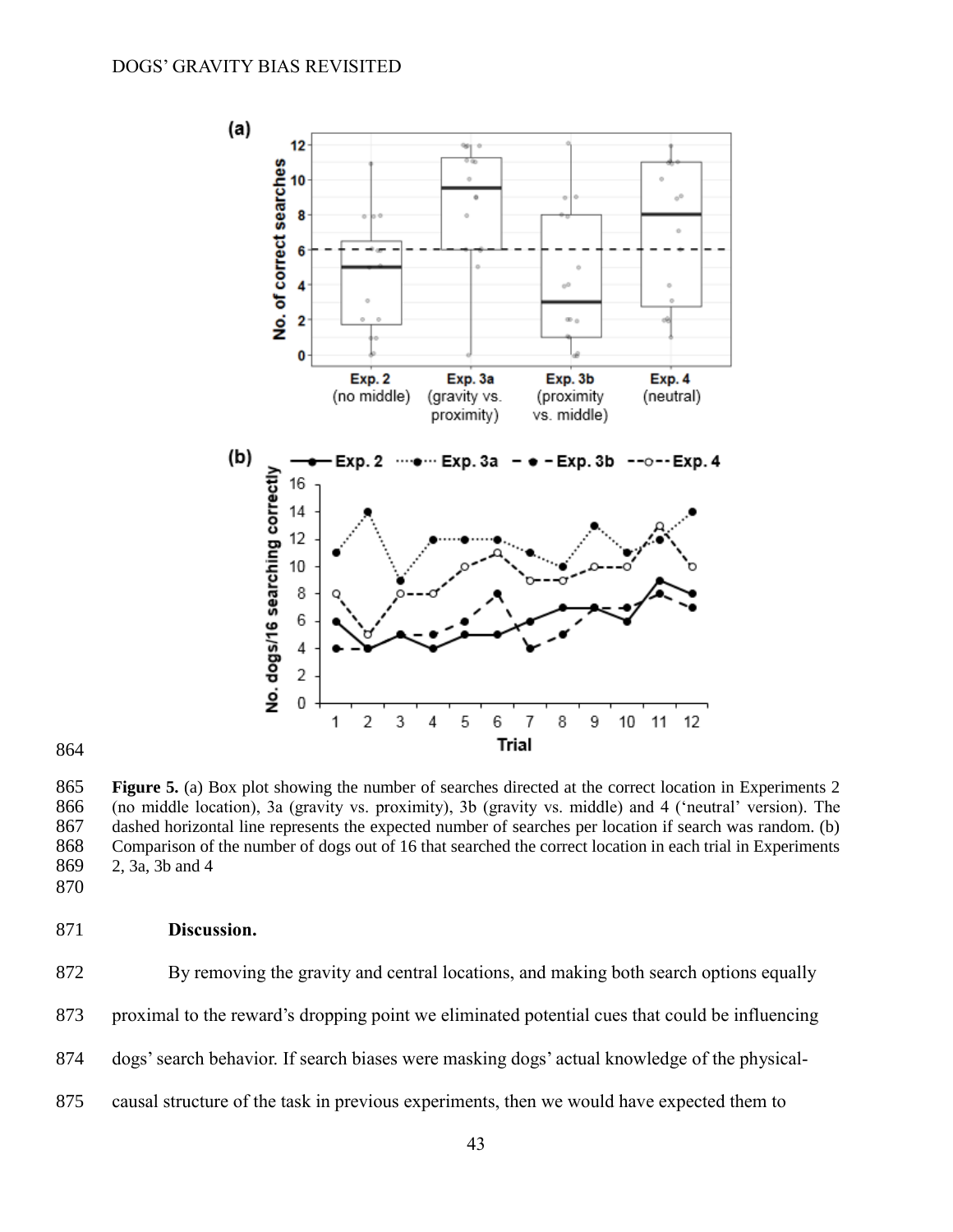succeed here. This was not the case—although the majority of searches were directed to the correct location, overall performance was not better than chance. However, performance was improved relative to some of our other experiments (Fig. 5, see next section for model comparing these experiments), providing some evidence that eliminating sources of bias may have helped dogs to some extent; potentially by enabling them to focus on the relevant cue of the tube.

# **Comparison of performance in Experiments 2 – 4 and interim discussion**

 In Experiments 2–4, dogs were presented with versions of the diagonal tube task where a treat was dropped down a diagonal tube, and there were two possible search locations.

 Experiment 2 was a replication of Osthaus et al.'s (2003) Experiment 3 but with a larger sample of dogs, and Experiments 3a, 3b and 4 were novel variations of the diagonal tube task for dogs, designed to further probe what factors guide dogs' search, and explore how dogs perform when these potential sources of bias are eliminated from the testing setup.

 We used mixed effects logistic regression that assumed a fixed slope across subjects to compare dogs' ability to search correctly between Experiments 2, 3a, 3b and 4 (Table S6). Dogs were significantly more likely to search the correct location when it was positioned in the middle of the apparatus and most proximal to the point where it was last seen (Exp. 3a), compared with 893 in Experiment 2 where there was no middle cup (log odds = 2.23,  $z = 3.49$ ,  $p < 0.001$ ) and 894 compared with Experiment 3b, when the incorrect/gravity location was in the middle (log odds  $=$ 895 2.42,  $z = 3.58$ ,  $p < 0.001$ ; Fig. 5a and 5b). Dogs also performed better in Experiment 4 where 896 potential sources of bias were eliminated than in Experiment 3b (log odds = 1.46,  $z = 2.21$ ,  $p =$ 897 0.027). There were no other significant differences between experiments in terms of dogs' ability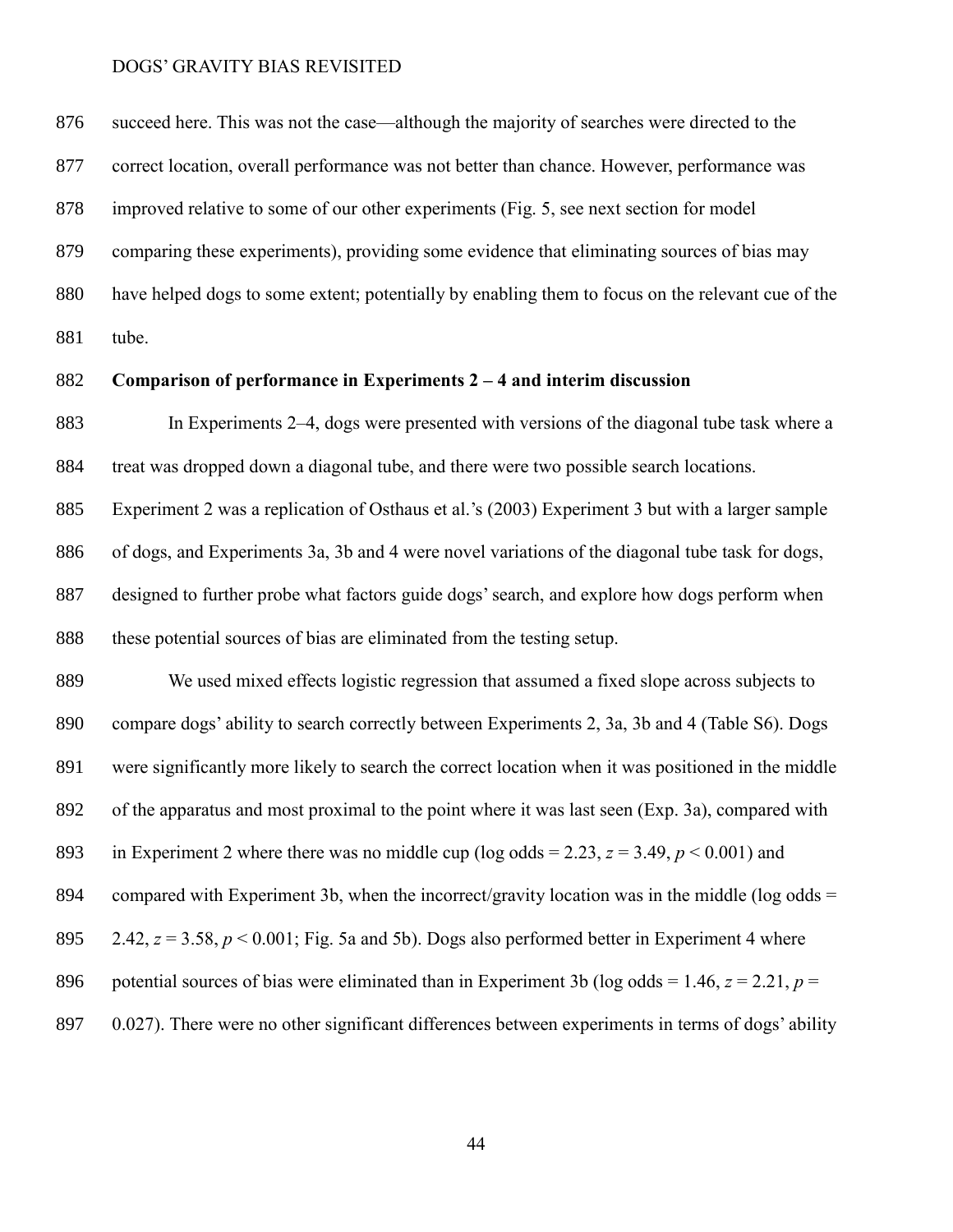| 898 | to search correctly, though there was a pattern of greater success in Experiment 4 compared to |
|-----|------------------------------------------------------------------------------------------------|
| 899 | Experiment 2 (log odds = 1.27, $z = 1.94$ , $p = 0.052$ ; Fig. 5b and 5c).                     |

 When the middle search location was removed (Experiment 2), rather than improving performance, dogs' search shifted to the gravity location, which suggested that in addition to having a preference to search the middle, search behavior might also be influenced (to a lesser extent) by gravity, or potentially proximity. In Experiment 3a, dogs were able to locate the reward significantly more often than expected by chance, which when considered in isolation, lent support to the idea that proximity, not gravity might be guiding dogs' search. However, when the same configuration was shifted within the frame of the apparatus so that the correct (still most proximal) location was on the left or right and the gravity location was now in the center of the apparatus (Experiment 3b), dogs no longer succeeded at locating the reward: again, they directed their search to the central location. Dogs' performance did not change across trials in either of these experiments—in Experiment 3a they performed consistently well and in Experiment 3b they performed consistently badly—reflecting their tendency to perseveratively search the middle location in both experiments. This finding for Experiment 3b in particular suggests that their preference to search in the center is difficult to overcome—even despite never being reinforced for searching centrally in Experiment 3b they continued to do so across repeated trials. Taken together, this suggests that when additional information regarding the reward's movement/the tube's mechanism is lacking, dogs default to searching in the center of the apparatus.

 In Experiment 4, dogs' performance was significantly improved relative to Experiment 3b but not better than chance. This suggests that eliminating potential sources of bias may go some way to improving dogs' search for a reward invisibly displaced down a diagonal tube, but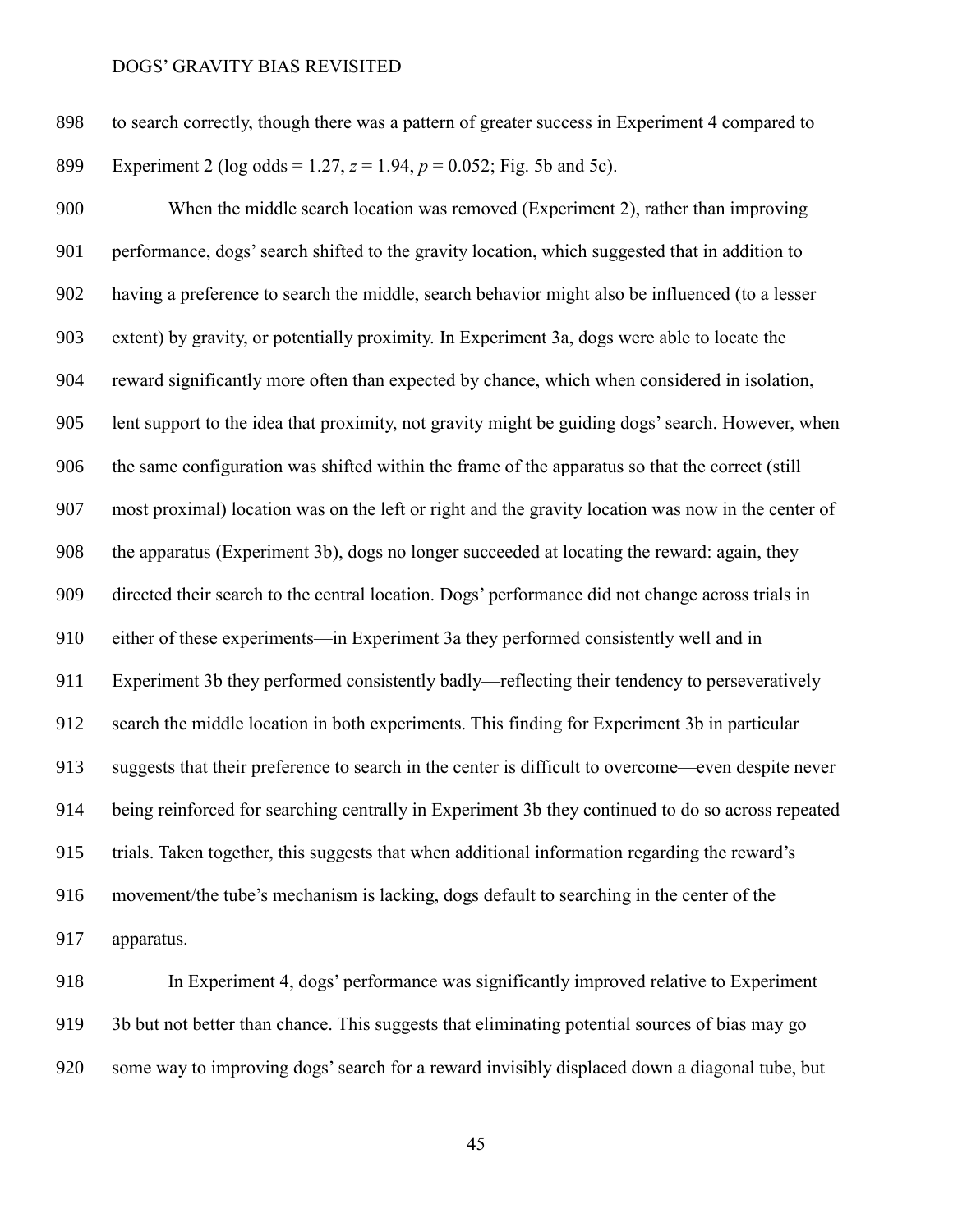does not reveal successful performance, i.e., it is not the case that search biases are masking dogs' true knowledge of the physical-causal structure of the task (Gomez, 2005).

# **General Discussion**

 The tubes task has been used widely in the fields of cognitive development and comparative cognition to investigate children's and animals' physical reasoning abilities, specifically regarding their expectations about the influence of gravity on unsupported objects. By carefully manipulating the availability of perceptual cues (Experiments 1a-c) and the relative 928 positions of various components of the apparatus (Experiments 2–4) we have revisited previous versions of the diagonal tube task and presented dogs with several novel versions of the task in an attempt to elucidate what factors really guide their search for a reward dropped down a diagonal tube.

 Dogs as a group were generally unable to solve the diagonal tube task across 12 trials, though in most experiments their performance gradually improved over the course of the session suggesting that they would learn to succeed eventually, though likely via reinforcement rather than understanding anything about the physical-causal structure of the task. This is in keeping with the findings of Osthaus et al. (2003), who likewise reported that dogs were initially unsuccessful in the diagonal tube task, but learned to locate the reward across a limited number of trials. The results of Experiment 4—where we eliminated the potential for dogs to search on the basis of a gravity, middle or proximity bias—provide support for dogs' lack of causal understanding, because if it were the case that successful performance was being masked in other versions by an inability to suppress some search bias(es), dogs should have succeeded here.

 A lack of ability to reason about the constraints imposed by the tube to locate hidden food fits with dogs' performance in other physical-causal reasoning tasks, where they have been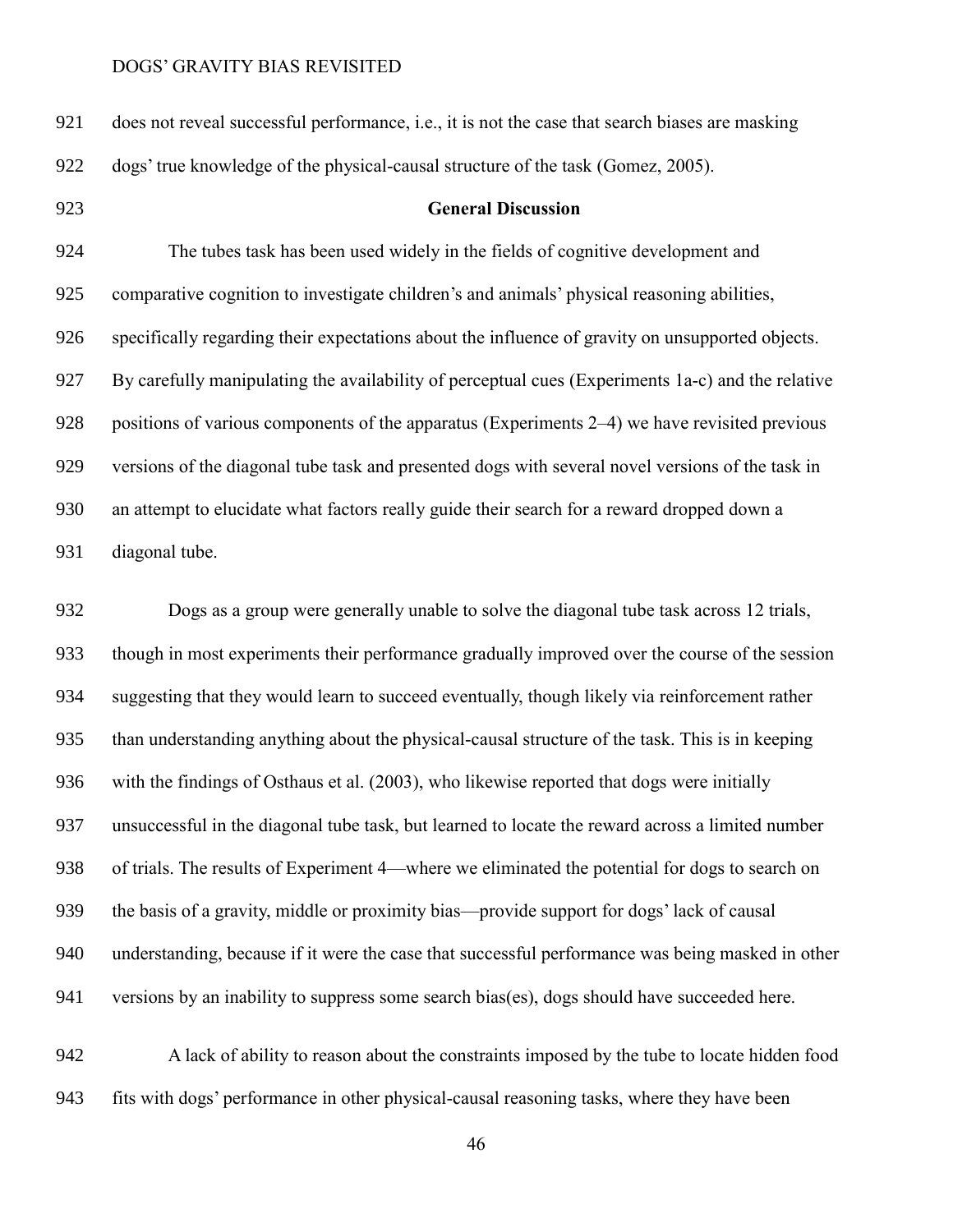outperformed by great apes (Bräuer et al., 2006) and wolves (Lampe, Bräuer, Kaminski, & Virányi, 2017). Solving the diagonal tube task by reasoning about its physical-causal structure requires knowledge of object permanence, invisible displacement, object solidity and gravity, as 947 well as the ability to elicit an appropriate search response (Tecwyn  $\&$  Buchsbaum, in press). Although there is some evidence that dogs may possess an implicit understanding of object 949 solidity based on looking-time experiments (Pattison, Miller, Rayburn-Reeves, & Zentall, 2010), studies that have investigated whether they can accurately search for invisibly displaced objects have proven inconclusive (e.g., Collier-Baker, Davis, & Suddendorf, 2004; Fiset & Leblanc, 2007; Miller, Rayburn-Reeves, & Zentall, 2009), with dogs only compellingly passing specific simplified versions of invisible displacement tasks (e.g., Miller et al., 2009; Zentall & Pattison, 2016).

 While dogs generally failed to search correctly in the diagonal tubes task, their errors were not of the same nature as those observed in children. Specifically, we found no evidence that dogs exhibit a gravity bias in the diagonal tube task, either across trials or in trial 1. In fact, in all of the 3-cup versions of the task (Experiments 1a–c), when dogs searched incorrectly they were significantly more likely to search the middle location than the gravity location. Even in experiments where dogs did mainly search the gravity location (Exp. 2 where there was no middle cup, and Exp. 3b where the gravity cup was in the middle), the distribution of their searches did not differ from chance. It is possible that the incorporation of a tube familiarization phase in the present study could have diminished dogs' gravity bias relative to that reported by Osthaus and colleagues (e.g., our Experiment 1a: 6/16 trial 1 gravity searches; Osthaus et al.'s (2003) comparable Experiment 1 diagonal condition: 8/16 gravity searches). However, given that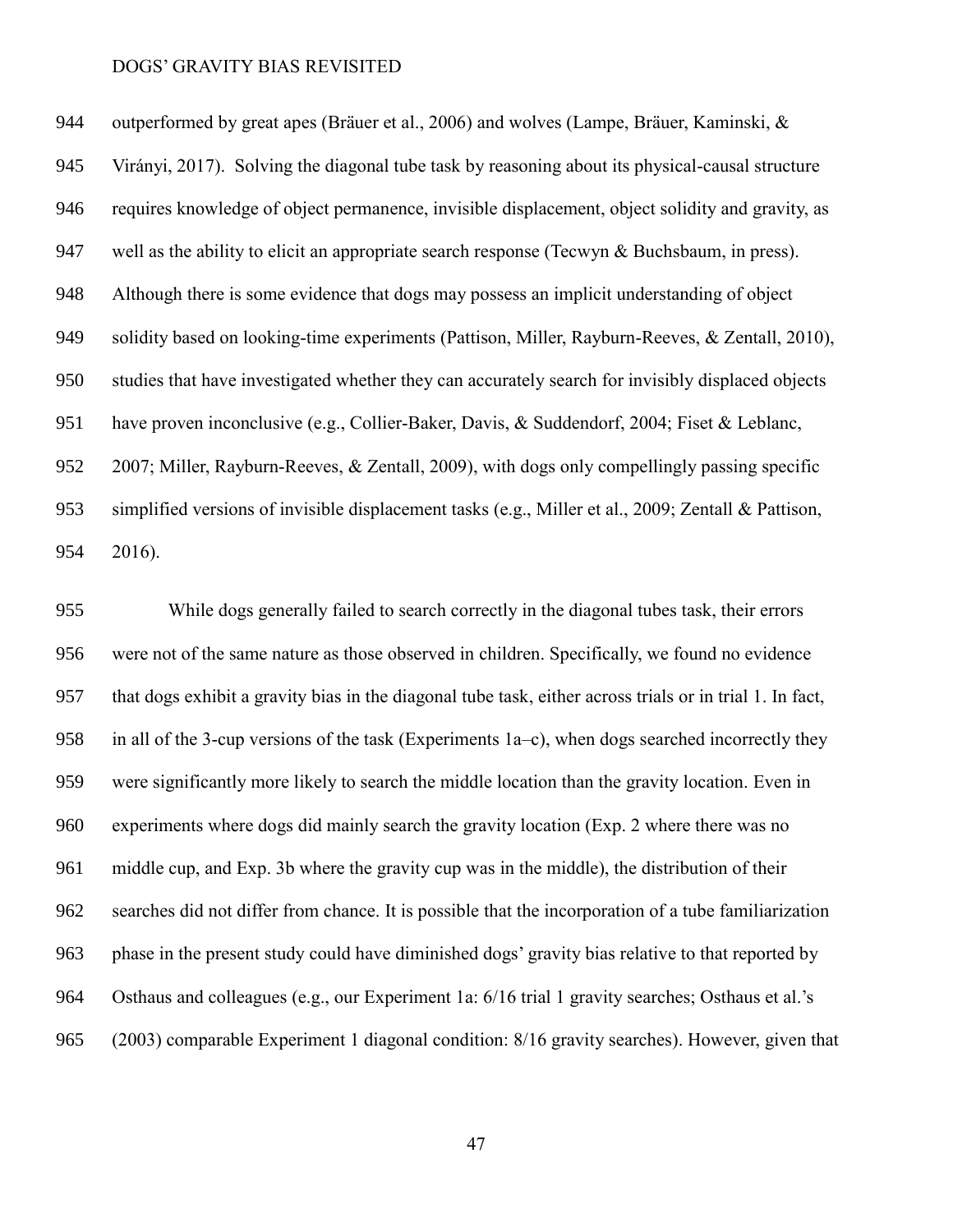overall our results generally replicated those of Osthaus et al., the tube familiarization appears not to have had a great impact on performance.

 Why would dogs not exhibit a gravity bias? After all, they are subject to the same laws of physics as young children, and both species exist in a world where objects do typically fall straight down. Further, it seems likely that dogs have much experience of seeing objects (e.g., food, balls) being dropped onto the ground. One possibility is that even if dogs are able to predict that a dropped object will fall straight down, their cognition is fundamentally different to that of humans and they do not form a naïve theory on the basis of this information. This could also explain the qualitative difference in the gravity bias seen in children versus some other primates—perhaps only humans form and reason on the basis of a naïve theory of gravity, which results in perseverative searching of the gravity location. Other species (e.g., cotton-top tamarins) might predict that an unsupported item will fall straight down, but because they have not formed a robust theory about this, searching of the gravity location rapidly decreases after trial 1. Relatedly, this prediction may not transfer to a situation where the object immediately moves out of sight (as is the case when it is dropped into an opaque tube). An alternative possibility is that human infants learn about the properties and behavior of objects, including the effect of gravity on objects, through their own actions—we are all familiar with toddlers in high chairs repeatedly throwing things onto the floor. Dogs' anatomy does not afford the same opportunity to act on objects and therefore limits the extent to which they are able to learn from observing the effects of their own actions on these objects. Presenting human infants who have not yet started manually interacting with objects with a either an eye-tracking or looking time version of the diagonal tube task could enable investigation of this; if repetitive experience of acting on objects is critical for the development of a gravity bias, then these infants should not expect the object to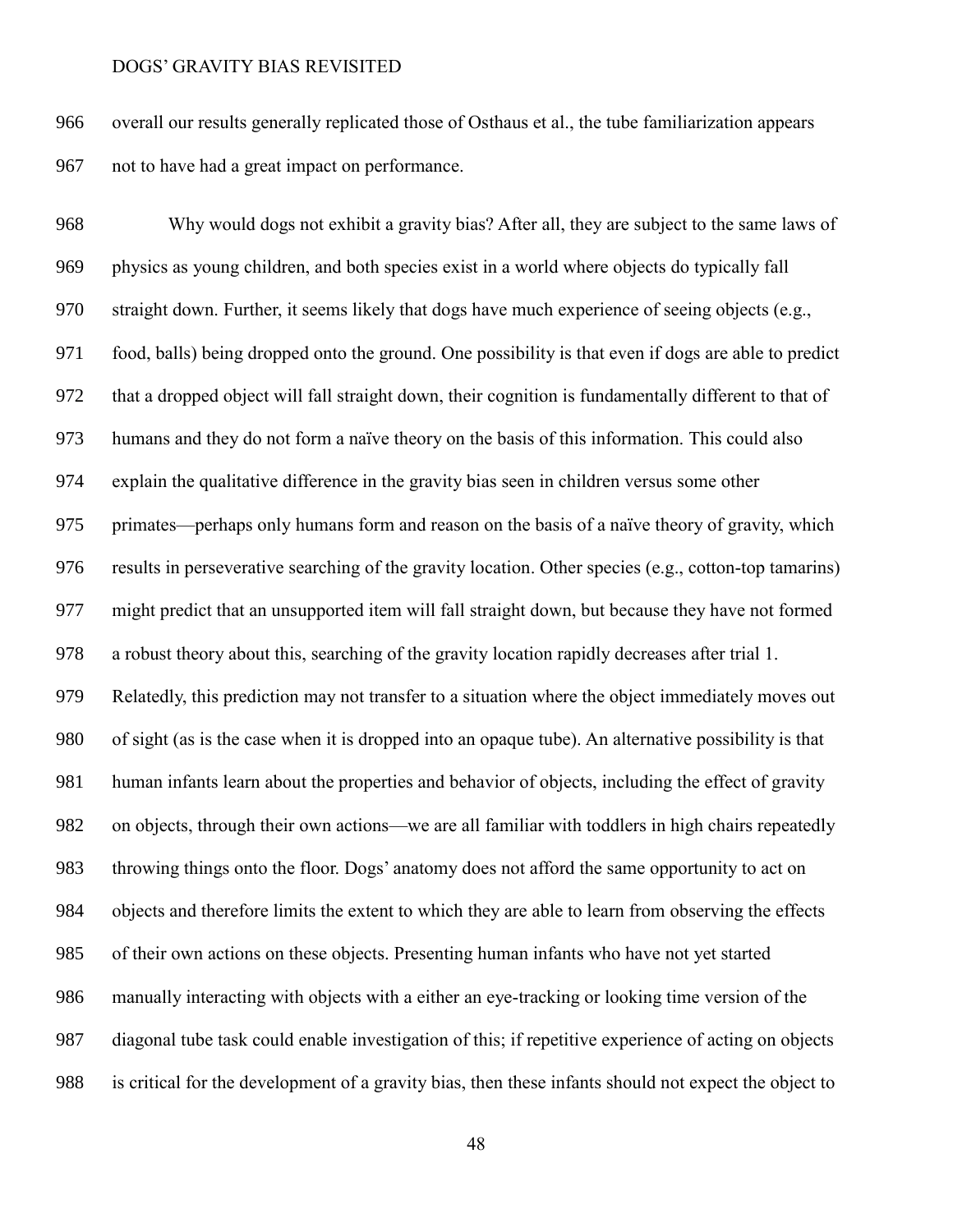end up in the gravity location. Work by Spelke and colleagues (1992) suggests showing 4-month- olds that an item dropped behind an occluder has remained suspended in midair does not appear to violate their expectations, thus lending support to the idea that young infants might not have an expectation that dropped objects will fall straight down to the ground.

 Adapting looking-based measures with dogs would also enable the investigation of one further possibility: that dogs in fact *do* have a gravity bias (or, indeed, they are able to correctly predict where the reward will end up, as has been found for marmosets; Cacchione & Burkhart, 2012) but this is not revealed by their search behavior. Dissociations between looking-based and action-based measures have been found for the tubes task and other physical reasoning tasks in non-human primates (e.g., Cacchione & Burkhart, 2012; Santos & Hauser, 2002) as well as young children (e.g., Lee & Kuhlmeier, 2013). Action-based versions of the tubes task pose executive demands, as well as requiring individuals to use "feedforward logic-causal inferences" (Cacchione & Rakoczy, 2017), so it is feasible that dogs might predictively look to the gravity location (or the correct location), but then proceed to search elsewhere.

 In all of the experiments where a cup was positioned in the center of the apparatus (Exp. 1a–c; Exp. 3a–b), the majority of dogs' searches were directed to that location. Why might dogs have a preference to search initially in the middle? A tendency to search the middle has been observed previously in dogs (Osthaus et al., 2003), as well as in two different monkey species (Cacchione & Burkhart, 2012; Hauser et al., 2001; Hood et al., 1999). However, while the authors of these studies speculated about potential reasons for a tendency to search the middle location (e.g., spatial confusion between the gravity and middle locations (Hood et al., 1999); approximation of the reward's position, (Hauser et al., 2001); search the middle when uncertain (Osthaus et al., 2003)), previous work did not explore these possibilities experimentally. We took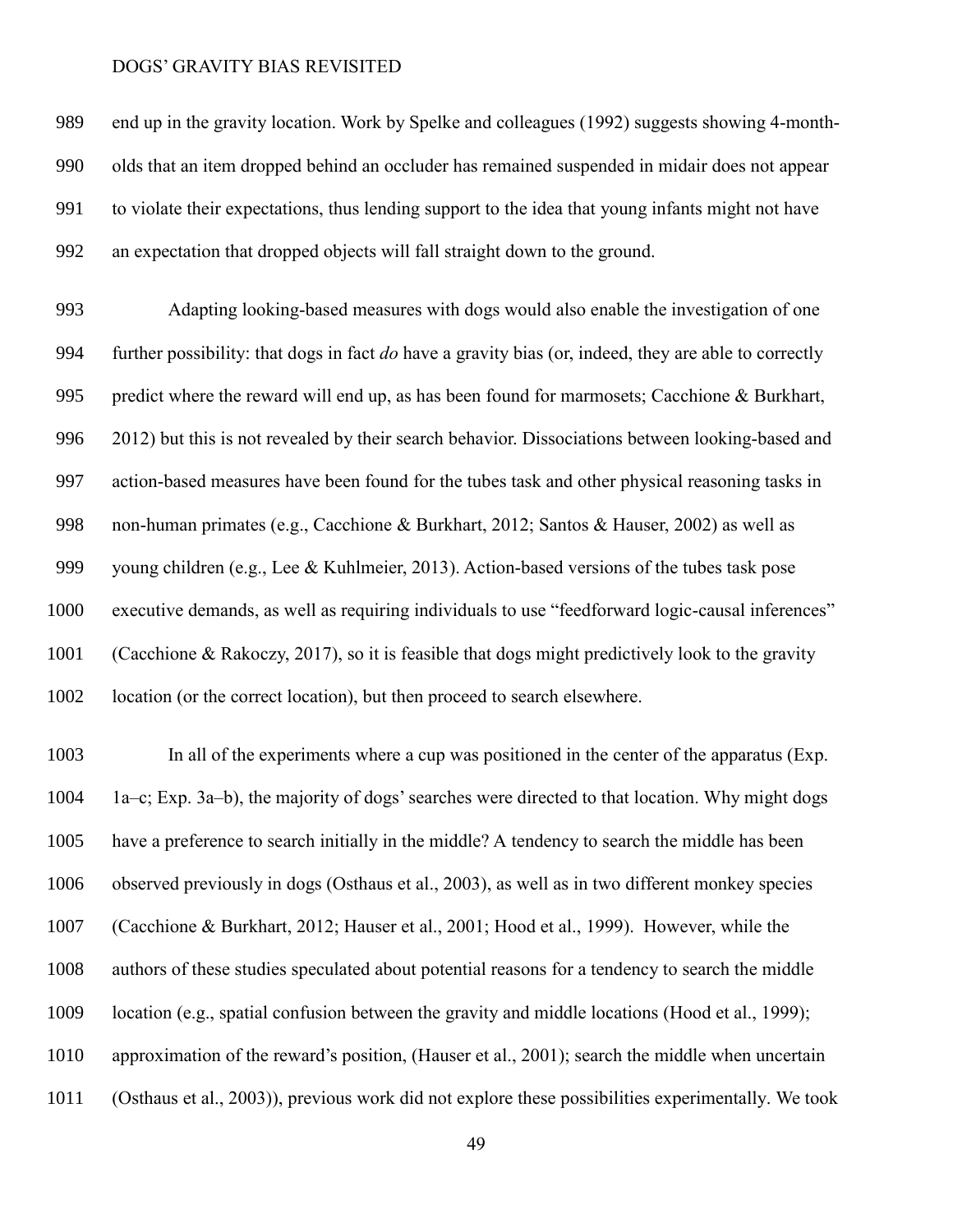this on in our Experiment 3, the results of which suggested that dogs have a preference to commence their search at the center of the apparatus, as opposed to spatially confusing the gravity and middle locations, or engaging in naïve averaging of competing search preferences. The explanation offered by Osthaus et al. (2003) remains plausible—that when dogs are uncertain of the reward's location, they commence searching at the center of the apparatus. Future work could explore whether this strategy is specific to the diagonal tube task (e.g. related to the constraints of the frame) or a more general strategy under conditions of uncertainty, by, for example, hiding a reward in one of an array of cups and recording dogs' search behavior. If searching in the middle reflects a general strategy, dogs should also commence searching centrally in this context. Experiment 3 also allowed us to rule out the possibility that dogs' search might be influenced by proximity to the last place the reward was seen, which has never previously been explored in any species in the vertical version of the tubes task.

 The diagonal tube task has been used to study the gravity bias and physical reasoning abilities in human children and a range of animal species, and so we chose to use this task here in order to replicate and extend this previous work. However, given that the tube is a very specific causal mechanism that is likely unfamiliar to dogs (and to animals more generally), future work should explore dogs' physical reasoning abilities using more ecologically plausible paradigms. While what is known about domestic dog physical cognition suggests that the species might have relatively poor skills in this domain, physical and causal reasoning abilities have not been studied in dogs to the same extent as in other taxa (e.g. primates, corvids, parrots), and some of the more basic tasks that have been used to investigate intuitions about fundamental object properties such as solidity and support in other species have been bypassed in favor of more complex designs (e.g., Müller, Riemer, Range, & Huber, 2014). For example, a search-based version of the table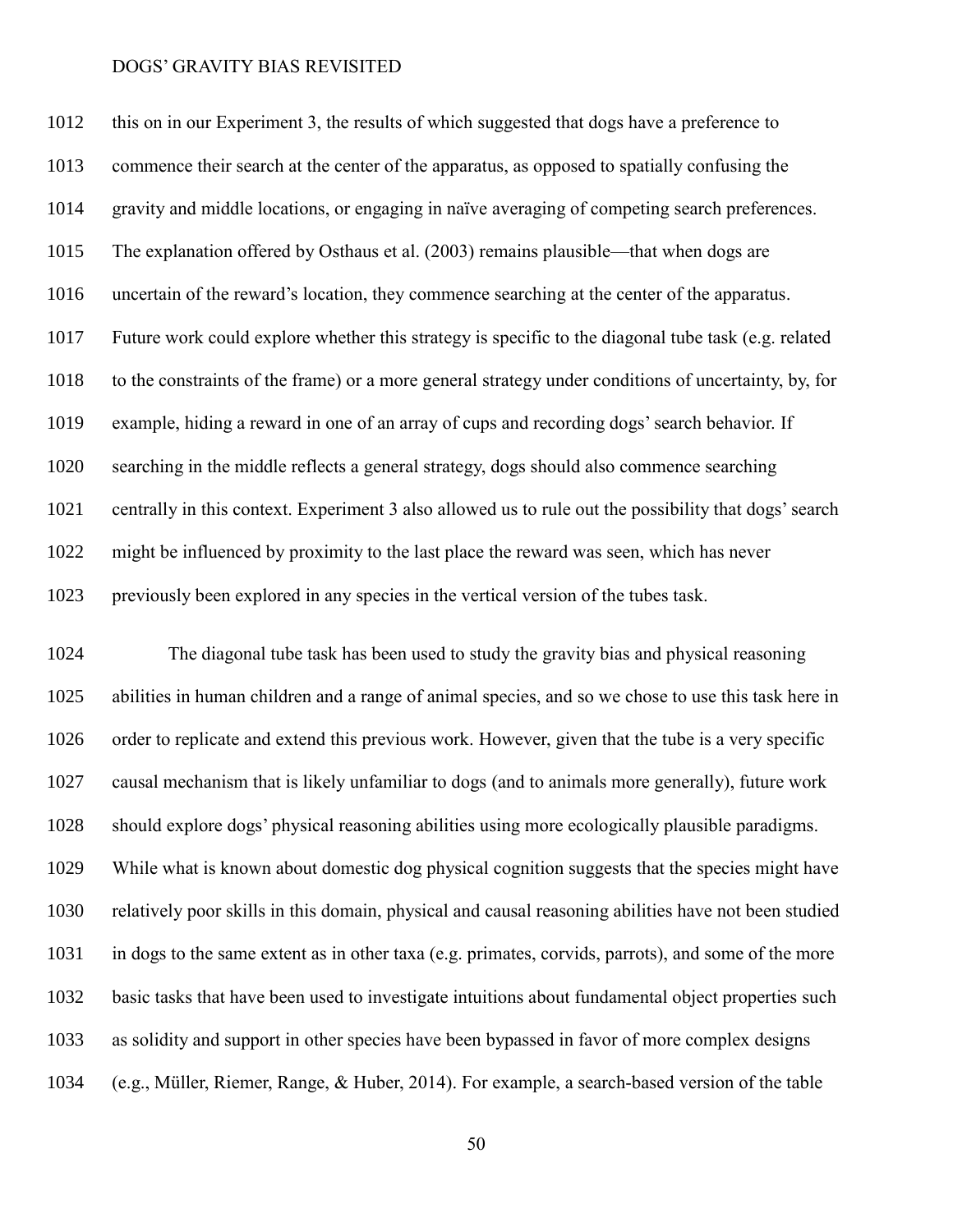or shelf task (Cacchione, Call, & Zingg, 2009; Hood et al., 2000; Spelke et al., 1992), suitably adapted for dogs, could be an appropriate means to investigate dogs' knowledge of solidity, as well as providing an additional paradigm with which to examine whether dogs' search might be guided by gravity, as seems to be the case for macaques presented with this task (Hauser et al., 2001).

 Finally, the fact that dogs' performance varied so much in our different versions of the diagonal tube task setup should serve as an example of the value and importance of running multiple experiments that carefully manipulate different factors that might influence behavior. If we had only run Experiment 3a, we could have mistakenly concluded that dogs had a grasp of the physical-causal structure of the task. If, on the other hand, we had only run Experiment 3b, we could have—again mistakenly—concluded that dogs had a gravity bias. It is only when we consider dogs' behavior across multiple experiments that a picture of what might really be influencing their performance begins to emerge. As ever in animal cognition research, it is critical to consider what other factors (in addition to the ones being investigated) might be influencing behavior.

 In conclusion, across seven experiments we found no evidence that dogs spontaneously grasp that the tube constrains the path of the reward and guides it to the cup attached to its bottom end. However, our data also suggest that this failure is not primarily explained by a gravity bias. Based on current evidence, it is possible that a gravity bias might be unique to some primate species, or potentially (given the mixed evidence from non-human primate studies) unique to young human children. To better understand the origins of the gravity bias and the mechanisms underpinning it, additional groups should be tested with the diagonal tube task, ideally using a developmental comparative approach in which evidence for a gravity bias is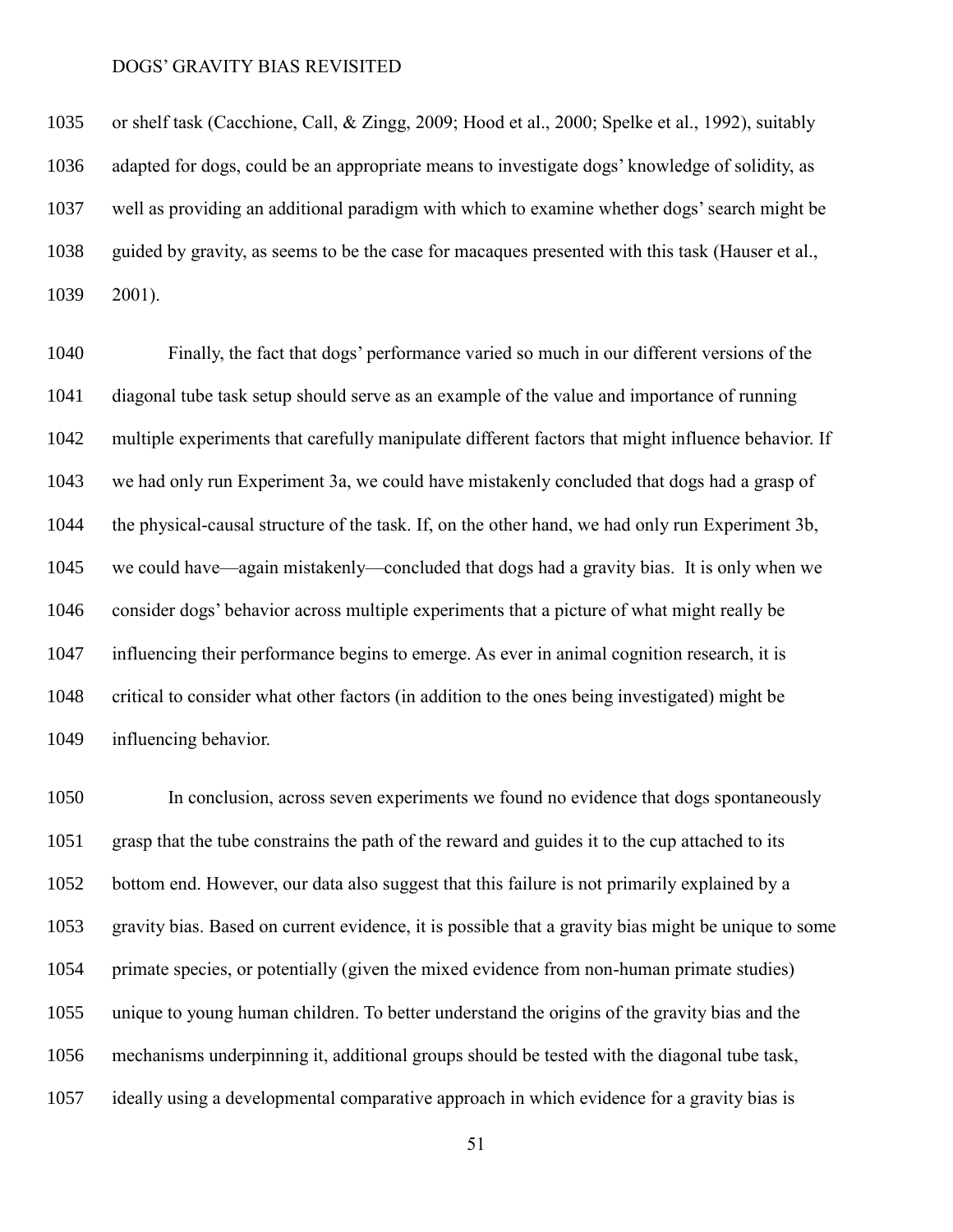examined in immature and mature individuals, across species that differ with respect to their causal knowledge and inhibitory control skills.

# **Acknowledgements**

We thank Stephen Lea and an additional anonymous reviewer for their helpful feedback and

comments. Thanks to University College at the University of Toronto for providing our main

testing space, as well as All About Dogs, When Hounds Fly, and Good As Gold K9 School for

allowing us to use their facilities and helping to recruit participants. Several members of the U of

T Canine Cognition Lab assisted with data collection: Sam Clark, Nina Esmail, Julia Espinosa,

Aarushi Gupta, Sarah Marton-MacKay, Pingki Mazumder, Amanda Nickerson, and Madeline

Pelgrim. Madeline Pelgrim also performed the secondary coding of the data. Thanks to Dan

Goldwater for lending tools and Paul Coleman for help building the apparatus. We acknowledge

the support of the Natural Sciences and Engineering Research Council of Canada (NSERC),

[2016-05552], and of the Canada Foundation for Innovation.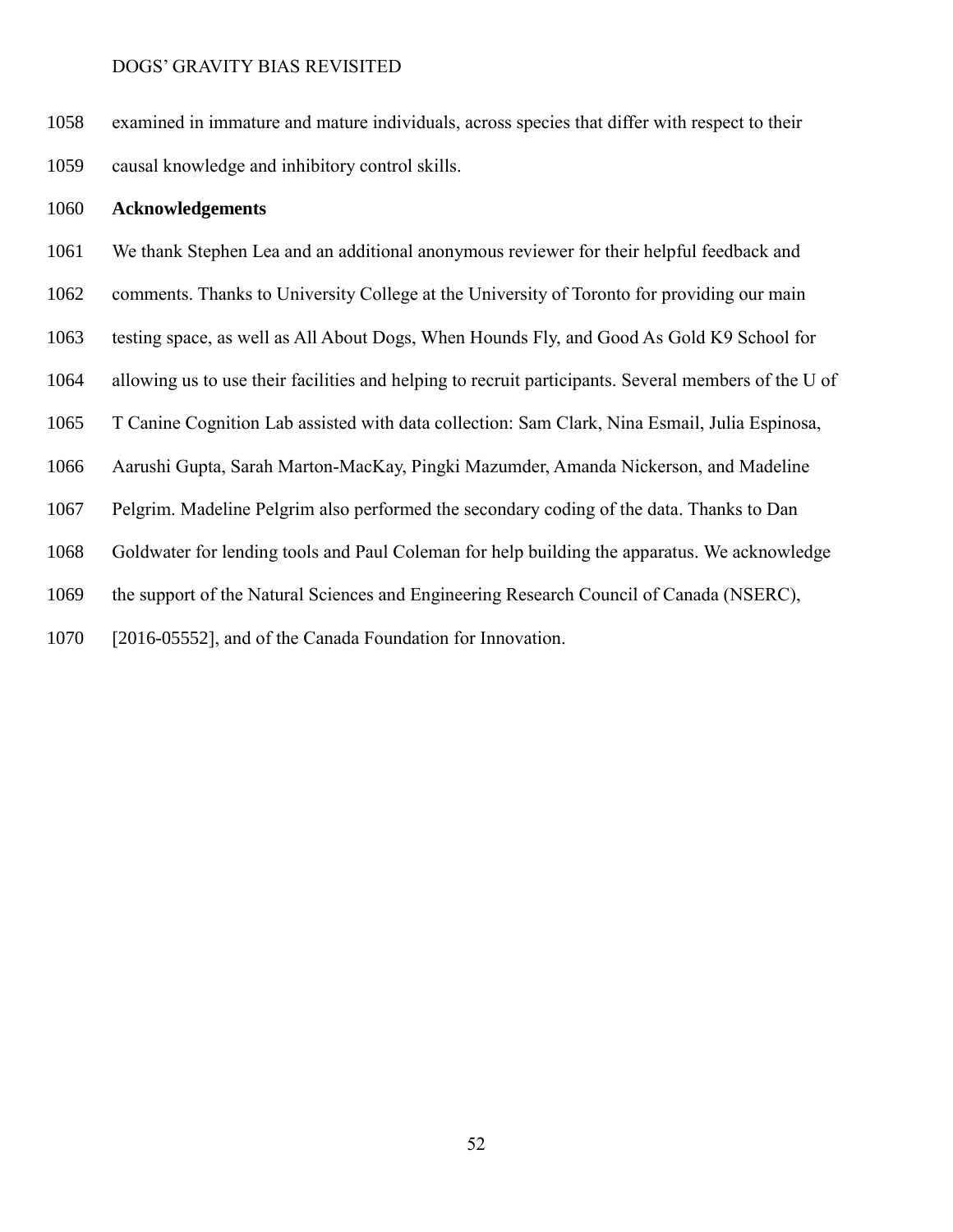| 1071 | References                                                                                        |
|------|---------------------------------------------------------------------------------------------------|
| 1072 | Baillargeon, R. (2002). The acquisition of physical knowledge in infancy: A summary in eight      |
| 1073 | lessons. In U. Goswami (Ed.), Blackwell Handbook of Childhood Cognitive Development               |
| 1074 | (pp. 47-83). Blackwell Publishers Ltd. https://doi.org/10.1002/9780470996652.ch3                  |
| 1075 | Baker, S. T., Gjersoe, N. L., Sibielska-Woch, K., Leslie, A. M., & Hood, B. M. (2011). Inhibitory |
| 1076 | control interacts with core knowledge in toddlers' manual search for an occluded object.          |
| 1077 | Developmental Science, 14(2), 270-279. https://doi.org/10.1111/j.1467-7687.2010.00972.x           |
| 1078 | Bascandziev, I., & Harris, P. L. (2010). The role of testimony in young children's solution of a  |
| 1079 | gravity-driven invisible displacement task. Cognitive Development, 25(3), 233–246.                |
| 1080 | https://doi.org/10.1016/j.cogdev.2010.06.002                                                      |
| 1081 | Bascandziev, I., & Harris, P. L. (2011). Gravity is not the only ruler for falling events: Young  |
| 1082 | children stop making the gravity error after receiving additional perceptual information          |
| 1083 | about the tubes mechanism. Journal of Experimental Child Psychology, 109(4), 468-477.             |
| 1084 | https://doi.org/10.1016/j.jecp.2011.03.010                                                        |
| 1085 | Bates, D., Maechler, M., Bolker, B., & Walker, S. (2015). Fitting linear mixed-effects models     |
| 1086 | using lme4. Journal of Statistical Software, 67(1), 1-48. doi:10.18637/jss.v067.i01               |
| 1087 | Bräuer, J., Kaminski, J., Riedel, J., Call, J., & Tomasello, M. (2006). Making inferences about   |
| 1088 | the location of hidden food: social dog, causal ape. Journal of Comparative Psychology,           |
| 1089 | 120(1), 38–47. https://doi.org/10.1037/0735-7036.120.1.38                                         |
| 1090 | Cacchione, T., & Burkart, J. M. (2012). Dissociation between seeing and acting: Insights from     |
| 1091 | common marmosets (Callithrix jacchus). Behavioural Processes, 89(1), 52–60.                       |
|      |                                                                                                   |

https://doi.org/10.1016/j.beproc.2011.10.010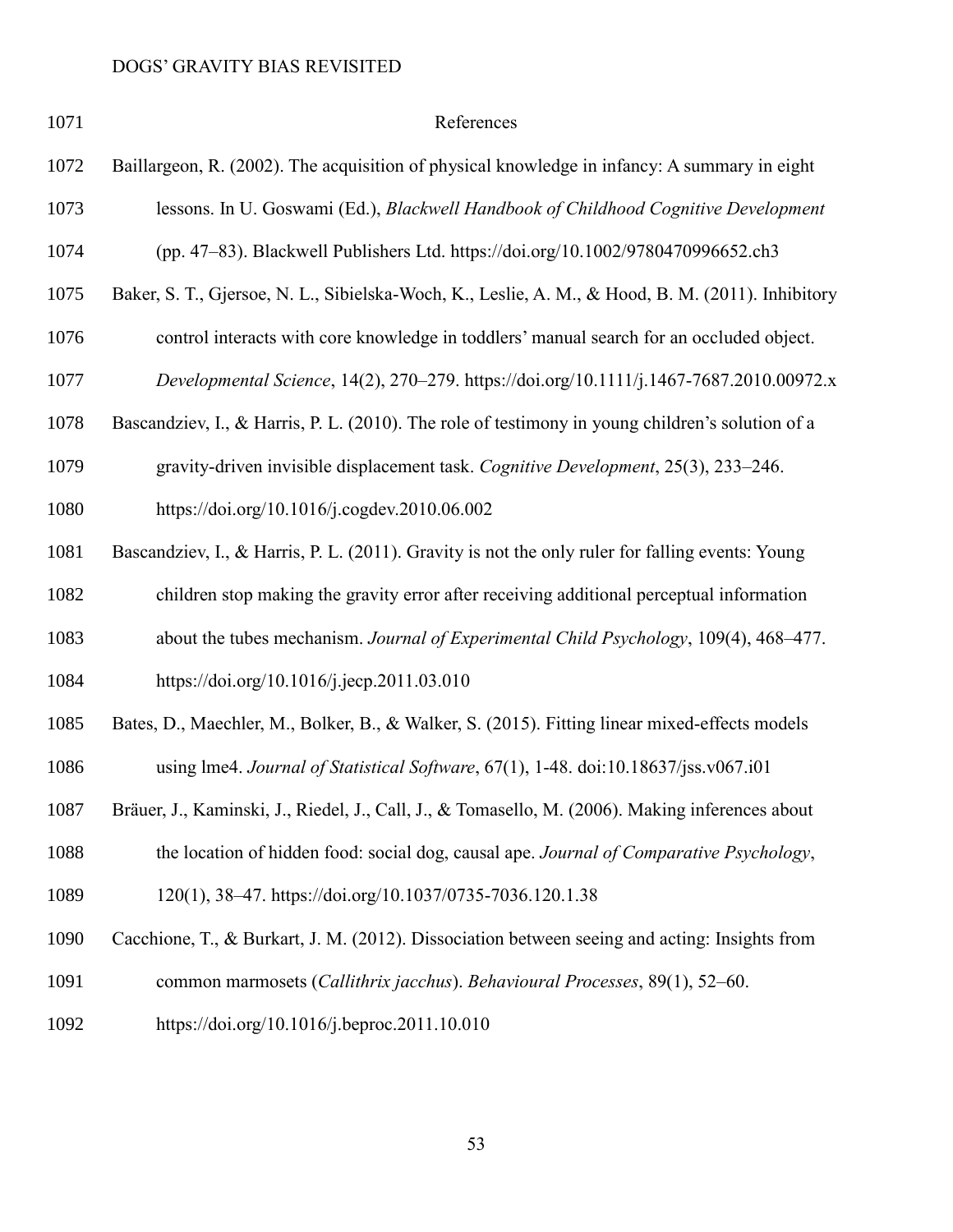- Cacchione, T., & Call, J. (2010). Intuitions about gravity and solidity in great apes: the tubes
- task. *Developmental Science*, 13(2), 320–330. https://doi.org/10.1111/j.1467-
- 7687.2009.00881.x
- Cacchione, T., Call, J., & Zingg, R. (2009). Gravity and solidity in four great ape species
- (*Gorilla gorilla, Pongo pygmaeus, Pan troglodytes, Pan paniscus*): Vertical and horizontal
- variations of the table task. *Journal of Comparative Psychology*, 123(2), 168–180.
- https://doi.org/10.1037/a0013580
- Cacchione, T. & Rakoczy, H. (2017). *Comparative metaphysics: Thinking about objects in space*
- *and time.* In J. Call (Ed.), Handbook of Comparative Psychology. (pp. 579-599). American
- Psychological Association.
- Collier-Baker, E., Davis, J. M., & Suddendorf, T. (2004). Do dogs (*Canis familiaris*) understand invisible displacement? *Journal of Comparative Psychology*, 118(4), 421-433.
- http://dx.doi.org/10.1037/0735-7036.118.4.421.
- Fiset, S., & Leblanc, V. (2007). Invisible displacement understanding in domestic dogs (*Canis*
- *familiaris*): the role of visual cues in search behavior. *Animal Cognition*, 10(2), 211–224.
- https://doi.org/10.1007/s10071-006-0060-5
- Freeman, N. H., Hood, B. M., & Meehan, C. (2004). Young children who abandon error
- behaviourally still have to free themselves mentally: a retrospective test for inhibition in
- intuitive physics. *Developmental Science*, 7(3), 277–282. https://doi.org/10.1111/j.1467-
- 7687.2004.00346.x
- Gómez, J.-C. (2005). Species comparative studies and cognitive development. *Trends in*
- *Cognitive Sciences*, 9(3), 118–125. https://doi.org/10.1016/j.tics.2005.01.004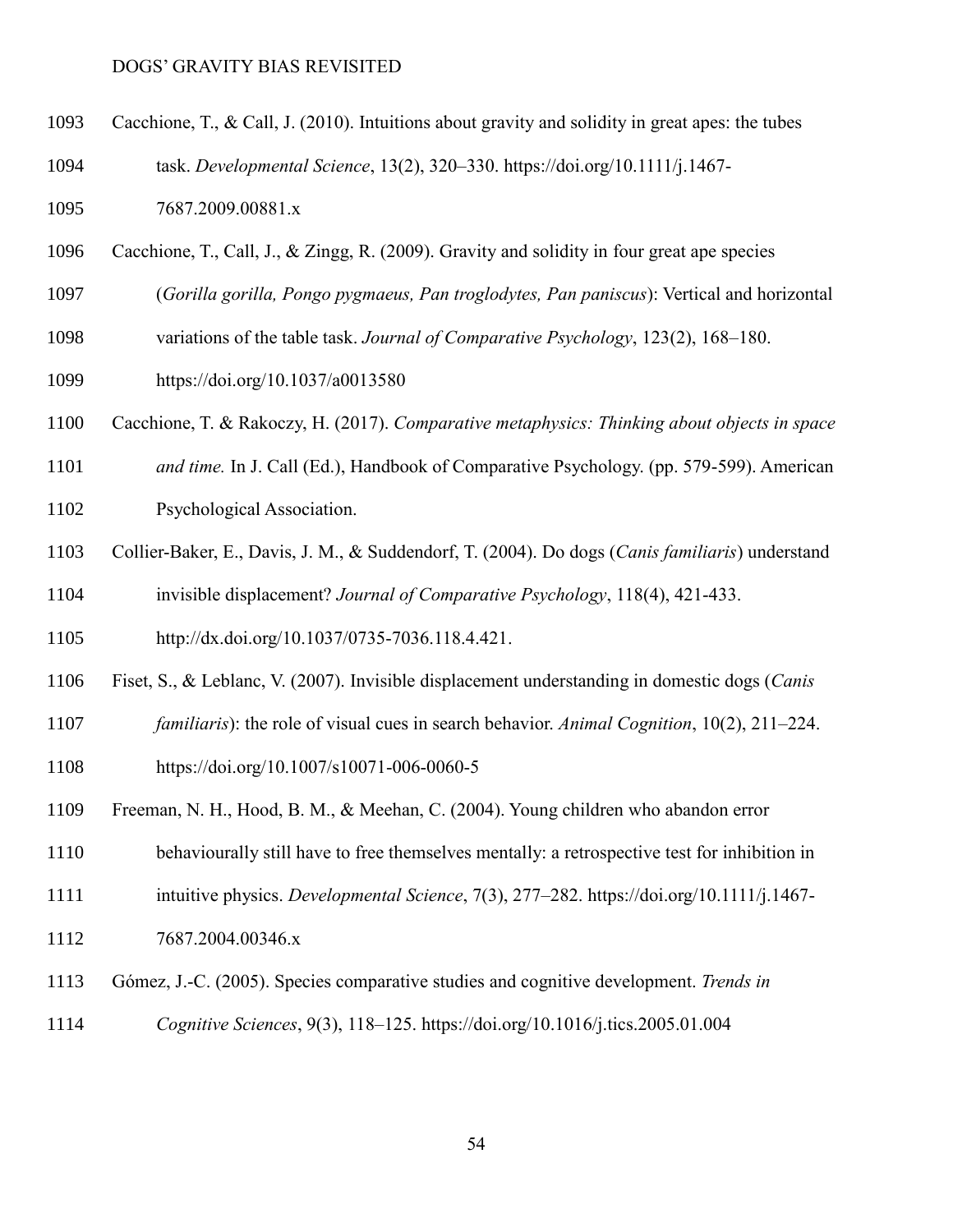- Hauser, M. D., Williams, T., Kralik, J. D., & Moskovitz, D. (2001). What guides a search for
- food that has disappeared? Experiments on cotton-top tamarins (*Saguinus oedipus*).
- *Journal of Comparative Psychology*, 115(2), 140–151. https://doi.org/10.1037/0735-
- 7036.115.2.140
- Hood, B. M. (1995). Gravity rules for 2- to 4-year olds? *Cognitive Development*, 10(4), 577–598. https://doi.org/10.1016/0885-2014(95)90027-6
- Hood, B. M. (1998). Gravity does rule for falling events. *Developmental Science*, 1(1), 59–63. https://doi.org/10.1111/1467-7687.00013
- Hood, B. M., Hauser, M. D., Anderson, L., & Santos, L. (1999). Gravity biases in a non-human
- primate? *Developmental Science*, 2(1), 35–41. https://doi.org/10.1111/1467-7687.00051
- Hood, B. M., Santos, L., & Fieselman, S. (2000). Two-year-olds' naïve predictions for horizontal trajectories. *Developmental Science*, 3(3), 328–332. https://doi.org/10.1111/1467-
- 7687.00127
- Hood, B. M., Wilson, A., & Dyson, S. (2006). The effect of divided attention on inhibiting the
- gravity error. *Developmental Science*, 9(3), 303–308. https://doi.org/10.1111/j.1467-
- 7687.2006.00493.x
- Jaswal, V. K. (2010). Believing what you're told: Young children's trust in unexpected testimony
- about the physical world. *Cognitive Psychology*, 61(3), 248–272.
- https://doi.org/10.1016/j.cogpsych.2010.06.002
- Joh, A. S., Jaswal, V. K., & Keen, R. (2011). Imagining a way out of the gravity bias:
- preschoolers can visualize the solution to a spatial problem. *Child Development*, 82(3),
- 744–750. https://doi.org/10.1111/j.1467-8624.2011.01584.x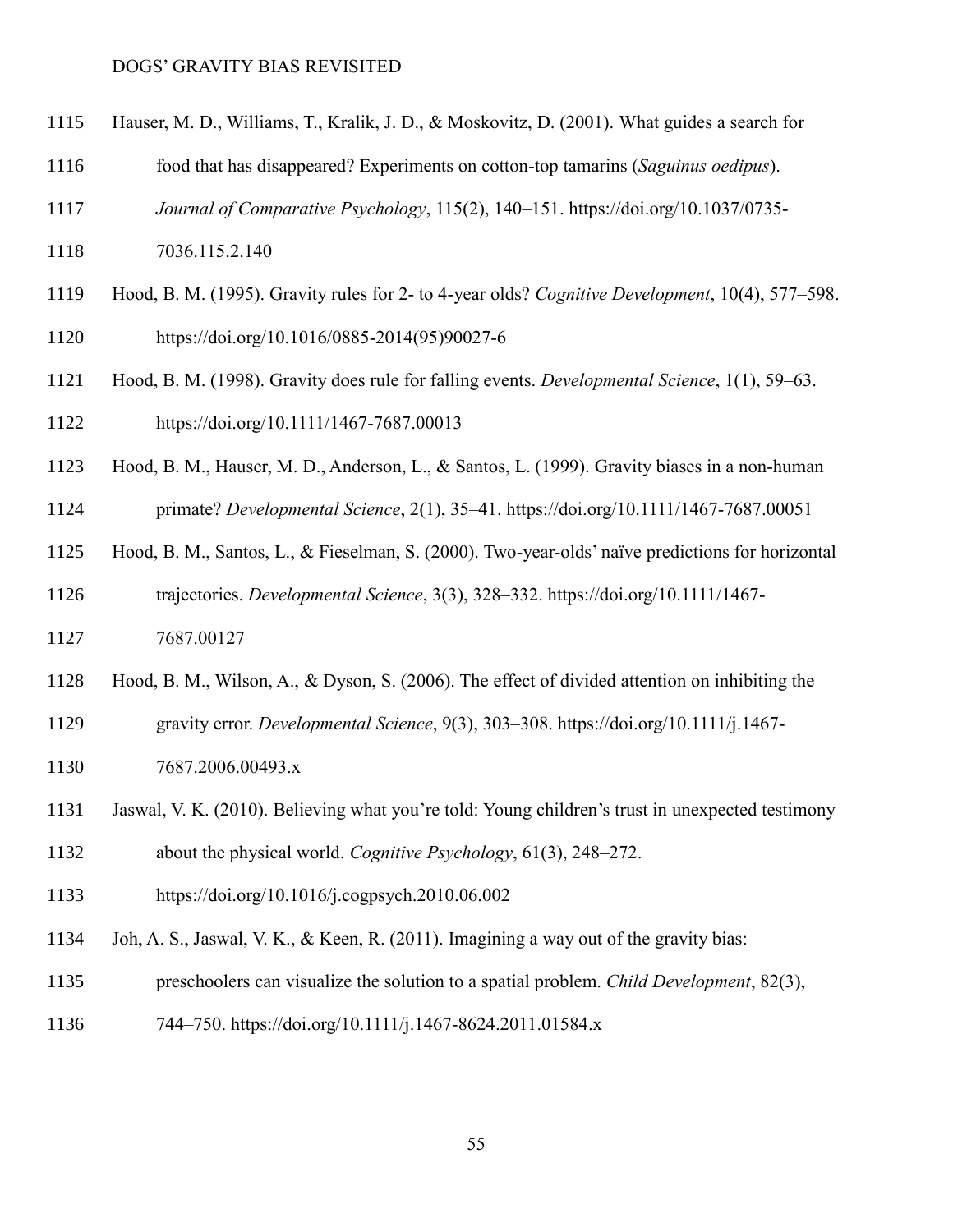- Joh, A. S., & Spivey, L. A. (2012). Colorful success: Preschoolers' use of perceptual color cues
- to solve a spatial reasoning problem. *Journal of Experimental Child Psychology*, 113(4),

523–534. https://doi.org/10.1016/j.jecp.2012.06.012

- Kundey, S. M. A., Reyes, A. D. L., Taglang, C., Baruch, A., & German, R. (2010). Domesticated
- dogs' (*Canis familiaris*) use of the solidity principle. *Animal Cognition*, 13(3), 497–505.
- https://doi.org/10.1007/s10071-009-0300-6
- Lampe, M., Bräuer, J., Kaminski, J., & Virányi, Z. (2017). The effects of domestication and
- ontogeny on cognition in dogs and wolves. *Scientific Reports*, 7(1), 11690.
- https://doi.org/10.1038/s41598-017-12055-6
- Lee, V., & Kuhlmeier, V. A. (2013). Young children show a dissociation in looking and pointing
- behavior in falling events. *Cognitive Development*, 28(1), 21–30.
- https://doi.org/10.1016/j.cogdev.2012.06.001
- Miller, H. C., Rayburn-Reeves, R., & Zentall, T. R. (2009). What do dogs know about hidden
- objects? *Behavioural Processes*, 81(3), 439–446.
- https://doi.org/10.1016/j.beproc.2009.03.018
- Müller, C. A., Riemer, S., Range, F., & Huber, L. (2014). Dogs' use of the solidity principle:
- revisited. *Animal Cognition*, 17(3), 821–825. https://doi.org/10.1007/s10071-013-0709-9
- Osthaus, B., Slater, A. M., & Lea, S. E. G. (2003). Can dogs defy gravity? A comparison with the
- human infant and a non-human primate. *Developmental Science*, 6(5), 489–497.
- https://doi.org/10.1111/1467-7687.00306
- Osthaus, B., Lea, S. E.G., & Slater, A. M. (2005). Dogs (*Canis lupus familiaris*) fail to show
- understanding of means-end connections in a string-pulling task. *Animal Cognition*, *8*(1),
- 37-47.